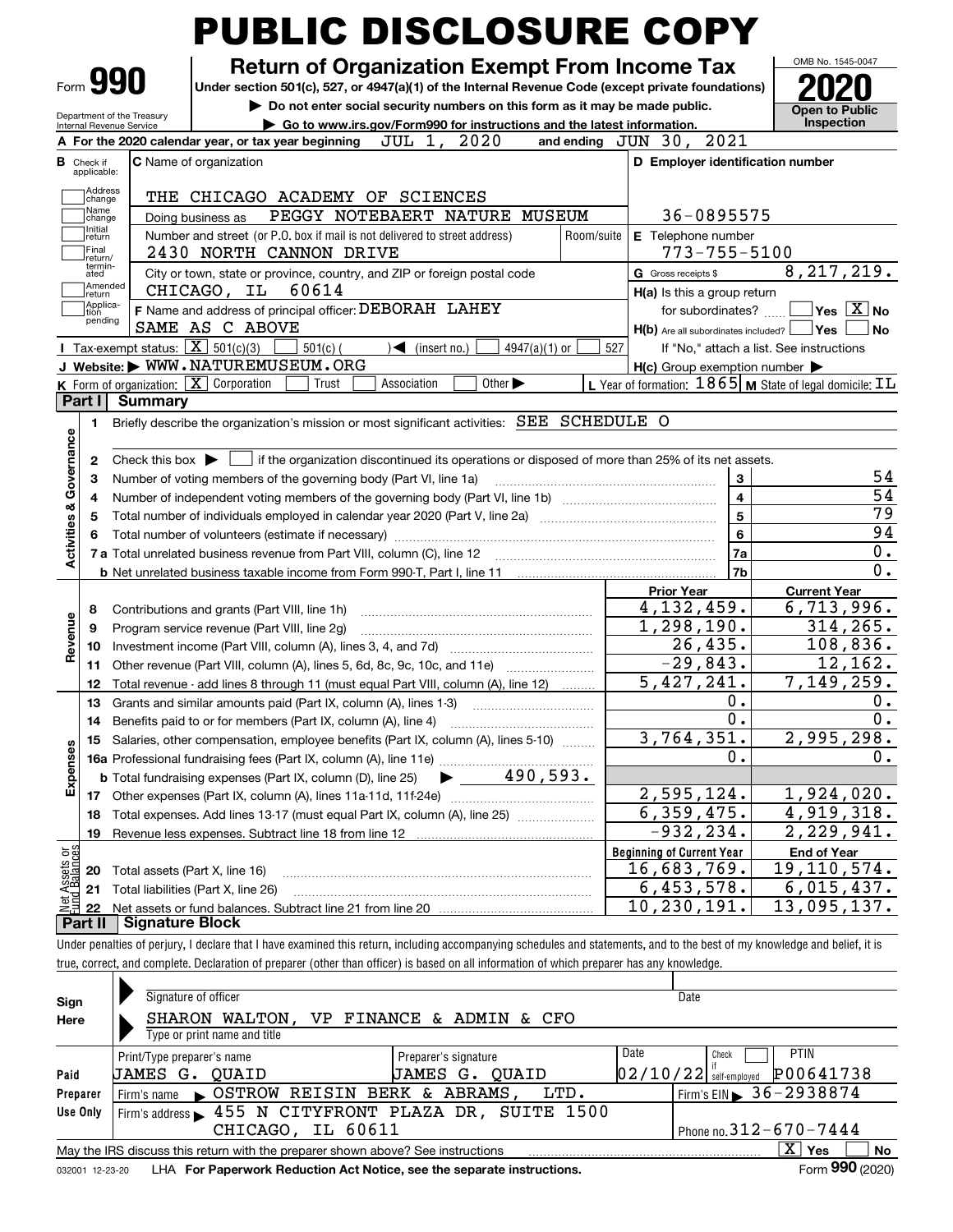|              | THE CHICAGO ACADEMY OF SCIENCES<br>Form 990 (2020)                                                                                                                                                                                                                                   | 36-0895575                                      | Page $2$                                   |
|--------------|--------------------------------------------------------------------------------------------------------------------------------------------------------------------------------------------------------------------------------------------------------------------------------------|-------------------------------------------------|--------------------------------------------|
|              | <b>Statement of Program Service Accomplishments</b><br>Part III I                                                                                                                                                                                                                    |                                                 |                                            |
|              | Check if Schedule O contains a response or note to any line in this Part III                                                                                                                                                                                                         |                                                 | $\overline{\mathbf{X}}$                    |
| 1.           | Briefly describe the organization's mission:                                                                                                                                                                                                                                         |                                                 |                                            |
|              | THE MISSION OF CAS/PNNM IS TO CREATE A POSITIVE RELATIONSHIP BETWEEN                                                                                                                                                                                                                 |                                                 |                                            |
|              | PEOPLE AND NATURE THROUGH COLLABORATIONS, EDUCATION, RESEARCH AND                                                                                                                                                                                                                    |                                                 |                                            |
|              | COLLECTIONS, EXHIBITS AND PUBLIC FORUMS THAT FOSTER URBAN CONNECTIONS                                                                                                                                                                                                                |                                                 |                                            |
|              | TO OUR REGION'S NATURE AND SCIENCE.                                                                                                                                                                                                                                                  |                                                 |                                            |
| $\mathbf{2}$ | Did the organization undertake any significant program services during the year which were not listed on the                                                                                                                                                                         |                                                 |                                            |
|              | prior Form 990 or 990-EZ?                                                                                                                                                                                                                                                            |                                                 | $\overline{\ }$ Yes $\overline{\rm{X}}$ No |
|              | If "Yes," describe these new services on Schedule O.                                                                                                                                                                                                                                 |                                                 |                                            |
| 3            | Did the organization cease conducting, or make significant changes in how it conducts, any program services?                                                                                                                                                                         | $\boxed{\phantom{1}}$ Yes $\boxed{\text{X}}$ No |                                            |
|              | If "Yes," describe these changes on Schedule O.                                                                                                                                                                                                                                      |                                                 |                                            |
| 4            | Describe the organization's program service accomplishments for each of its three largest program services, as measured by expenses.<br>Section 501(c)(3) and 501(c)(4) organizations are required to report the amount of grants and allocations to others, the total expenses, and |                                                 |                                            |
|              | revenue, if any, for each program service reported.                                                                                                                                                                                                                                  |                                                 |                                            |
| 4a           | 909, 477. including grants of \$<br>(Expenses \$<br>(Code:<br>) (Revenue \$                                                                                                                                                                                                          |                                                 | 35,452.                                    |
|              | BIOLOGY AND COLLECTIONS: THE CHICAGO ACADEMY OF SCIENCES/PEGGY                                                                                                                                                                                                                       |                                                 |                                            |
|              | NOTEBAERT NATURE MUSEUM ("CAS/PNNM") BIOLOGY AND COLLECTIONS                                                                                                                                                                                                                         |                                                 |                                            |
|              | DEPARTMENTS CONTINUE THE 164 YEAR LEGACY OF THE CHICAGO ACADEMY OF                                                                                                                                                                                                                   |                                                 |                                            |
|              | SCIENCES BY PROVIDING RESEARCH AND CONSERVATION INITIATIVES WITH BOTH                                                                                                                                                                                                                |                                                 |                                            |
|              | LOCAL AND NATIONAL IMPACT. CAS/PNNM WORKS TO PROTECT AND RESTORE NATIVE                                                                                                                                                                                                              |                                                 |                                            |
|              | HABITATS AND IMPERILED SPECIES THROUGHOUT ILLINOIS, INCLUDING THE                                                                                                                                                                                                                    |                                                 |                                            |
|              | BLANDING'S TURTLE AND SEVERAL BUTTERFLY SPECIES. THROUGH COMMUNITY                                                                                                                                                                                                                   |                                                 |                                            |
|              | SCIENCE PROGRAMS SUCH THE ILLINOIS BUTTERFLY MONITORING NETWORK,                                                                                                                                                                                                                     |                                                 |                                            |
|              | ODONATE SURVEY, AND CALLING FROG SURVEY, CAS/PNNM BIOLOGISTS INSPIRE                                                                                                                                                                                                                 |                                                 |                                            |
|              | PEOPLE TO CONNECT WITH NATURE AND BECOME BETTER STEWARDS OF LOCAL                                                                                                                                                                                                                    |                                                 |                                            |
|              | ECOLOGY. THE BIOLOGY AND COLLECTIONS DEPARTMENTS ALSO MAINTAIN AND                                                                                                                                                                                                                   |                                                 |                                            |
|              | OVERSEE CAS/PNNM'S COLLECTION OF MORE THAN 390,000 SPECIMENS.                                                                                                                                                                                                                        |                                                 |                                            |
| 4b           | 865, 906. including grants of \$<br>) (Expenses \$<br>(Code:<br>(Revenue \$                                                                                                                                                                                                          |                                                 | 172, 757.                                  |
|              | EDUCATION: CAS/PNNM IS DEDICATED TO EDUCATING CHICAGO AREA TEACHERS AND                                                                                                                                                                                                              |                                                 |                                            |
|              | STUDENTS ABOUT NATURE AND SCIENCE, AND PROVIDES MORE HOURS OF IMMERSIVE                                                                                                                                                                                                              |                                                 |                                            |
|              | TEACHING IN THE CHICAGO PUBLIC AND ARCHDIOCESE SCHOOLS THAN ANY OTHER                                                                                                                                                                                                                |                                                 |                                            |
|              | MUSEUM IN CHICAGO. CAS/PNNM EDUCATION PROGRAMS ENHANCE STEM EDUCATION                                                                                                                                                                                                                |                                                 |                                            |
|              | BY COMBINING SCIENCE CONTENT AND EDUCATIONAL BEST PRACTICES AND                                                                                                                                                                                                                      |                                                 |                                            |
|              | TRANSFORMING STUDENT AND TEACHER ATTITUDES TOWARDS SCIENCE. IN FISCAL                                                                                                                                                                                                                |                                                 |                                            |
|              | YEAR 2021, CAS/PNNM EDUCATION PROGRAMS PROVIDED INTERACTIVE SCIENCE                                                                                                                                                                                                                  |                                                 |                                            |
|              | EDUCATION TO 21,000 STUDENTS AND 1,000 TEACHERS AND COMMUNITY MEMBERS.                                                                                                                                                                                                               |                                                 |                                            |
|              | THESE PROGRAMS INCLUDE INTENSIVE TRAINING AND RESOURCES THROUGH ONGOING                                                                                                                                                                                                              |                                                 |                                            |
|              | PARTNERSHIPS WITH MORE THAN 280 CLASSROOMS IN SCHOOLS THROUGHOUT                                                                                                                                                                                                                     |                                                 |                                            |
|              | CHICAGO. DURING THE 2020-2021 SCHOOL YEAR, CAS/PNNM EDUCATORS ALSO                                                                                                                                                                                                                   |                                                 |                                            |
|              | TAUGHT 565 INTERACTIVE WORKSHOPS TO MORE THAN 14,000 STUDENTS WHO                                                                                                                                                                                                                    |                                                 |                                            |
| 4с           | 1,672,136.<br>including grants of \$<br>(Expenses \$<br>(Code:<br>Revenue \$                                                                                                                                                                                                         |                                                 | 106,056.                                   |
|              | EXHIBITS AND GUEST EXPERIENCE & ENGAGEMENT:<br>IN FY 21,                                                                                                                                                                                                                             | THE NATURE                                      |                                            |
|              | MUSEUM REAFFIRMED ITS COMMITMENT TO DEEP COMMUNITY ENGAGEMENT, BY                                                                                                                                                                                                                    |                                                 |                                            |
|              | DEVELOPING A NEW VISION STATEMENT FOR THE INSTITUTION. THE VISION                                                                                                                                                                                                                    |                                                 |                                            |
|              | STATEMENT STATES: WE BELIEVE THAT NATURE SHOULD AND CAN BE ACCESSIBLE                                                                                                                                                                                                                |                                                 |                                            |
|              | TO EVERYONE; WE ENVISION COMMUNITIES THAT, IN EVERYDAY LIFE, CONNECT                                                                                                                                                                                                                 |                                                 |                                            |
|              | WITH, VALUE AND EMBRACE NATURE; AND WE WILL BE A SPARK THAT IGNITES AND                                                                                                                                                                                                              |                                                 |                                            |
|              | FOSTERS A SENSE OF WONDER FOR NATURE, AN UNDERSTANDING OF SCIENCE, AND                                                                                                                                                                                                               |                                                 |                                            |
|              | PROTECTION OF THE NATURAL WORLD. LIVING OUT THIS VISION TO CONNECT                                                                                                                                                                                                                   |                                                 |                                            |
|              | PEOPLE TO NATURE BECAME MORE IMPORTANT THAN EVER DURING THE PANDEMIC,                                                                                                                                                                                                                |                                                 |                                            |
|              | WHEN THE PUBLIC CRAVED STRONGER CONNECTIONS TO NATURE. TO RESPOND TO                                                                                                                                                                                                                 |                                                 |                                            |
|              | THESE NEEDS, THE NATURE MUSEUM QUICKLY SHIFTED ITS PROGRAMMING TO                                                                                                                                                                                                                    |                                                 |                                            |
|              | ENGAGE PEOPLE THROUGH INTERACTIVE EXPLORATION OF THE NATURAL WORLD. THE                                                                                                                                                                                                              |                                                 |                                            |
|              | 4d Other program services (Describe on Schedule O.)                                                                                                                                                                                                                                  |                                                 |                                            |
|              | (Expenses \$<br>(Revenue \$<br>including grants of \$                                                                                                                                                                                                                                |                                                 |                                            |
|              | 3,447,519.<br>4e Total program service expenses $\blacktriangleright$                                                                                                                                                                                                                |                                                 |                                            |
|              |                                                                                                                                                                                                                                                                                      |                                                 | Form 990 (2020)                            |
|              | SEE SCHEDULE O FOR CONTINUATION(S)<br>032002 12-23-20                                                                                                                                                                                                                                |                                                 |                                            |
|              | 2                                                                                                                                                                                                                                                                                    |                                                 |                                            |
|              | 10200210 311101 89275.000<br>2020.05060 THE CHICAGO ACADEMY OF SC 89275.01                                                                                                                                                                                                           |                                                 |                                            |
|              |                                                                                                                                                                                                                                                                                      |                                                 |                                            |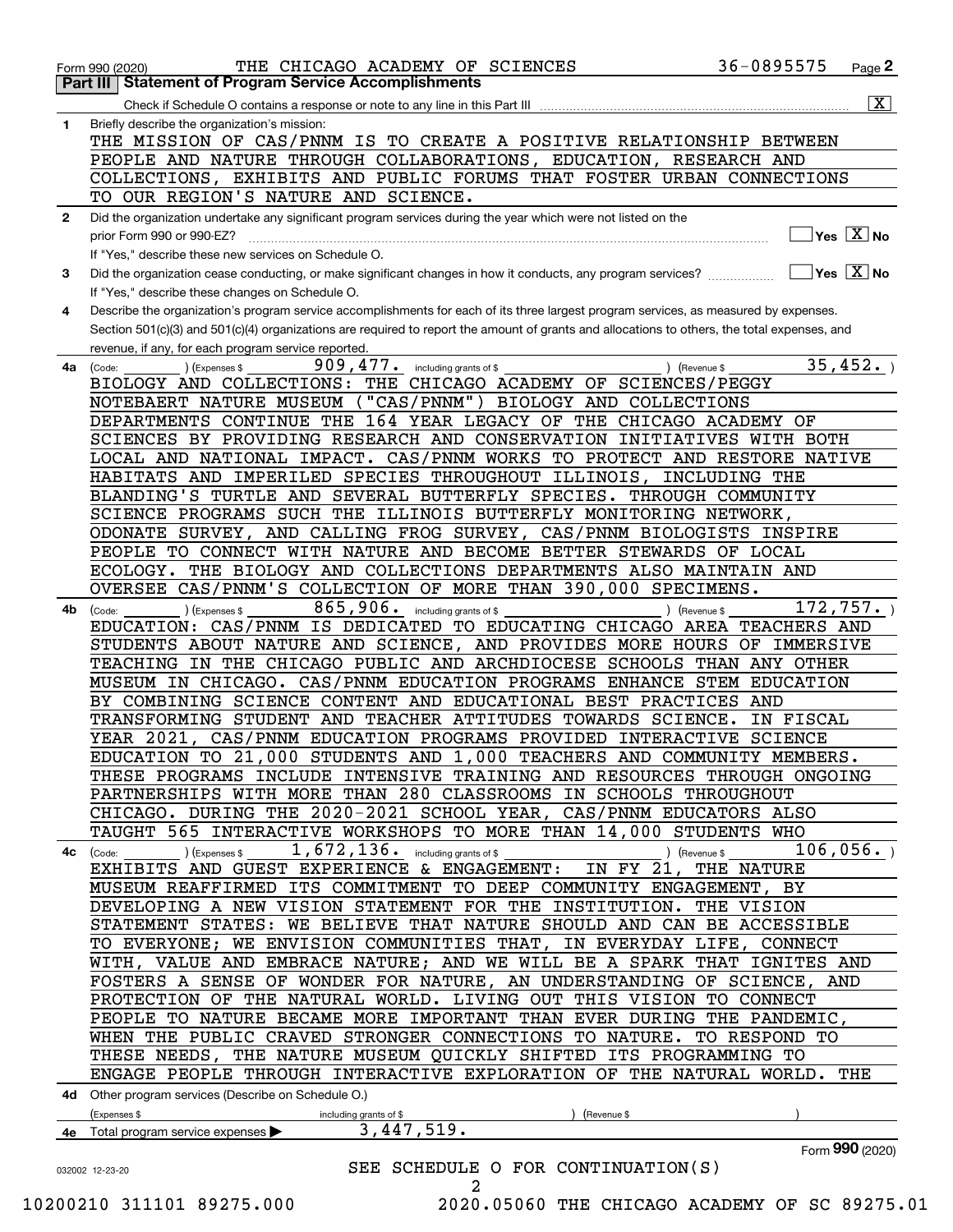|  | Form 990 (2020) |
|--|-----------------|

Form 990 (2020) THE CHICAGO ACADEMY OF SCIENCES 36-0895575 <sub>Page</sub> 3<br>**Part IV | Checklist of Required Schedules** 

|     |                                                                                                                                       |                 | Yes   No                |                 |
|-----|---------------------------------------------------------------------------------------------------------------------------------------|-----------------|-------------------------|-----------------|
| 1.  | Is the organization described in section 501(c)(3) or $4947(a)(1)$ (other than a private foundation)?                                 |                 |                         |                 |
|     |                                                                                                                                       | 1.              | X                       |                 |
| 2   |                                                                                                                                       | $\overline{2}$  | $\overline{\mathbf{x}}$ |                 |
| 3   | Did the organization engage in direct or indirect political campaign activities on behalf of or in opposition to candidates for       |                 |                         |                 |
|     |                                                                                                                                       | 3               |                         | x               |
| 4   | Section 501(c)(3) organizations. Did the organization engage in lobbying activities, or have a section 501(h) election in effect      |                 |                         |                 |
|     |                                                                                                                                       | 4               |                         | x               |
| 5   | Is the organization a section 501(c)(4), 501(c)(5), or 501(c)(6) organization that receives membership dues, assessments, or          |                 |                         |                 |
|     |                                                                                                                                       | 5               |                         | x               |
| 6   | Did the organization maintain any donor advised funds or any similar funds or accounts for which donors have the right to             |                 |                         |                 |
|     | provide advice on the distribution or investment of amounts in such funds or accounts? If "Yes," complete Schedule D, Part I          | 6               |                         | x               |
| 7   | Did the organization receive or hold a conservation easement, including easements to preserve open space,                             |                 |                         |                 |
|     |                                                                                                                                       | $\overline{7}$  |                         | X               |
| 8   | Did the organization maintain collections of works of art, historical treasures, or other similar assets? If "Yes," complete          |                 |                         |                 |
|     |                                                                                                                                       | 8               | X                       |                 |
| 9   | Did the organization report an amount in Part X, line 21, for escrow or custodial account liability, serve as a custodian for         |                 |                         |                 |
|     | amounts not listed in Part X; or provide credit counseling, debt management, credit repair, or debt negotiation services?             |                 |                         |                 |
|     |                                                                                                                                       | 9               |                         | x               |
| 10  | Did the organization, directly or through a related organization, hold assets in donor-restricted endowments                          |                 |                         |                 |
|     |                                                                                                                                       | 10              | X                       |                 |
| 11  | If the organization's answer to any of the following questions is "Yes," then complete Schedule D, Parts VI, VII, VIII, IX, or X      |                 |                         |                 |
|     | as applicable.                                                                                                                        |                 |                         |                 |
|     | a Did the organization report an amount for land, buildings, and equipment in Part X, line 10? If "Yes." complete Schedule D.         |                 |                         |                 |
|     |                                                                                                                                       | 11a             | $\mathbf X$             |                 |
|     | <b>b</b> Did the organization report an amount for investments - other securities in Part X, line 12, that is 5% or more of its total |                 |                         |                 |
|     |                                                                                                                                       | 11b             |                         | x               |
|     | c Did the organization report an amount for investments - program related in Part X, line 13, that is 5% or more of its total         |                 |                         |                 |
|     |                                                                                                                                       | 11c             |                         | x               |
|     | d Did the organization report an amount for other assets in Part X, line 15, that is 5% or more of its total assets reported in       |                 |                         |                 |
|     |                                                                                                                                       | 11d             | х                       |                 |
|     | e Did the organization report an amount for other liabilities in Part X, line 25? If "Yes," complete Schedule D, Part X               | 11e             | $\mathbf X$             |                 |
| f   | Did the organization's separate or consolidated financial statements for the tax year include a footnote that addresses               |                 |                         |                 |
|     | the organization's liability for uncertain tax positions under FIN 48 (ASC 740)? If "Yes," complete Schedule D, Part X                | 11f             | X                       |                 |
|     | 12a Did the organization obtain separate, independent audited financial statements for the tax year? If "Yes," complete               |                 |                         |                 |
|     |                                                                                                                                       | 12a             | X                       |                 |
|     | <b>b</b> Was the organization included in consolidated, independent audited financial statements for the tax year?                    |                 |                         |                 |
|     | If "Yes," and if the organization answered "No" to line 12a, then completing Schedule D, Parts XI and XII is optional                 | 12b             |                         | 4<br>X          |
| 13  |                                                                                                                                       | 13              |                         | X               |
| 14a | Did the organization maintain an office, employees, or agents outside of the United States?                                           | 14a             |                         |                 |
|     | <b>b</b> Did the organization have aggregate revenues or expenses of more than \$10,000 from grantmaking, fundraising, business,      |                 |                         |                 |
|     | investment, and program service activities outside the United States, or aggregate foreign investments valued at \$100,000            |                 |                         | X               |
| 15  | Did the organization report on Part IX, column (A), line 3, more than \$5,000 of grants or other assistance to or for any             | 14b             |                         |                 |
|     |                                                                                                                                       | 15              |                         | X               |
| 16  | Did the organization report on Part IX, column (A), line 3, more than \$5,000 of aggregate grants or other assistance to              |                 |                         |                 |
|     |                                                                                                                                       | 16              |                         | X               |
| 17  | Did the organization report a total of more than \$15,000 of expenses for professional fundraising services on Part IX,               |                 |                         |                 |
|     |                                                                                                                                       | 17              |                         | X               |
| 18  | Did the organization report more than \$15,000 total of fundraising event gross income and contributions on Part VIII, lines          |                 |                         |                 |
|     |                                                                                                                                       | 18              |                         | X               |
| 19  | Did the organization report more than \$15,000 of gross income from gaming activities on Part VIII, line 9a? If "Yes."                |                 |                         |                 |
|     |                                                                                                                                       | 19              |                         | x               |
|     |                                                                                                                                       | 20a             |                         | $\mathbf x$     |
|     | b If "Yes" to line 20a, did the organization attach a copy of its audited financial statements to this return?                        | 20 <sub>b</sub> |                         |                 |
| 21  | Did the organization report more than \$5,000 of grants or other assistance to any domestic organization or                           |                 |                         |                 |
|     |                                                                                                                                       | 21              |                         | x               |
|     | 032003 12-23-20                                                                                                                       |                 |                         | Form 990 (2020) |

3

032003 12-23-20

10200210 311101 89275.000 2020.05060 THE CHICAGO ACADEMY OF SC 89275.01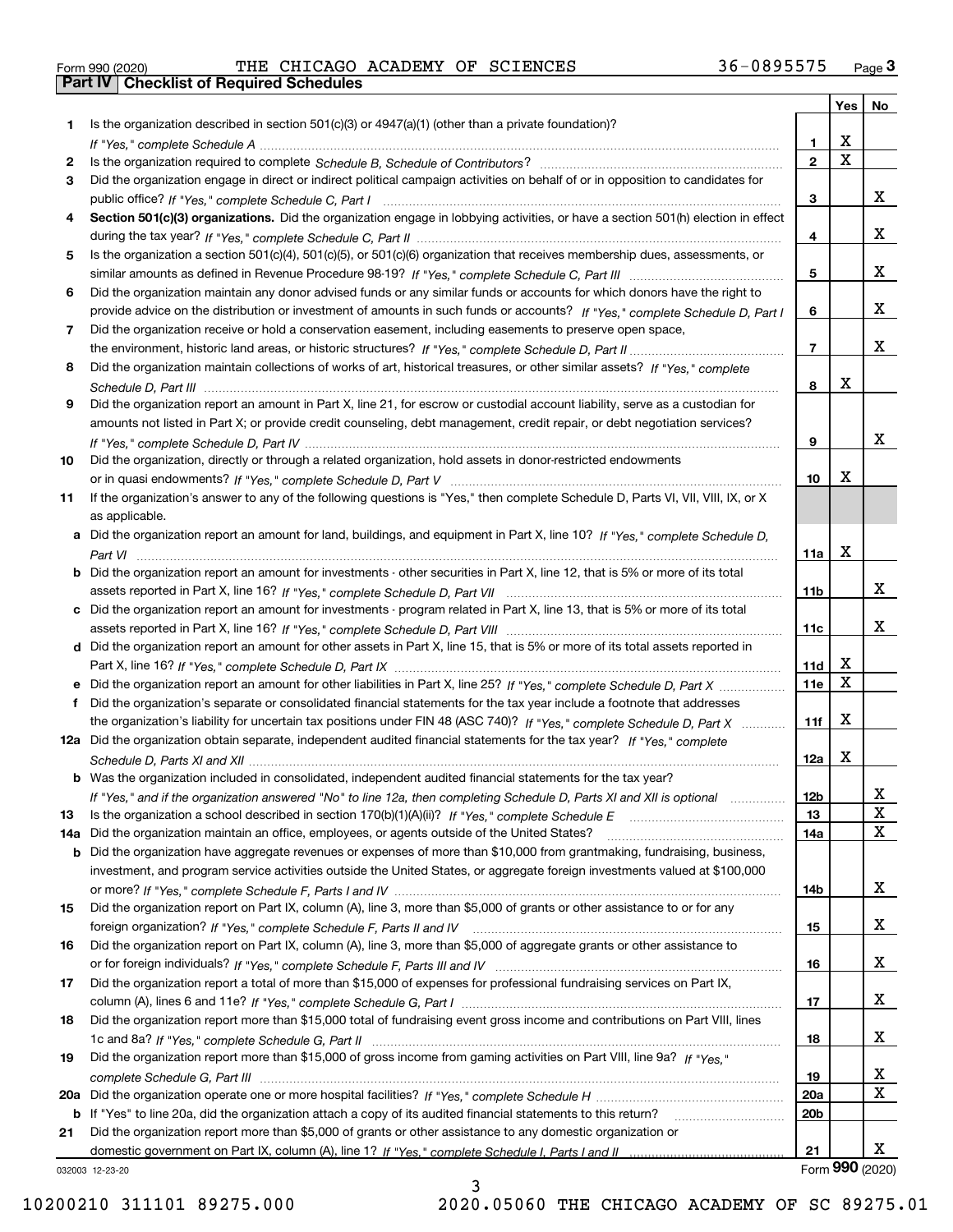|  | Form 990 (2020) |
|--|-----------------|
|  |                 |

|               |                                                                                                                                   |                 | Yes        | No                |
|---------------|-----------------------------------------------------------------------------------------------------------------------------------|-----------------|------------|-------------------|
| 22            | Did the organization report more than \$5,000 of grants or other assistance to or for domestic individuals on                     |                 |            |                   |
|               |                                                                                                                                   | 22              |            | x                 |
| 23            | Did the organization answer "Yes" to Part VII, Section A, line 3, 4, or 5 about compensation of the organization's current        |                 |            |                   |
|               | and former officers, directors, trustees, key employees, and highest compensated employees? If "Yes," complete                    |                 |            |                   |
|               |                                                                                                                                   | 23              | X          |                   |
|               | 24a Did the organization have a tax-exempt bond issue with an outstanding principal amount of more than \$100,000 as of the       |                 |            |                   |
|               | last day of the year, that was issued after December 31, 2002? If "Yes," answer lines 24b through 24d and complete                |                 |            |                   |
|               |                                                                                                                                   | 24a             | X          |                   |
|               | b Did the organization invest any proceeds of tax-exempt bonds beyond a temporary period exception?                               | 24b             |            | x                 |
|               | c Did the organization maintain an escrow account other than a refunding escrow at any time during the year to defease            |                 |            |                   |
|               | any tax-exempt bonds?                                                                                                             | 24c             |            | x                 |
|               | d Did the organization act as an "on behalf of" issuer for bonds outstanding at any time during the year?                         | 24d             |            | $\mathbf X$       |
|               | 25a Section 501(c)(3), 501(c)(4), and 501(c)(29) organizations. Did the organization engage in an excess benefit                  |                 |            |                   |
|               |                                                                                                                                   | 25a             |            | х                 |
|               | b Is the organization aware that it engaged in an excess benefit transaction with a disqualified person in a prior year, and      |                 |            |                   |
|               | that the transaction has not been reported on any of the organization's prior Forms 990 or 990-EZ? If "Yes," complete             |                 |            |                   |
|               |                                                                                                                                   |                 |            | x                 |
|               | Schedule L, Part I                                                                                                                | 25b             |            |                   |
| 26            | Did the organization report any amount on Part X, line 5 or 22, for receivables from or payables to any current                   |                 |            |                   |
|               | or former officer, director, trustee, key employee, creator or founder, substantial contributor, or 35%                           |                 |            |                   |
|               |                                                                                                                                   | 26              |            | х                 |
| 27            | Did the organization provide a grant or other assistance to any current or former officer, director, trustee, key employee,       |                 |            |                   |
|               | creator or founder, substantial contributor or employee thereof, a grant selection committee member, or to a 35% controlled       |                 |            |                   |
|               | entity (including an employee thereof) or family member of any of these persons? If "Yes," complete Schedule L, Part III          | 27              |            | х                 |
| 28            | Was the organization a party to a business transaction with one of the following parties (see Schedule L, Part IV                 |                 |            |                   |
|               | instructions, for applicable filing thresholds, conditions, and exceptions):                                                      |                 |            |                   |
|               | a A current or former officer, director, trustee, key employee, creator or founder, or substantial contributor? If                |                 |            |                   |
|               |                                                                                                                                   | 28a             |            | x<br>$\mathbf{x}$ |
|               |                                                                                                                                   | 28 <sub>b</sub> |            |                   |
|               | c A 35% controlled entity of one or more individuals and/or organizations described in lines 28a or 28b? If                       |                 |            |                   |
|               |                                                                                                                                   | 28c             |            | х                 |
| 29            |                                                                                                                                   | 29              | х          |                   |
| 30            | Did the organization receive contributions of art, historical treasures, or other similar assets, or qualified conservation       |                 |            |                   |
|               |                                                                                                                                   | 30              |            | x<br>$\mathbf x$  |
| 31            | Did the organization liquidate, terminate, or dissolve and cease operations? If "Yes," complete Schedule N, Part I                | 31              |            |                   |
| 32            | Did the organization sell, exchange, dispose of, or transfer more than 25% of its net assets? If "Yes," complete                  |                 |            |                   |
|               | Schedule N, Part II                                                                                                               | 32              |            | х                 |
| 33            | Did the organization own 100% of an entity disregarded as separate from the organization under Regulations                        |                 |            |                   |
|               |                                                                                                                                   | 33              |            | х                 |
| 34            | Was the organization related to any tax-exempt or taxable entity? If "Yes," complete Schedule R, Part II, III, or IV, and         |                 |            |                   |
|               |                                                                                                                                   | 34              |            | X                 |
|               | 35a Did the organization have a controlled entity within the meaning of section 512(b)(13)?                                       | 35a             |            | X                 |
|               | b If "Yes" to line 35a, did the organization receive any payment from or engage in any transaction with a controlled entity       |                 |            |                   |
|               |                                                                                                                                   | 35b             |            |                   |
| 36            | Section 501(c)(3) organizations. Did the organization make any transfers to an exempt non-charitable related organization?        |                 |            |                   |
|               |                                                                                                                                   | 36              |            | x                 |
| 37            | Did the organization conduct more than 5% of its activities through an entity that is not a related organization                  |                 |            |                   |
|               | and that is treated as a partnership for federal income tax purposes? If "Yes," complete Schedule R, Part VI                      | 37              |            | x                 |
| 38            | Did the organization complete Schedule O and provide explanations in Schedule O for Part VI, lines 11b and 19?                    |                 | х          |                   |
| <b>Part V</b> | Note: All Form 990 filers are required to complete Schedule O<br><b>Statements Regarding Other IRS Filings and Tax Compliance</b> | 38              |            |                   |
|               | Check if Schedule O contains a response or note to any line in this Part V                                                        |                 |            |                   |
|               |                                                                                                                                   |                 | <b>Yes</b> | No                |
|               | 8<br><b>1a</b> Enter the number reported in Box 3 of Form 1096. Enter -0- if not applicable <i>manumumumum</i><br>1a              |                 |            |                   |
|               | $\mathbf 0$<br><b>b</b> Enter the number of Forms W-2G included in line 1a. Enter -0- if not applicable <i>manumumumum</i><br>1b  |                 |            |                   |
|               | c Did the organization comply with backup withholding rules for reportable payments to vendors and reportable gaming              |                 |            |                   |
|               | (gambling) winnings to prize winners?                                                                                             | 1c              |            |                   |
|               | 032004 12-23-20                                                                                                                   |                 |            | Form 990 (2020)   |
|               | 4                                                                                                                                 |                 |            |                   |

10200210 311101 89275.000 2020.05060 THE CHICAGO ACADEMY OF SC 89275.01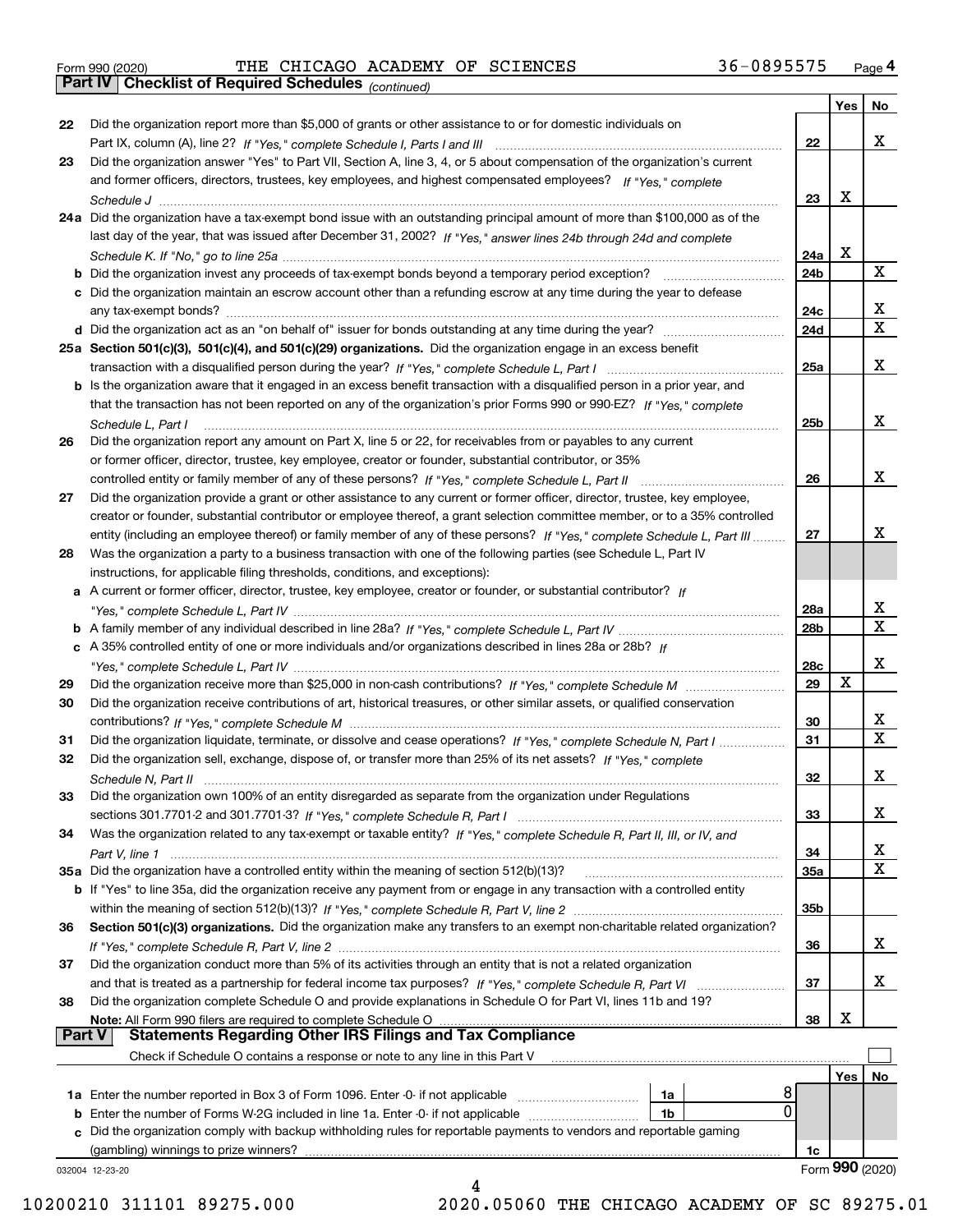| Form 990 (2020) |                                                                                                |  |  | THE CHICAGO ACADEMY OF SCIENCES | 36-0895575 | Page 5 |
|-----------------|------------------------------------------------------------------------------------------------|--|--|---------------------------------|------------|--------|
|                 | <b>Part V</b> Statements Regarding Other IRS Filings and Tax Compliance <sub>(continued)</sub> |  |  |                                 |            |        |

| Part V | Statements Regarding Other IRS Fillings and Tax Compilance<br>(continued)                                                                                                                                                           |                |     |     |  |  |  |  |  |  |
|--------|-------------------------------------------------------------------------------------------------------------------------------------------------------------------------------------------------------------------------------------|----------------|-----|-----|--|--|--|--|--|--|
|        |                                                                                                                                                                                                                                     |                | Yes | No. |  |  |  |  |  |  |
|        | 2a Enter the number of employees reported on Form W-3, Transmittal of Wage and Tax Statements,                                                                                                                                      |                |     |     |  |  |  |  |  |  |
|        | 79<br>filed for the calendar year ending with or within the year covered by this return<br>2a                                                                                                                                       | 2 <sub>b</sub> | X   |     |  |  |  |  |  |  |
|        |                                                                                                                                                                                                                                     |                |     |     |  |  |  |  |  |  |
|        |                                                                                                                                                                                                                                     |                |     |     |  |  |  |  |  |  |
|        | 3a Did the organization have unrelated business gross income of \$1,000 or more during the year?                                                                                                                                    | За             |     | х   |  |  |  |  |  |  |
|        | b If "Yes," has it filed a Form 990-T for this year? If "No" to line 3b, provide an explanation on Schedule O                                                                                                                       | 3b             |     |     |  |  |  |  |  |  |
|        | 4a At any time during the calendar year, did the organization have an interest in, or a signature or other authority over, a                                                                                                        |                |     |     |  |  |  |  |  |  |
|        |                                                                                                                                                                                                                                     | 4a             |     | х   |  |  |  |  |  |  |
|        | <b>b</b> If "Yes," enter the name of the foreign country                                                                                                                                                                            |                |     |     |  |  |  |  |  |  |
|        | See instructions for filing requirements for FinCEN Form 114, Report of Foreign Bank and Financial Accounts (FBAR).                                                                                                                 |                |     | х   |  |  |  |  |  |  |
| 5а     | Was the organization a party to a prohibited tax shelter transaction at any time during the tax year?                                                                                                                               | 5a             |     | x   |  |  |  |  |  |  |
|        |                                                                                                                                                                                                                                     | 5b             |     |     |  |  |  |  |  |  |
|        |                                                                                                                                                                                                                                     | 5c             |     |     |  |  |  |  |  |  |
| 6а     | Does the organization have annual gross receipts that are normally greater than \$100,000, and did the organization solicit                                                                                                         |                |     | x   |  |  |  |  |  |  |
|        | any contributions that were not tax deductible as charitable contributions?<br><b>b</b> If "Yes," did the organization include with every solicitation an express statement that such contributions or gifts                        | 6a             |     |     |  |  |  |  |  |  |
|        | were not tax deductible?                                                                                                                                                                                                            | 6b             |     |     |  |  |  |  |  |  |
| 7      | Organizations that may receive deductible contributions under section 170(c).                                                                                                                                                       |                |     |     |  |  |  |  |  |  |
| а      | Did the organization receive a payment in excess of \$75 made partly as a contribution and partly for goods and services provided to the payor?                                                                                     | 7a             |     | х   |  |  |  |  |  |  |
|        | <b>b</b> If "Yes," did the organization notify the donor of the value of the goods or services provided?                                                                                                                            | 7b             |     |     |  |  |  |  |  |  |
|        | c Did the organization sell, exchange, or otherwise dispose of tangible personal property for which it was required                                                                                                                 |                |     |     |  |  |  |  |  |  |
|        | to file Form 8282?                                                                                                                                                                                                                  | 7c             |     | х   |  |  |  |  |  |  |
|        | 7d<br>d If "Yes," indicate the number of Forms 8282 filed during the year                                                                                                                                                           |                |     |     |  |  |  |  |  |  |
| е      | Did the organization receive any funds, directly or indirectly, to pay premiums on a personal benefit contract?                                                                                                                     |                |     |     |  |  |  |  |  |  |
| f      | Did the organization, during the year, pay premiums, directly or indirectly, on a personal benefit contract?                                                                                                                        |                |     |     |  |  |  |  |  |  |
|        | If the organization received a contribution of qualified intellectual property, did the organization file Form 8899 as required?<br>g                                                                                               |                |     |     |  |  |  |  |  |  |
| h      | If the organization received a contribution of cars, boats, airplanes, or other vehicles, did the organization file a Form 1098-C?                                                                                                  |                |     |     |  |  |  |  |  |  |
| 8      | Sponsoring organizations maintaining donor advised funds. Did a donor advised fund maintained by the                                                                                                                                |                |     |     |  |  |  |  |  |  |
|        | sponsoring organization have excess business holdings at any time during the year?                                                                                                                                                  |                |     |     |  |  |  |  |  |  |
| 9      | Sponsoring organizations maintaining donor advised funds.                                                                                                                                                                           |                |     |     |  |  |  |  |  |  |
| а      | Did the sponsoring organization make any taxable distributions under section 4966?                                                                                                                                                  |                |     |     |  |  |  |  |  |  |
| b      | Did the sponsoring organization make a distribution to a donor, donor advisor, or related person?                                                                                                                                   |                |     |     |  |  |  |  |  |  |
| 10     | Section 501(c)(7) organizations. Enter:                                                                                                                                                                                             |                |     |     |  |  |  |  |  |  |
| a      | Initiation fees and capital contributions included on Part VIII, line 12<br>10a                                                                                                                                                     |                |     |     |  |  |  |  |  |  |
|        | b Gross receipts, included on Form 990, Part VIII, line 12, for public use of club facilities<br>10 <sub>b</sub>                                                                                                                    |                |     |     |  |  |  |  |  |  |
| 11.    | Section 501(c)(12) organizations. Enter:                                                                                                                                                                                            |                |     |     |  |  |  |  |  |  |
|        | 11a                                                                                                                                                                                                                                 |                |     |     |  |  |  |  |  |  |
|        | <b>b</b> Gross income from other sources (Do not net amounts due or paid to other sources against                                                                                                                                   |                |     |     |  |  |  |  |  |  |
|        | 11b                                                                                                                                                                                                                                 |                |     |     |  |  |  |  |  |  |
|        | 12a Section 4947(a)(1) non-exempt charitable trusts. Is the organization filing Form 990 in lieu of Form 1041?                                                                                                                      | 12a            |     |     |  |  |  |  |  |  |
|        | 12b<br><b>b</b> If "Yes," enter the amount of tax-exempt interest received or accrued during the year <i>manument</i> of                                                                                                            |                |     |     |  |  |  |  |  |  |
| 13     | Section 501(c)(29) qualified nonprofit health insurance issuers.                                                                                                                                                                    |                |     |     |  |  |  |  |  |  |
|        | a Is the organization licensed to issue qualified health plans in more than one state?                                                                                                                                              | 13a            |     |     |  |  |  |  |  |  |
|        | Note: See the instructions for additional information the organization must report on Schedule O.                                                                                                                                   |                |     |     |  |  |  |  |  |  |
|        | <b>b</b> Enter the amount of reserves the organization is required to maintain by the states in which the                                                                                                                           |                |     |     |  |  |  |  |  |  |
|        | 13 <sub>b</sub>                                                                                                                                                                                                                     |                |     |     |  |  |  |  |  |  |
|        | 13 <sub>c</sub>                                                                                                                                                                                                                     |                |     | x   |  |  |  |  |  |  |
| 14a    | Did the organization receive any payments for indoor tanning services during the tax year?                                                                                                                                          | 14a            |     |     |  |  |  |  |  |  |
| 15     | <b>b</b> If "Yes," has it filed a Form 720 to report these payments? If "No," provide an explanation on Schedule O<br>Is the organization subject to the section 4960 tax on payment(s) of more than \$1,000,000 in remuneration or | 14b            |     |     |  |  |  |  |  |  |
|        |                                                                                                                                                                                                                                     | 15             |     | х   |  |  |  |  |  |  |
|        | If "Yes," see instructions and file Form 4720, Schedule N.                                                                                                                                                                          |                |     |     |  |  |  |  |  |  |
| 16     | Is the organization an educational institution subject to the section 4968 excise tax on net investment income?                                                                                                                     | 16             |     | х   |  |  |  |  |  |  |
|        | If "Yes," complete Form 4720, Schedule O.                                                                                                                                                                                           |                |     |     |  |  |  |  |  |  |
|        |                                                                                                                                                                                                                                     |                |     |     |  |  |  |  |  |  |

Form (2020) **990**

032005 12-23-20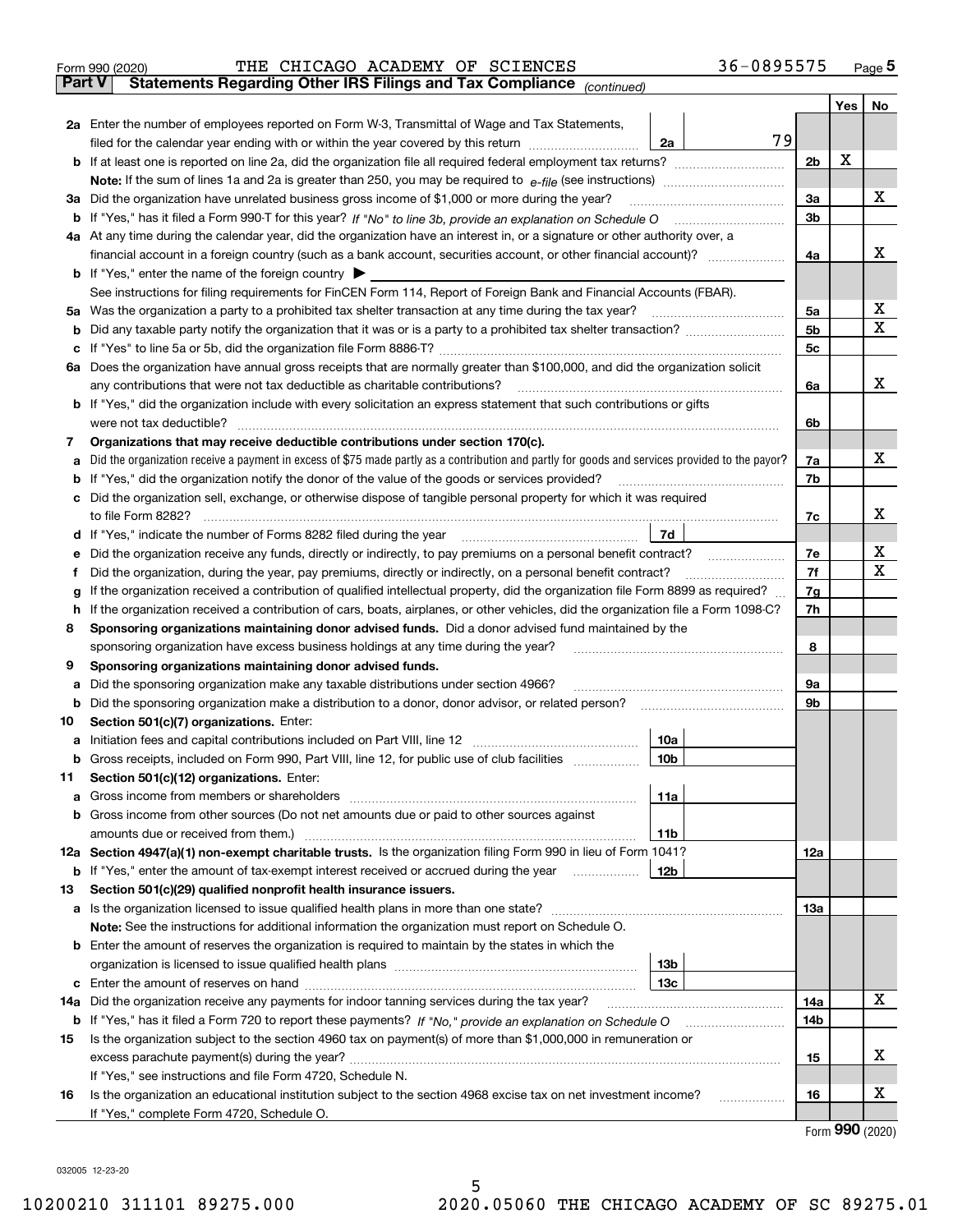|  | Form 990 (2020) |
|--|-----------------|
|  |                 |

## THE CHICAGO ACADEMY OF SCIENCES 36-0895575

*For each "Yes" response to lines 2 through 7b below, and for a "No" response to line 8a, 8b, or 10b below, describe the circumstances, processes, or changes on Schedule O. See instructions.* Form 990 (2020) **CONFIGUTER CHICAGO ACADEMY OF SCIENCES** 36 – 0895575 Page 6<br>**Part VI Governance, Management, and Disclosure** For each "Yes" response to lines 2 through 7b below, and for a "No" response

|    | <b>1a</b> Enter the number of voting members of the governing body at the end of the tax year                                                                                                                                  | 1a | 54 |                         | Yes <sub>1</sub> | No                      |
|----|--------------------------------------------------------------------------------------------------------------------------------------------------------------------------------------------------------------------------------|----|----|-------------------------|------------------|-------------------------|
|    | If there are material differences in voting rights among members of the governing body, or if the governing                                                                                                                    |    |    |                         |                  |                         |
|    | body delegated broad authority to an executive committee or similar committee, explain on Schedule O.                                                                                                                          |    |    |                         |                  |                         |
| b  | Enter the number of voting members included on line 1a, above, who are independent                                                                                                                                             | 1b | 54 |                         |                  |                         |
| 2  | Did any officer, director, trustee, or key employee have a family relationship or a business relationship with any other                                                                                                       |    |    |                         |                  |                         |
|    | officer, director, trustee, or key employee?                                                                                                                                                                                   |    |    | $\mathbf{2}$            | X                |                         |
| З  | Did the organization delegate control over management duties customarily performed by or under the direct supervision                                                                                                          |    |    |                         |                  |                         |
|    | of officers, directors, trustees, or key employees to a management company or other person?                                                                                                                                    |    |    | 3                       |                  | X                       |
| 4  | Did the organization make any significant changes to its governing documents since the prior Form 990 was filed?                                                                                                               |    |    | $\overline{\mathbf{4}}$ |                  | $\overline{\mathtt{x}}$ |
| 5  |                                                                                                                                                                                                                                |    |    | 5                       |                  | $\overline{\textbf{X}}$ |
| 6  | Did the organization have members or stockholders?                                                                                                                                                                             |    |    | 6                       |                  | $\mathbf X$             |
| 7a | Did the organization have members, stockholders, or other persons who had the power to elect or appoint one or                                                                                                                 |    |    |                         |                  |                         |
|    |                                                                                                                                                                                                                                |    |    | 7a                      |                  | X                       |
|    | <b>b</b> Are any governance decisions of the organization reserved to (or subject to approval by) members, stockholders, or                                                                                                    |    |    |                         |                  |                         |
|    | persons other than the governing body?                                                                                                                                                                                         |    |    | 7b                      |                  | х                       |
| 8  | Did the organization contemporaneously document the meetings held or written actions undertaken during the year by the following:                                                                                              |    |    |                         |                  |                         |
| a  |                                                                                                                                                                                                                                |    |    | 8а                      | x                |                         |
| b  |                                                                                                                                                                                                                                |    |    | 8b                      | X                |                         |
| 9  | Is there any officer, director, trustee, or key employee listed in Part VII, Section A, who cannot be reached at the                                                                                                           |    |    |                         |                  |                         |
|    |                                                                                                                                                                                                                                |    |    | 9                       |                  | X                       |
|    | Section B. Policies (This Section B requests information about policies not required by the Internal Revenue Code.)                                                                                                            |    |    |                         |                  |                         |
|    |                                                                                                                                                                                                                                |    |    |                         | Yes              | No                      |
|    |                                                                                                                                                                                                                                |    |    | 10a                     |                  | X                       |
|    | <b>b</b> If "Yes," did the organization have written policies and procedures governing the activities of such chapters, affiliates,                                                                                            |    |    |                         |                  |                         |
|    |                                                                                                                                                                                                                                |    |    | 10 <sub>b</sub>         |                  |                         |
|    | 11a Has the organization provided a complete copy of this Form 990 to all members of its governing body before filing the form?                                                                                                |    |    | 11a                     | X                |                         |
|    | <b>b</b> Describe in Schedule O the process, if any, used by the organization to review this Form 990.                                                                                                                         |    |    |                         |                  |                         |
|    |                                                                                                                                                                                                                                |    |    | 12a                     | X                |                         |
|    | <b>b</b> Were officers, directors, or trustees, and key employees required to disclose annually interests that could give rise to conflicts?                                                                                   |    |    | 12 <sub>b</sub>         | х                |                         |
|    | c Did the organization regularly and consistently monitor and enforce compliance with the policy? If "Yes." describe                                                                                                           |    |    |                         |                  |                         |
|    | in Schedule O how this was done manufactured and continuum control of the Schedule O how this was done manufactured and continuum control of the Schedule O how this was done                                                  |    |    | 12c                     | X                |                         |
| 13 |                                                                                                                                                                                                                                |    |    | 13                      | X                |                         |
| 14 |                                                                                                                                                                                                                                |    |    | 14                      | X                |                         |
| 15 | Did the process for determining compensation of the following persons include a review and approval by independent                                                                                                             |    |    |                         |                  |                         |
|    | persons, comparability data, and contemporaneous substantiation of the deliberation and decision?                                                                                                                              |    |    |                         |                  |                         |
|    | a The organization's CEO, Executive Director, or top management official manufactured content content of the organization's CEO, Executive Director, or top management official manufactured content of the state of the state |    |    | 15a                     | X                |                         |
|    |                                                                                                                                                                                                                                |    |    | 15b                     | X                |                         |
|    | If "Yes" to line 15a or 15b, describe the process in Schedule O (see instructions).                                                                                                                                            |    |    |                         |                  |                         |
|    | 16a Did the organization invest in, contribute assets to, or participate in a joint venture or similar arrangement with a                                                                                                      |    |    |                         |                  |                         |
|    | taxable entity during the year?                                                                                                                                                                                                |    |    | 16a                     |                  | X                       |
|    | b If "Yes," did the organization follow a written policy or procedure requiring the organization to evaluate its participation                                                                                                 |    |    |                         |                  |                         |
|    | in joint venture arrangements under applicable federal tax law, and take steps to safeguard the organization's                                                                                                                 |    |    |                         |                  |                         |
|    | exempt status with respect to such arrangements?                                                                                                                                                                               |    |    | 16b                     |                  |                         |
|    | <b>Section C. Disclosure</b>                                                                                                                                                                                                   |    |    |                         |                  |                         |
| 17 | List the states with which a copy of this Form 990 is required to be filed $\blacktriangleright$ IL                                                                                                                            |    |    |                         |                  |                         |
| 18 | Section 6104 requires an organization to make its Forms 1023 (1024 or 1024-A, if applicable), 990, and 990-T (Section 501(c)(3)s only) available                                                                               |    |    |                         |                  |                         |
|    | for public inspection. Indicate how you made these available. Check all that apply.                                                                                                                                            |    |    |                         |                  |                         |
|    | $X$ Upon request<br>$\mid$ $\rm X\mid$ Own website<br>Another's website<br>Other (explain on Schedule O)                                                                                                                       |    |    |                         |                  |                         |
| 19 | Describe on Schedule O whether (and if so, how) the organization made its governing documents, conflict of interest policy, and financial                                                                                      |    |    |                         |                  |                         |
|    | statements available to the public during the tax year.                                                                                                                                                                        |    |    |                         |                  |                         |
| 20 | State the name, address, and telephone number of the person who possesses the organization's books and records                                                                                                                 |    |    |                         |                  |                         |
|    | SHARON WALTON - 773-755-5180                                                                                                                                                                                                   |    |    |                         |                  |                         |
|    | 60614<br>2430 NORTH CANNON DRIVE, CHICAGO,<br>ΙL                                                                                                                                                                               |    |    |                         |                  |                         |
|    |                                                                                                                                                                                                                                |    |    |                         | Form 990 (2020)  |                         |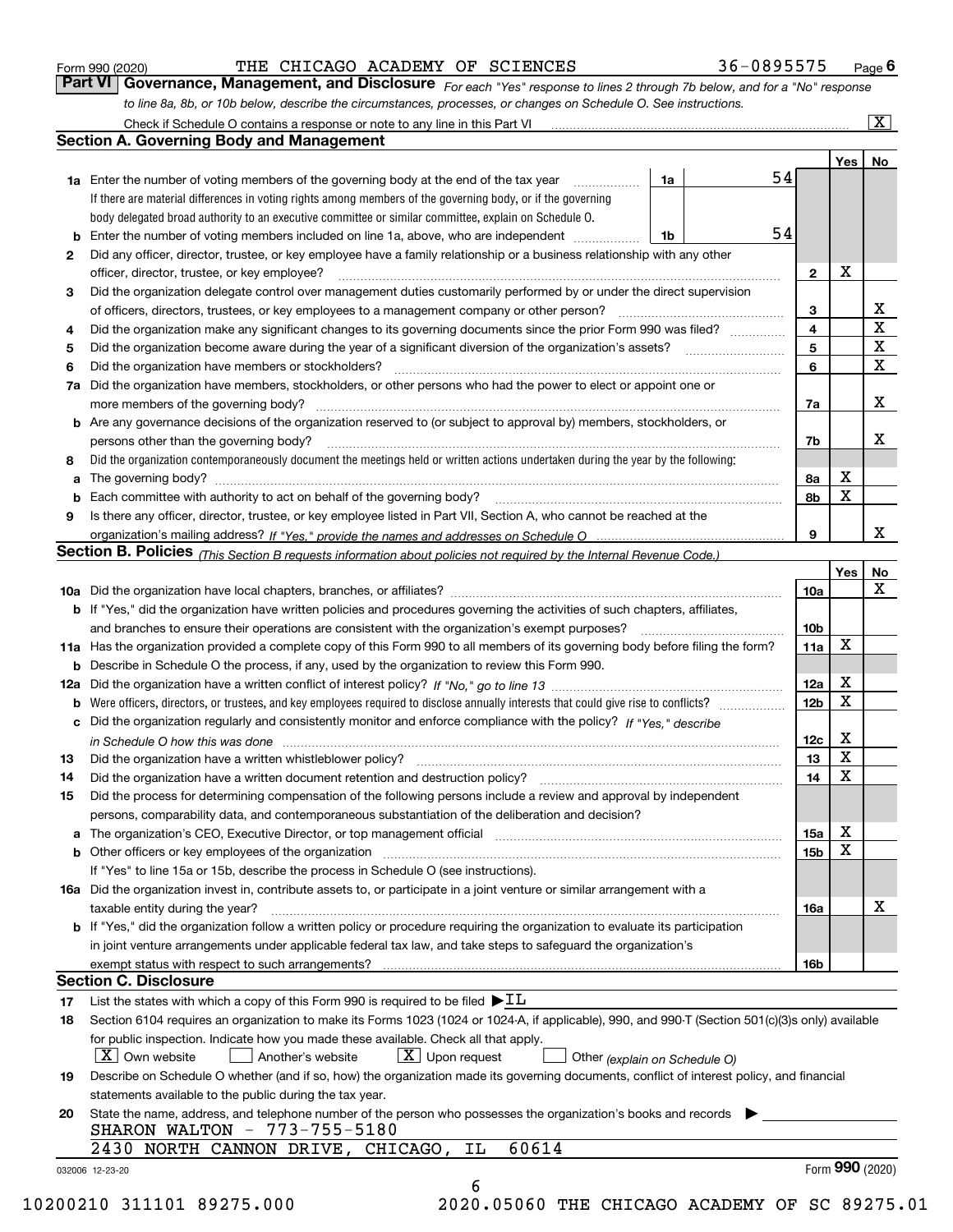$\mathcal{L}^{\text{max}}$ 

**7Part VII Compensation of Officers, Directors, Trustees, Key Employees, Highest Compensated Employees, and Independent Contractors**

Check if Schedule O contains a response or note to any line in this Part VII

**Section A. Officers, Directors, Trustees, Key Employees, and Highest Compensated Employees**

**1a**  Complete this table for all persons required to be listed. Report compensation for the calendar year ending with or within the organization's tax year. **•** List all of the organization's current officers, directors, trustees (whether individuals or organizations), regardless of amount of compensation.

Enter -0- in columns (D), (E), and (F) if no compensation was paid.

 $\bullet$  List all of the organization's  $\,$ current key employees, if any. See instructions for definition of "key employee."

**•** List the organization's five current highest compensated employees (other than an officer, director, trustee, or key employee) who received reportable compensation (Box 5 of Form W-2 and/or Box 7 of Form 1099-MISC) of more than \$100,000 from the organization and any related organizations.

**•** List all of the organization's former officers, key employees, and highest compensated employees who received more than \$100,000 of reportable compensation from the organization and any related organizations.

**former directors or trustees**  ¥ List all of the organization's that received, in the capacity as a former director or trustee of the organization, more than \$10,000 of reportable compensation from the organization and any related organizations.

See instructions for the order in which to list the persons above.

Check this box if neither the organization nor any related organization compensated any current officer, director, or trustee.  $\mathcal{L}^{\text{max}}$ 

| (A)                                | (B)                    |                               |                                                                  |             | (C)          |                                 |        | (D)                 | (E)                              | (F)                      |
|------------------------------------|------------------------|-------------------------------|------------------------------------------------------------------|-------------|--------------|---------------------------------|--------|---------------------|----------------------------------|--------------------------|
| Name and title                     | Average                |                               | (do not check more than one                                      |             | Position     |                                 |        | Reportable          | Reportable                       | Estimated                |
|                                    | hours per              |                               | box, unless person is both an<br>officer and a director/trustee) |             |              |                                 |        | compensation        | compensation                     | amount of                |
|                                    | week                   |                               |                                                                  |             |              |                                 |        | from                | from related                     | other                    |
|                                    | (list any<br>hours for |                               |                                                                  |             |              |                                 |        | the<br>organization | organizations<br>(W-2/1099-MISC) | compensation<br>from the |
|                                    | related                |                               |                                                                  |             |              |                                 |        | (W-2/1099-MISC)     |                                  | organization             |
|                                    | organizations          |                               |                                                                  |             |              |                                 |        |                     |                                  | and related              |
|                                    | below                  | ndividual trustee or director | nstitutional trustee                                             |             | Key employee | Highest compensated<br>employee |        |                     |                                  | organizations            |
|                                    | line)                  |                               |                                                                  | Officer     |              |                                 | Former |                     |                                  |                          |
| (1)<br>DEBORAH LAHEY               | 40.00                  |                               |                                                                  |             |              |                                 |        |                     |                                  |                          |
| PRESIDENT & CEO                    |                        |                               |                                                                  | $\mathbf X$ |              |                                 |        | 189,796.            | 0.                               | 424.                     |
| SHARON WALTON<br>(2)               | 40.00                  |                               |                                                                  |             |              |                                 |        |                     |                                  |                          |
| VP FINANCE & ADMIN & CFO           |                        |                               |                                                                  | $\mathbf X$ |              |                                 |        | 126,795.            | 0.                               | 426.                     |
| MARC MILLER<br>(3)                 | 40.00                  |                               |                                                                  |             |              |                                 |        |                     |                                  |                          |
| VP CHIEF DEVELOPMENT AND MARKETING |                        |                               |                                                                  |             |              | $\overline{\mathbf{X}}$         |        | 122,714.            | 0.                               | 387.                     |
| DOUG TARON<br>(4)                  | 40.00                  |                               |                                                                  |             |              |                                 |        |                     |                                  |                          |
| CHIEF CURATOR                      |                        |                               |                                                                  |             |              | $\rm X$                         |        | 106,231.            | 0.                               | 4,646.                   |
| DAVID P. HACKETT<br>(6)            | 5.00                   |                               |                                                                  |             |              |                                 |        |                     |                                  |                          |
| CHAIR                              |                        | X                             |                                                                  | X           |              |                                 |        | 0.                  | 0.                               | $0_{.}$                  |
| (7)<br>DR. JOEL S. BROWN           | 5.00                   |                               |                                                                  |             |              |                                 |        |                     |                                  |                          |
| VICE CHAIR                         |                        | X                             |                                                                  | X           |              |                                 |        | 0.                  | 0.                               | 0.                       |
| MEREDITH MENDES<br>(8)             | 5.00                   |                               |                                                                  |             |              |                                 |        |                     |                                  |                          |
| VICE CHAIR                         |                        | X                             |                                                                  | X           |              |                                 |        | 0.                  | 0.                               | $\mathbf 0$ .            |
| (9) LISA BROWN TRIBBETT            | 5.00                   |                               |                                                                  |             |              |                                 |        |                     |                                  |                          |
| <b>SECRETARY</b>                   |                        | X                             |                                                                  | X           |              |                                 |        | $\mathbf 0$ .       | 0.                               | 0.                       |
| (10) ROBERT FRENTZEL               | 5.00                   |                               |                                                                  |             |              |                                 |        |                     |                                  |                          |
| <b>TREASURER</b>                   |                        | $\mathbf X$                   |                                                                  | X           |              |                                 |        | 0.                  | 0.                               | $0_{.}$                  |
| (11) MICHAEL BABBITT               | 1.00                   |                               |                                                                  |             |              |                                 |        |                     |                                  |                          |
| <b>TRUSTEE</b>                     |                        | X                             |                                                                  |             |              |                                 |        | $\mathbf 0$ .       | 0.                               | $0_{.}$                  |
| (12) CHARLES BARONE                | 1.00                   |                               |                                                                  |             |              |                                 |        |                     |                                  |                          |
| <b>TRUSTEE</b>                     |                        | X                             |                                                                  |             |              |                                 |        | $0$ .               | 0.                               | $0_{.}$                  |
| (13) NADALIE BOSSE                 | 1.00                   |                               |                                                                  |             |              |                                 |        |                     |                                  |                          |
| <b>TRUSTEE</b>                     |                        | X                             |                                                                  |             |              |                                 |        | 0.                  | 0.                               | $0_{.}$                  |
| (14) LESLIE HENNER BURNS           | 2.00                   |                               |                                                                  |             |              |                                 |        |                     |                                  |                          |
| <b>TRUSTEE</b>                     |                        | X                             |                                                                  |             |              |                                 |        | 0.                  | 0.                               | $0_{.}$                  |
| (15) GREGORY C. CASE               | 1.00                   |                               |                                                                  |             |              |                                 |        |                     |                                  |                          |
| TRUSTEE                            |                        | X                             |                                                                  |             |              |                                 |        | $\mathbf 0$ .       | 0.                               | 0.                       |
| (16) FRANK M CLARK                 | 0.50                   |                               |                                                                  |             |              |                                 |        |                     |                                  |                          |
| LIFE TRUSTEE                       |                        | X                             |                                                                  |             |              |                                 |        | 0.                  | 0.                               | 0.                       |
| (17) LESLIE A. COOLIDGE            | 1.00                   |                               |                                                                  |             |              |                                 |        |                     |                                  |                          |
| TRUSTEE                            |                        | X                             |                                                                  |             |              |                                 |        | $\mathbf 0$ .       | 0.                               | 0.                       |
| (18) THOMAS COX                    | 0.50                   |                               |                                                                  |             |              |                                 |        |                     |                                  |                          |
| LIFE TRUSTEE                       |                        | X                             |                                                                  |             |              |                                 |        | $\mathbf{0}$ .      | 0.                               | $0_{.}$                  |

032007 12-23-20

Form (2020) **990**

10200210 311101 89275.000 2020.05060 THE CHICAGO ACADEMY OF SC 89275.01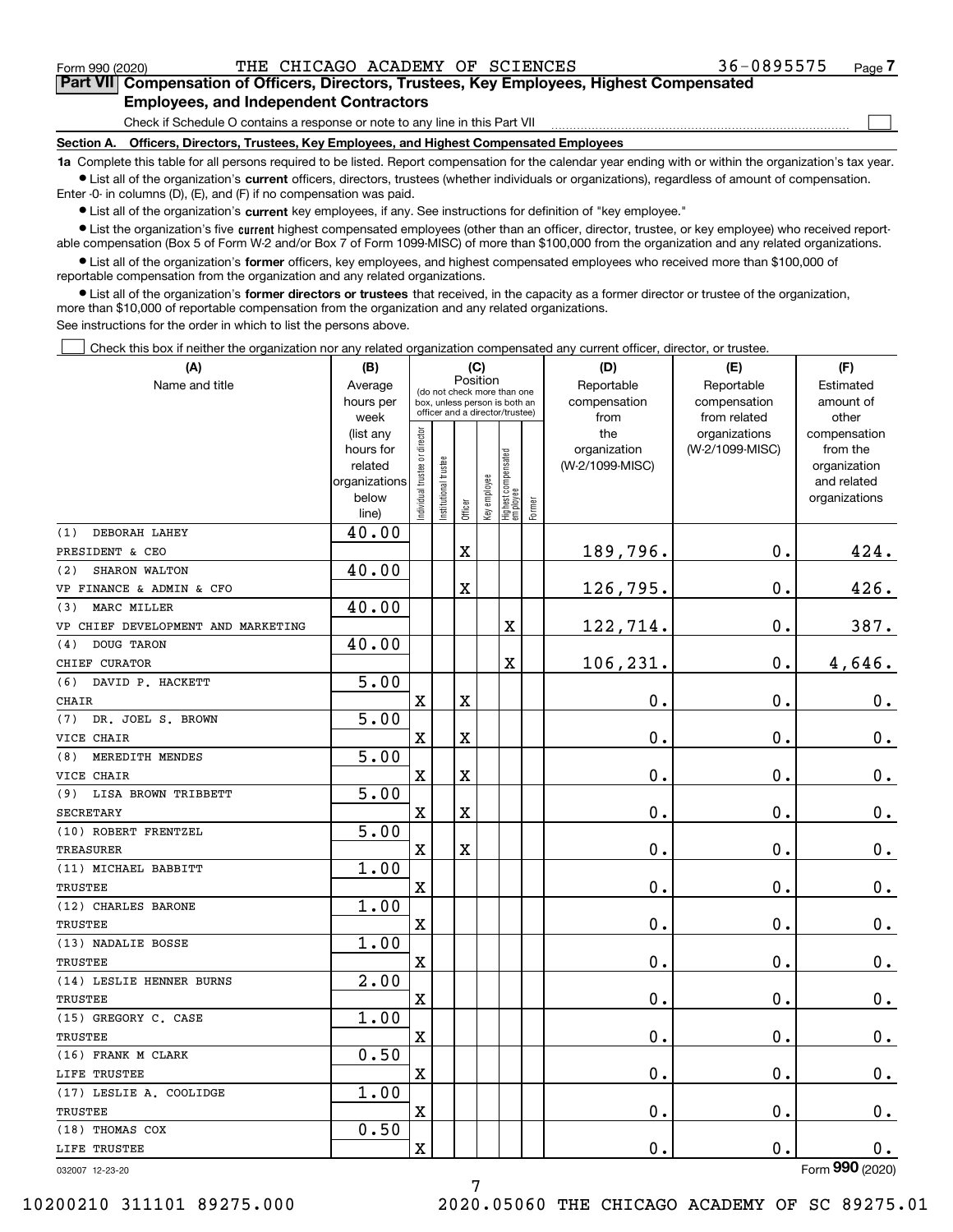|  | Form 990 (2020) |
|--|-----------------|
|  |                 |

Form 990 (2020) THE CHICAGO ACADEMY OF SCIENCES 36-0895575 Page

**8** 36-0895575

| $\vert$ Part VII $\vert$ Sect <u>ion A. Officers, Directors, Trustees, Key Employees, and Highest Compensated Employees <math>\vert</math> <math>_{\rm {Continued)}}</math></u> |                      |                                |                       |         |              |                                                              |        |                         |                  |   |                             |               |
|---------------------------------------------------------------------------------------------------------------------------------------------------------------------------------|----------------------|--------------------------------|-----------------------|---------|--------------|--------------------------------------------------------------|--------|-------------------------|------------------|---|-----------------------------|---------------|
| (A)                                                                                                                                                                             | (B)                  |                                |                       |         | (C)          |                                                              |        | (D)                     | (E)              |   | (F)                         |               |
| Name and title                                                                                                                                                                  | Average              |                                |                       |         | Position     |                                                              |        | Reportable              | Reportable       |   | Estimated                   |               |
|                                                                                                                                                                                 | hours per            |                                |                       |         |              | (do not check more than one<br>box, unless person is both an |        | compensation            | compensation     |   | amount of                   |               |
|                                                                                                                                                                                 | week                 |                                |                       |         |              | officer and a director/trustee)                              |        | from                    | from related     |   | other                       |               |
|                                                                                                                                                                                 | (list any            |                                |                       |         |              |                                                              |        | the                     | organizations    |   | compensation                |               |
|                                                                                                                                                                                 | hours for<br>related |                                |                       |         |              |                                                              |        | organization            | (W-2/1099-MISC)  |   | from the                    |               |
|                                                                                                                                                                                 | organizations        |                                |                       |         |              |                                                              |        | (W-2/1099-MISC)         |                  |   | organization<br>and related |               |
|                                                                                                                                                                                 | below                |                                |                       |         |              |                                                              |        |                         |                  |   | organizations               |               |
|                                                                                                                                                                                 | line)                | Individual trustee or director | Institutional trustee | Officer | Key employee | Highest compensated<br>  employee                            | Former |                         |                  |   |                             |               |
| (19) TASHA R. G. CRUZAT                                                                                                                                                         | 1.00                 |                                |                       |         |              |                                                              |        |                         |                  |   |                             |               |
| TRUSTEE                                                                                                                                                                         |                      | $\mathbf X$                    |                       |         |              |                                                              |        | 0.                      | 0.               |   |                             | 0.            |
| (20) BROOKE CULLEN                                                                                                                                                              | 1.00                 |                                |                       |         |              |                                                              |        |                         |                  |   |                             |               |
| TRUSTEE                                                                                                                                                                         |                      | $\mathbf X$                    |                       |         |              |                                                              |        | 0.                      | 0.               |   |                             | 0.            |
| (21) PEGGY MATHY DIAMOND                                                                                                                                                        | 1.00                 |                                |                       |         |              |                                                              |        |                         |                  |   |                             |               |
| TRUSTEE                                                                                                                                                                         |                      | $\mathbf X$                    |                       |         |              |                                                              |        | 0.                      | 0.               |   |                             | 0.            |
| (22) JOSEPH V. DOLAN                                                                                                                                                            | 1.00                 |                                |                       |         |              |                                                              |        |                         |                  |   |                             |               |
| TRUSTEE                                                                                                                                                                         |                      | $\mathbf X$                    |                       |         |              |                                                              |        | 0.                      | 0.               |   |                             | $\mathbf 0$ . |
| (23) CHARLES W. DOUGLAS                                                                                                                                                         | 1.00                 |                                |                       |         |              |                                                              |        |                         |                  |   |                             |               |
| LIFE TRUSTEE                                                                                                                                                                    |                      | $\mathbf X$                    |                       |         |              |                                                              |        | 0.                      | 0.               |   |                             | $\mathbf 0$ . |
| (24) CATHERINE DOWD                                                                                                                                                             | 1.00                 |                                |                       |         |              |                                                              |        |                         |                  |   |                             |               |
| <b>TRUSTEE</b>                                                                                                                                                                  |                      | $\mathbf X$                    |                       |         |              |                                                              |        | 0.                      | 0.               |   |                             | 0.            |
| (25) MEG GEORGE                                                                                                                                                                 | 1.00                 |                                |                       |         |              |                                                              |        |                         |                  |   |                             |               |
| TRUSTEE                                                                                                                                                                         |                      | $\mathbf X$                    |                       |         |              |                                                              |        | 0.                      | 0.               |   |                             | 0.            |
| (26) RICH HANSON                                                                                                                                                                | 1.00                 |                                |                       |         |              |                                                              |        |                         |                  |   |                             |               |
| TRUSTEE                                                                                                                                                                         |                      | $\mathbf X$                    |                       |         |              |                                                              |        | 0.                      | 0.               |   |                             | 0.            |
| (27) PETER HARRISON                                                                                                                                                             | 1.00                 |                                |                       |         |              |                                                              |        |                         |                  |   |                             |               |
| TRUSTEE                                                                                                                                                                         |                      | $\mathbf x$                    |                       |         |              |                                                              |        | 0.                      | 0.               |   |                             | 0.            |
|                                                                                                                                                                                 |                      |                                |                       |         |              |                                                              |        | 545, 536.               | $\overline{0}$ . |   |                             | 5,883.        |
|                                                                                                                                                                                 |                      |                                |                       |         |              |                                                              |        | 0.                      | 0.               |   |                             | 0.            |
|                                                                                                                                                                                 |                      |                                |                       |         |              |                                                              |        | 545, 536.               | $\overline{0}$ . |   |                             | 5,883.        |
| Total number of individuals (including but not limited to those listed above) who received more than \$100,000 of reportable<br>$\mathbf{2}$                                    |                      |                                |                       |         |              |                                                              |        |                         |                  |   |                             |               |
| compensation from the organization $\blacktriangleright$                                                                                                                        |                      |                                |                       |         |              |                                                              |        |                         |                  |   |                             | 4             |
|                                                                                                                                                                                 |                      |                                |                       |         |              |                                                              |        |                         |                  |   | Yes                         | No            |
| Did the organization list any former officer, director, trustee, key employee, or highest compensated employee on<br>3                                                          |                      |                                |                       |         |              |                                                              |        |                         |                  |   |                             |               |
| line 1a? If "Yes," complete Schedule J for such individual                                                                                                                      |                      |                                |                       |         |              |                                                              |        |                         |                  | 3 |                             | X             |
| For any individual listed on line 1a, is the sum of reportable compensation and other compensation from the organization<br>4                                                   |                      |                                |                       |         |              |                                                              |        |                         |                  |   |                             |               |
|                                                                                                                                                                                 |                      |                                |                       |         |              |                                                              |        |                         |                  | 4 | X                           |               |
| Did any person listed on line 1a receive or accrue compensation from any unrelated organization or individual for services<br>5                                                 |                      |                                |                       |         |              |                                                              |        |                         |                  |   |                             |               |
|                                                                                                                                                                                 |                      |                                |                       |         |              |                                                              |        |                         |                  | 5 |                             | х             |
| <b>Section B. Independent Contractors</b>                                                                                                                                       |                      |                                |                       |         |              |                                                              |        |                         |                  |   |                             |               |
| Complete this table for your five highest compensated independent contractors that received more than \$100,000 of compensation from<br>1                                       |                      |                                |                       |         |              |                                                              |        |                         |                  |   |                             |               |
| the organization. Report compensation for the calendar year ending with or within the organization's tax year.                                                                  |                      |                                |                       |         |              |                                                              |        |                         |                  |   |                             |               |
| (A)                                                                                                                                                                             |                      |                                |                       |         |              |                                                              |        | (B)                     |                  |   | (C)                         |               |
| Name and business address                                                                                                                                                       |                      |                                | <b>NONE</b>           |         |              |                                                              |        | Description of services |                  |   | Compensation                |               |
|                                                                                                                                                                                 |                      |                                |                       |         |              |                                                              |        |                         |                  |   |                             |               |
|                                                                                                                                                                                 |                      |                                |                       |         |              |                                                              |        |                         |                  |   |                             |               |
|                                                                                                                                                                                 |                      |                                |                       |         |              |                                                              |        |                         |                  |   |                             |               |
|                                                                                                                                                                                 |                      |                                |                       |         |              |                                                              |        |                         |                  |   |                             |               |
|                                                                                                                                                                                 |                      |                                |                       |         |              |                                                              |        |                         |                  |   |                             |               |
|                                                                                                                                                                                 |                      |                                |                       |         |              |                                                              |        |                         |                  |   |                             |               |
|                                                                                                                                                                                 |                      |                                |                       |         |              |                                                              |        |                         |                  |   |                             |               |
|                                                                                                                                                                                 |                      |                                |                       |         |              |                                                              |        |                         |                  |   |                             |               |
|                                                                                                                                                                                 |                      |                                |                       |         |              |                                                              |        |                         |                  |   |                             |               |
|                                                                                                                                                                                 |                      |                                |                       |         |              |                                                              |        |                         |                  |   |                             |               |
| Total number of independent contractors (including but not limited to those listed above) who received more than<br>2                                                           |                      |                                |                       |         |              |                                                              |        |                         |                  |   |                             |               |
| \$100,000 of compensation from the organization                                                                                                                                 |                      |                                |                       |         |              | 0                                                            |        |                         |                  |   |                             |               |
| SEE PART VII, SECTION A CONTINUATION SHEETS                                                                                                                                     |                      |                                |                       |         |              |                                                              |        |                         |                  |   | Form 990 (2020)             |               |

032008 12-23-20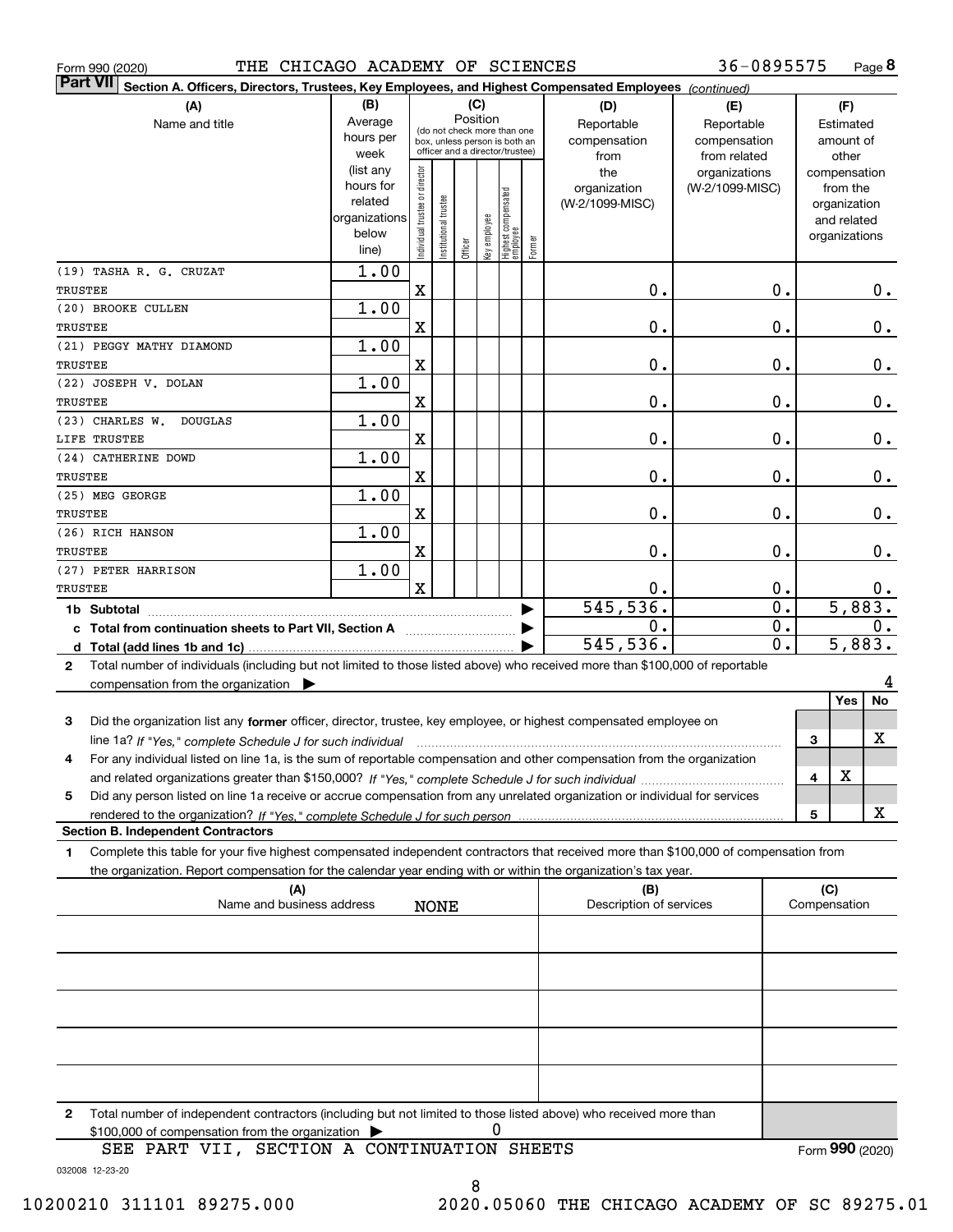THE CHICAGO ACADEMY OF SCIENCES 36-0895575

| <b>Part VII</b> Section A. Officers, Directors, Trustees, Key Employees, and Highest Compensated Employees (continued) |                   |                                |                        |          |              |                              |        |                     |                                  |                          |
|------------------------------------------------------------------------------------------------------------------------|-------------------|--------------------------------|------------------------|----------|--------------|------------------------------|--------|---------------------|----------------------------------|--------------------------|
| (A)                                                                                                                    | (B)               |                                |                        | (C)      |              |                              |        | (D)                 | (E)                              | (F)                      |
| Name and title                                                                                                         | Average           |                                |                        | Position |              |                              |        | Reportable          | Reportable                       | Estimated                |
|                                                                                                                        | hours             |                                | (check all that apply) |          |              |                              |        | compensation        | compensation                     | amount of                |
|                                                                                                                        | per               |                                |                        |          |              |                              |        | from                | from related                     | other                    |
|                                                                                                                        | week<br>(list any |                                |                        |          |              |                              |        | the<br>organization | organizations<br>(W-2/1099-MISC) | compensation<br>from the |
|                                                                                                                        | hours for         |                                |                        |          |              |                              |        | (W-2/1099-MISC)     |                                  | organization             |
|                                                                                                                        | related           |                                |                        |          |              |                              |        |                     |                                  | and related              |
|                                                                                                                        | organizations     |                                |                        |          |              |                              |        |                     |                                  | organizations            |
|                                                                                                                        | below             | Individual trustee or director | nstitutional trustee   | Officer  | Key employee | Highest compensated employee | Former |                     |                                  |                          |
|                                                                                                                        | line)             |                                |                        |          |              |                              |        |                     |                                  |                          |
| (28) MICHELLE NOTEBAERT HAWVER                                                                                         | $\overline{2.00}$ |                                |                        |          |              |                              |        |                     |                                  |                          |
| TRUSTEE                                                                                                                |                   | X                              |                        |          |              |                              |        | 0.                  | $\mathbf 0$ .                    | $0$ .                    |
| (29) DR. PAUL HELTNE                                                                                                   | 1.00              |                                |                        |          |              |                              |        |                     |                                  |                          |
| LIFE TRUSTEE                                                                                                           |                   | X                              |                        |          |              |                              |        | 0.                  | $\mathbf 0$ .                    | $\mathbf 0$ .            |
| (30) JUDY ISTOCK                                                                                                       | 1.00              |                                |                        |          |              |                              |        |                     |                                  |                          |
| LIFE TRUSTEE                                                                                                           |                   | X                              |                        |          |              |                              |        | 0.                  | $0$ .                            | 0.                       |
| (31) TODD JENSEN                                                                                                       | 1.00              |                                |                        |          |              |                              |        |                     |                                  |                          |
| <b>TRUSTEE</b>                                                                                                         |                   | X                              |                        |          |              |                              |        | 0.                  | $0$ .                            | 0.                       |
| (32) ROCK KHANNA                                                                                                       | 1.00              |                                |                        |          |              |                              |        |                     |                                  |                          |
| TRUSTEE                                                                                                                |                   | Χ                              |                        |          |              |                              |        | $\mathbf 0$ .       | $0$ .                            | 0.                       |
| (33) NICOLE LACY                                                                                                       | $\overline{2.00}$ |                                |                        |          |              |                              |        |                     |                                  |                          |
| TRUSTEE                                                                                                                |                   | X                              |                        |          |              |                              |        | $\mathbf 0$ .       | $0$ .                            | $\mathbf 0$ .            |
| (34) BENJAMIN F. LENHARDT, JR.                                                                                         | 0.50              |                                |                        |          |              |                              |        |                     |                                  |                          |
| LIFE TRUSTEE                                                                                                           |                   | X                              |                        |          |              |                              |        | $\mathbf 0$ .       | $0$ .                            | 0.                       |
| (35) DR. JAMES A. MONTGOMERY                                                                                           | 1.00              |                                |                        |          |              |                              |        |                     |                                  |                          |
| TRUSTEE                                                                                                                |                   | X                              |                        |          |              |                              |        | 0.                  | $0$ .                            | $\mathbf 0$ .            |
| (36) GAIL MOSS                                                                                                         | 1.00              |                                |                        |          |              |                              |        |                     |                                  |                          |
| <b>TRUSTEE</b>                                                                                                         | 1.00              | X                              |                        |          |              |                              |        | 0.                  | $0$ .                            | $\mathbf 0$ .            |
| (37) SHEILA MULLIGAN<br><b>TRUSTEE</b>                                                                                 |                   | X                              |                        |          |              |                              |        | $\mathbf 0$ .       | $0$ .                            | $\mathbf 0$ .            |
| (38) JOHN MURPHY                                                                                                       | 1.00              |                                |                        |          |              |                              |        |                     |                                  |                          |
| <b>TRUSTEE</b>                                                                                                         |                   | Χ                              |                        |          |              |                              |        | $\mathbf 0$ .       | $0$ .                            | $\mathbf 0$ .            |
| (39) JAMES C. MURRAY                                                                                                   | 1.00              |                                |                        |          |              |                              |        |                     |                                  |                          |
| <b>TRUSTEE</b>                                                                                                         |                   | Χ                              |                        |          |              |                              |        | $\mathbf 0$ .       | $0$ .                            | 0.                       |
| (40) AGATHA NEWMAN                                                                                                     | 1.00              |                                |                        |          |              |                              |        |                     |                                  |                          |
| <b>TRUSTEE</b>                                                                                                         |                   | $\mathbf X$                    |                        |          |              |                              |        | $\mathbf 0$ .       | $0$ .                            | $0$ .                    |
| (41) NICOLE NOCERA                                                                                                     | 1.00              |                                |                        |          |              |                              |        |                     |                                  |                          |
| TRUSTEE                                                                                                                |                   | X                              |                        |          |              |                              |        | $\mathbf 0$ .       | $\mathbf 0$ .                    | 0.                       |
| (42) PEGGY NOTEBAERT                                                                                                   | 5.00              |                                |                        |          |              |                              |        |                     |                                  |                          |
| TRUSTEE                                                                                                                |                   | X                              |                        |          |              |                              |        | $\mathbf 0$ .       | $\mathbf 0$ .                    | $0$ .                    |
| (43) ERIN OHLMS                                                                                                        | 1.00              |                                |                        |          |              |                              |        |                     |                                  |                          |
| TRUSTEE                                                                                                                |                   | X                              |                        |          |              |                              |        | $\mathbf 0$ .       | $\mathbf 0$ .                    | $0$ .                    |
| (44) CATHY OSBORN                                                                                                      | 0.50              |                                |                        |          |              |                              |        |                     |                                  |                          |
| LIFE TRUSTEE                                                                                                           |                   | X                              |                        |          |              |                              |        | $\mathbf 0$ .       | $\mathbf 0$ .                    | $\mathbf 0$ .            |
| (45) ART RELIFORD, SR.                                                                                                 | 1.00              |                                |                        |          |              |                              |        |                     |                                  |                          |
| TRUSTEE                                                                                                                |                   | X                              |                        |          |              |                              |        | $\mathbf 0$ .       | $\mathbf 0$ .                    | $0$ .                    |
| (46) ROBERT E. SARAZEN                                                                                                 | 1.00              |                                |                        |          |              |                              |        |                     |                                  |                          |
| TRUSTEE                                                                                                                |                   | X                              |                        |          |              |                              |        | $\mathbf 0$ .       | $\mathbf 0$ .                    | $0$ .                    |
| (47) STACIE SELINGER                                                                                                   | 2.00              |                                |                        |          |              |                              |        |                     |                                  |                          |
| TRUSTEE                                                                                                                |                   | X                              |                        |          |              |                              |        | $\mathbf 0$ .       | $\mathbf 0$ .                    | $0$ .                    |
|                                                                                                                        |                   |                                |                        |          |              |                              |        |                     |                                  |                          |
| Total to Part VII, Section A, line 1c                                                                                  |                   |                                |                        |          |              |                              |        |                     |                                  |                          |

032201 04-01-20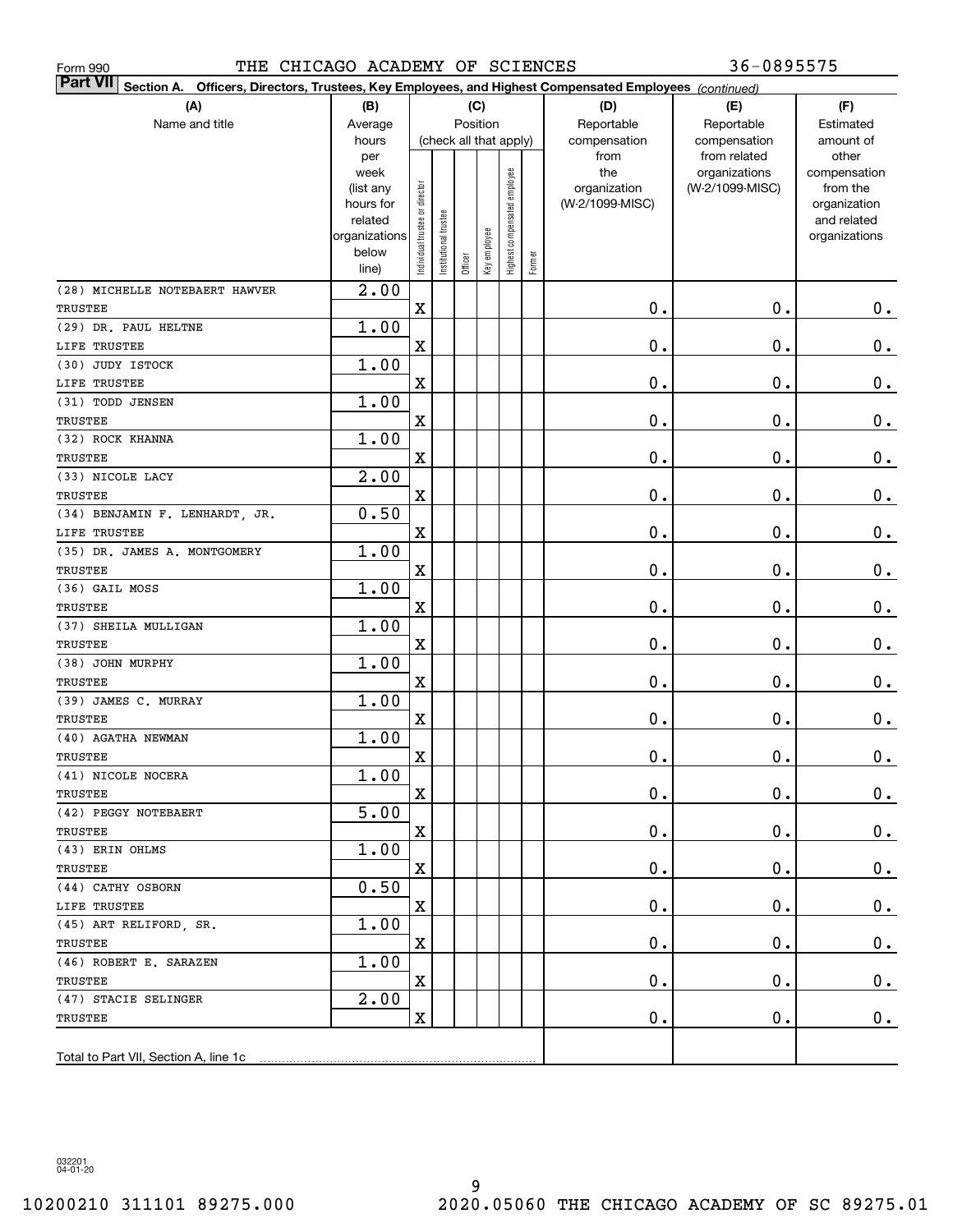| THE CHICAGO ACADEMY OF SCIENCES<br>Form 990                                                                     |                                                                                     |                                |                       |          |              |                              |        |                                                | 36-0895575                                       |                                                                          |
|-----------------------------------------------------------------------------------------------------------------|-------------------------------------------------------------------------------------|--------------------------------|-----------------------|----------|--------------|------------------------------|--------|------------------------------------------------|--------------------------------------------------|--------------------------------------------------------------------------|
| Part VII Section A. Officers, Directors, Trustees, Key Employees, and Highest Compensated Employees (continued) |                                                                                     |                                |                       |          |              |                              |        |                                                |                                                  |                                                                          |
| (A)<br>Name and title                                                                                           | (B)<br>Average<br>hours                                                             |                                |                       | Position | (C)          | (check all that apply)       |        | (D)<br>Reportable<br>compensation              | (E)<br>Reportable<br>compensation                | (F)<br>Estimated<br>amount of<br>other                                   |
|                                                                                                                 | per<br>week<br>(list any<br>hours for<br>related<br>organizations<br>below<br>line) | Individual trustee or director | Institutional trustee | Officer  | Key employee | Highest compensated employee | Former | from<br>the<br>organization<br>(W-2/1099-MISC) | from related<br>organizations<br>(W-2/1099-MISC) | compensation<br>from the<br>organization<br>and related<br>organizations |
| (48) BEN SETTLE<br>TRUSTEE                                                                                      | 2.00                                                                                | $\mathbf X$                    |                       |          |              |                              |        | $\mathbf 0$ .                                  | $0$ .                                            | $0_{.}$                                                                  |
| (49) LOWELL I. STAHL                                                                                            | 0.50                                                                                |                                |                       |          |              |                              |        |                                                |                                                  |                                                                          |
| LIFE TRUSTEE                                                                                                    |                                                                                     | $\mathbf X$                    |                       |          |              |                              |        | $\mathbf 0$ .                                  | 0.                                               | $\mathbf 0$ .                                                            |
| (50) MARIANNE STANKE                                                                                            | 2.00                                                                                |                                |                       |          |              |                              |        |                                                |                                                  |                                                                          |
| TRUSTEE                                                                                                         |                                                                                     | $\mathbf X$                    |                       |          |              |                              |        | $\mathbf 0$ .                                  | 0.                                               | $\mathbf 0$ .                                                            |
| (51) ALISON TAYLOR<br>TRUSTEE                                                                                   | 1.00                                                                                | $\mathbf X$                    |                       |          |              |                              |        | $\mathbf 0$ .                                  | 0.                                               | $\mathbf 0$ .                                                            |
| (52) DR. NANCY TUCHMAN                                                                                          | 2.00                                                                                |                                |                       |          |              |                              |        |                                                |                                                  |                                                                          |
| <b>TRUSTEE</b>                                                                                                  |                                                                                     | X                              |                       |          |              |                              |        | $\mathbf 0$ .                                  | 0.                                               | $\mathbf 0$ .                                                            |
| (53) JOAN H WALKER<br>TRUSTEE                                                                                   | 2.00                                                                                | X                              |                       |          |              |                              |        | $\mathbf 0$ .                                  | 0.                                               | $\mathbf 0$ .                                                            |
| (54) BRIAN WALLS                                                                                                | 1.00                                                                                |                                |                       |          |              |                              |        |                                                |                                                  |                                                                          |
| TRUSTEE                                                                                                         |                                                                                     | X                              |                       |          |              |                              |        | $\mathbf 0$ .                                  | 0.                                               | 0.                                                                       |
| (55) SUSAN D. WHITING                                                                                           | 2.00                                                                                |                                |                       |          |              |                              |        |                                                |                                                  |                                                                          |
| TRUSTEE                                                                                                         |                                                                                     | $\mathbf X$                    |                       |          |              |                              |        | $\mathbf 0$ .                                  | 0.                                               | 0.                                                                       |
| (56) RICHARD J. WILLIAMS<br>TRUSTEE                                                                             | 1.00                                                                                | $\mathbf X$                    |                       |          |              |                              |        | $\mathbf 0$ .                                  | 0.                                               | 0.                                                                       |
| (57) COLLEEN ZAMBOLE                                                                                            | 1.00                                                                                |                                |                       |          |              |                              |        |                                                |                                                  |                                                                          |
| TRUSTEE                                                                                                         |                                                                                     | $\mathbf X$                    |                       |          |              |                              |        | $\mathbf 0$ .                                  | 0.                                               | 0.                                                                       |
| (58) JEFFREY ZDENAHLIK<br><b>TRUSTEE</b>                                                                        | 1.00                                                                                |                                |                       |          |              |                              |        | $0$ .                                          | 0.                                               |                                                                          |
|                                                                                                                 |                                                                                     | $\mathbf X$                    |                       |          |              |                              |        |                                                |                                                  | 0.                                                                       |
|                                                                                                                 |                                                                                     |                                |                       |          |              |                              |        |                                                |                                                  |                                                                          |
|                                                                                                                 |                                                                                     |                                |                       |          |              |                              |        |                                                |                                                  |                                                                          |
|                                                                                                                 |                                                                                     |                                |                       |          |              |                              |        |                                                |                                                  |                                                                          |
|                                                                                                                 |                                                                                     |                                |                       |          |              |                              |        |                                                |                                                  |                                                                          |
|                                                                                                                 |                                                                                     |                                |                       |          |              |                              |        |                                                |                                                  |                                                                          |
|                                                                                                                 |                                                                                     |                                |                       |          |              |                              |        |                                                |                                                  |                                                                          |
|                                                                                                                 |                                                                                     |                                |                       |          |              |                              |        |                                                |                                                  |                                                                          |
|                                                                                                                 |                                                                                     |                                |                       |          |              |                              |        |                                                |                                                  |                                                                          |
|                                                                                                                 |                                                                                     |                                |                       |          |              |                              |        |                                                |                                                  |                                                                          |
|                                                                                                                 |                                                                                     |                                |                       |          |              |                              |        |                                                |                                                  |                                                                          |
| Total to Part VII, Section A, line 1c                                                                           |                                                                                     |                                |                       |          |              |                              |        |                                                |                                                  |                                                                          |

032201 04-01-20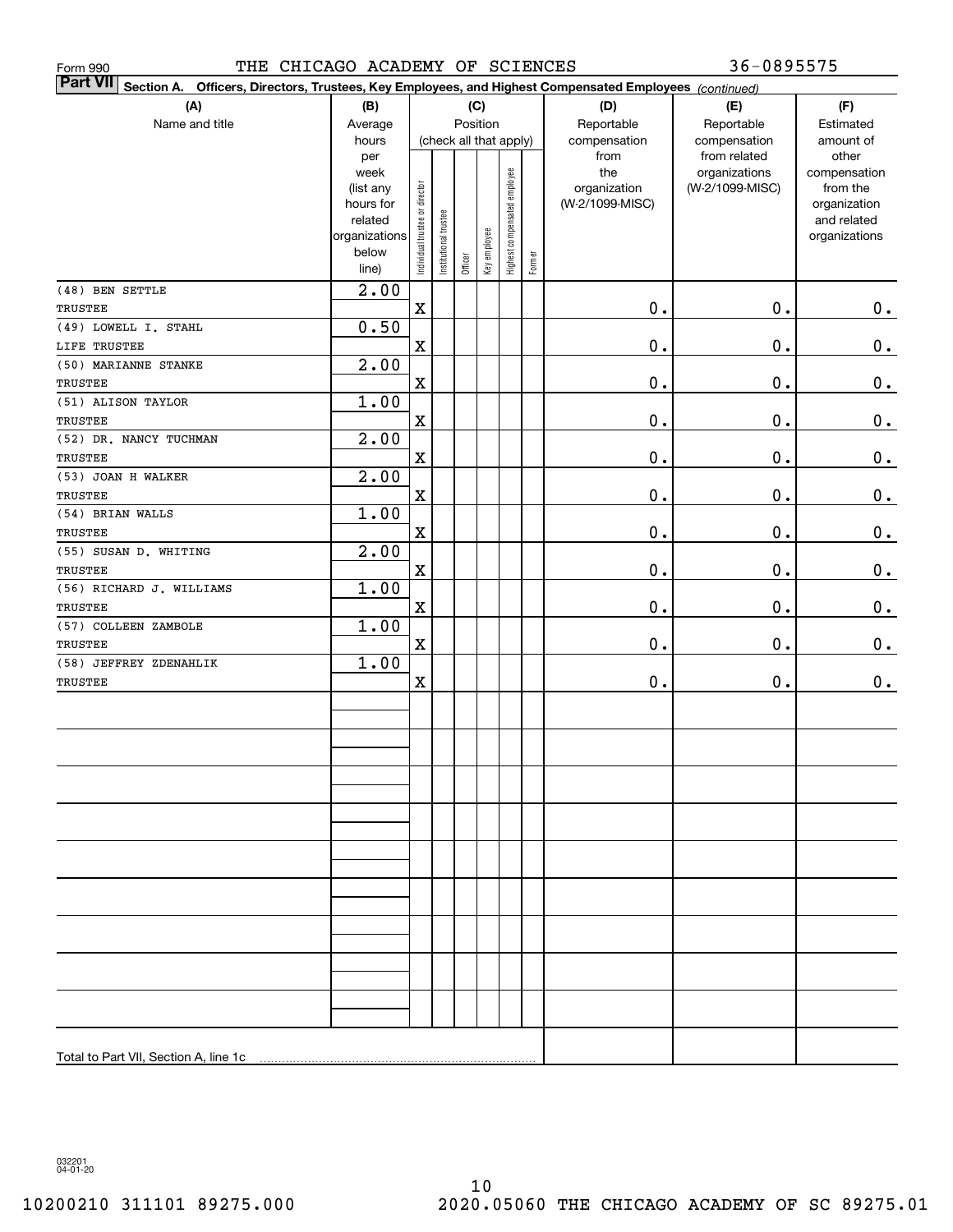|                                                           | <b>Part VIII</b> |     | <b>Statement of Revenue</b>                                                                  |                          |                      |             |                      |                      |                                              |                                                 |                                                                 |
|-----------------------------------------------------------|------------------|-----|----------------------------------------------------------------------------------------------|--------------------------|----------------------|-------------|----------------------|----------------------|----------------------------------------------|-------------------------------------------------|-----------------------------------------------------------------|
|                                                           |                  |     | Check if Schedule O contains a response or note to any line in this Part VIII                |                          |                      |             |                      |                      |                                              |                                                 |                                                                 |
|                                                           |                  |     |                                                                                              |                          |                      |             |                      | (A)<br>Total revenue | (B)<br>Related or exempt<br>function revenue | $\overline{C}$<br>Unrelated<br>business revenue | (D)<br>Revenue excluded<br>from tax under<br>sections 512 - 514 |
|                                                           |                  |     | 1 a Federated campaigns                                                                      |                          | 1a                   |             |                      |                      |                                              |                                                 |                                                                 |
|                                                           |                  | b   | Membership dues                                                                              |                          | 1 <sub>b</sub>       |             |                      |                      |                                              |                                                 |                                                                 |
|                                                           |                  | с   | Fundraising events                                                                           |                          | 1 <sub>c</sub>       |             |                      |                      |                                              |                                                 |                                                                 |
| Contributions, Gifts, Grants<br>and Other Similar Amounts |                  | d   | Related organizations                                                                        | $\overline{\phantom{a}}$ | 1 <sub>d</sub>       |             |                      |                      |                                              |                                                 |                                                                 |
|                                                           |                  | е   | Government grants (contributions)                                                            |                          | 1e                   |             | 3,666,884.           |                      |                                              |                                                 |                                                                 |
|                                                           |                  | f   | All other contributions, gifts, grants, and                                                  |                          |                      |             |                      |                      |                                              |                                                 |                                                                 |
|                                                           |                  |     | similar amounts not included above                                                           |                          | 1f                   |             | 3,047,112.           |                      |                                              |                                                 |                                                                 |
|                                                           |                  |     | Noncash contributions included in lines 1a-1f                                                |                          |                      | $1g$ \$     | 759,690.             |                      |                                              |                                                 |                                                                 |
|                                                           |                  |     |                                                                                              |                          |                      |             |                      | 6,713,996.           |                                              |                                                 |                                                                 |
|                                                           |                  |     |                                                                                              |                          |                      |             | <b>Business Code</b> |                      |                                              |                                                 |                                                                 |
|                                                           |                  | 2 a | CONTRACTS AND PROGRAM FEES                                                                   |                          |                      |             | 611710               | 221,515.             | 221,515.                                     |                                                 |                                                                 |
|                                                           |                  | b   | MEMBERSHIPS                                                                                  |                          |                      |             | 900099               | 73,580.              | 73,580.                                      |                                                 |                                                                 |
|                                                           |                  |     | FACILITY RENTAL                                                                              |                          |                      |             | 532000               | 19,170.              | 19,170.                                      |                                                 |                                                                 |
| Program Service<br>Revenue                                |                  | d   |                                                                                              |                          |                      |             |                      |                      |                                              |                                                 |                                                                 |
|                                                           |                  | е   |                                                                                              |                          |                      |             |                      |                      |                                              |                                                 |                                                                 |
|                                                           |                  | f   | All other program service revenue                                                            |                          |                      |             | ▶                    | 314,265.             |                                              |                                                 |                                                                 |
|                                                           | 3                | a   | Investment income (including dividends, interest, and                                        |                          |                      |             |                      |                      |                                              |                                                 |                                                                 |
|                                                           |                  |     |                                                                                              |                          |                      |             |                      | 63,662.              |                                              |                                                 | 63,662.                                                         |
|                                                           | 4                |     | Income from investment of tax-exempt bond proceeds                                           |                          |                      |             |                      |                      |                                              |                                                 |                                                                 |
|                                                           | 5                |     |                                                                                              |                          |                      |             |                      |                      |                                              |                                                 |                                                                 |
|                                                           |                  |     |                                                                                              |                          | (i) Real             |             | (ii) Personal        |                      |                                              |                                                 |                                                                 |
|                                                           |                  | 6а  | Gross rents<br>.                                                                             | 6a                       |                      |             |                      |                      |                                              |                                                 |                                                                 |
|                                                           |                  | b   | Less: rental expenses                                                                        | 6 <sub>b</sub>           |                      |             |                      |                      |                                              |                                                 |                                                                 |
|                                                           |                  | c   | Rental income or (loss)                                                                      | 6c                       |                      |             |                      |                      |                                              |                                                 |                                                                 |
|                                                           |                  | d   | Net rental income or (loss)                                                                  |                          |                      |             |                      |                      |                                              |                                                 |                                                                 |
|                                                           |                  |     | 7 a Gross amount from sales of                                                               |                          | (i) Securities       |             | (ii) Other           |                      |                                              |                                                 |                                                                 |
|                                                           |                  |     | assets other than inventory                                                                  | 7a                       | 1, 113, 134.         |             |                      |                      |                                              |                                                 |                                                                 |
|                                                           |                  |     | <b>b</b> Less: cost or other basis                                                           |                          |                      |             |                      |                      |                                              |                                                 |                                                                 |
|                                                           |                  |     | and sales expenses                                                                           |                          | $7b \mid 1,067,960.$ |             |                      |                      |                                              |                                                 |                                                                 |
| Revenue                                                   |                  |     | c Gain or (loss) $\ldots$                                                                    | $\vert$ 7c $\vert$       |                      | 45, 174.    |                      |                      |                                              |                                                 |                                                                 |
|                                                           |                  |     |                                                                                              |                          |                      |             |                      | 45,174.              |                                              |                                                 | 45, 174.                                                        |
| <b>Other</b>                                              |                  |     | 8 a Gross income from fundraising events (not                                                |                          |                      |             |                      |                      |                                              |                                                 |                                                                 |
|                                                           |                  |     | including \$                                                                                 |                          |                      |             |                      |                      |                                              |                                                 |                                                                 |
|                                                           |                  |     | contributions reported on line 1c). See                                                      |                          |                      |             |                      |                      |                                              |                                                 |                                                                 |
|                                                           |                  |     |                                                                                              |                          |                      | 8a          |                      |                      |                                              |                                                 |                                                                 |
|                                                           |                  |     |                                                                                              |                          |                      | 8b          |                      |                      |                                              |                                                 |                                                                 |
|                                                           |                  |     | c Net income or (loss) from fundraising events                                               |                          |                      |             |                      |                      |                                              |                                                 |                                                                 |
|                                                           |                  |     | 9 a Gross income from gaming activities. See                                                 |                          |                      |             |                      |                      |                                              |                                                 |                                                                 |
|                                                           |                  |     |                                                                                              |                          |                      | <u>  9a</u> |                      |                      |                                              |                                                 |                                                                 |
|                                                           |                  |     | <b>b</b> Less: direct expenses <b>manually</b>                                               |                          |                      | 9b          |                      |                      |                                              |                                                 |                                                                 |
|                                                           |                  |     | c Net income or (loss) from gaming activities<br>10 a Gross sales of inventory, less returns |                          |                      |             | .                    |                      |                                              |                                                 |                                                                 |
|                                                           |                  |     |                                                                                              |                          |                      | 10a         |                      |                      |                                              |                                                 |                                                                 |
|                                                           |                  |     | <b>b</b> Less: cost of goods sold                                                            |                          |                      | 10b         |                      |                      |                                              |                                                 |                                                                 |
|                                                           |                  |     | c Net income or (loss) from sales of inventory                                               |                          |                      |             |                      |                      |                                              |                                                 |                                                                 |
|                                                           |                  |     |                                                                                              |                          |                      |             | <b>Business Code</b> |                      |                                              |                                                 |                                                                 |
|                                                           |                  |     | 11 a OTHER                                                                                   |                          |                      |             | 900099               | 12,162.              |                                              |                                                 | 12,162.                                                         |
| Revenue                                                   |                  | b   |                                                                                              |                          |                      |             |                      |                      |                                              |                                                 |                                                                 |
|                                                           |                  | c   |                                                                                              |                          |                      |             |                      |                      |                                              |                                                 |                                                                 |
| Miscellaneous                                             |                  |     |                                                                                              |                          |                      |             |                      |                      |                                              |                                                 |                                                                 |
|                                                           |                  |     |                                                                                              |                          |                      |             | ▶                    | 12,162.              |                                              |                                                 |                                                                 |
|                                                           | 12               |     |                                                                                              |                          |                      |             |                      | 7,149,259.           | 314,265.                                     | 0.                                              | 120,998.                                                        |
| 032009 12-23-20                                           |                  |     |                                                                                              |                          |                      |             |                      |                      |                                              |                                                 | Form 990 (2020)                                                 |

Form 990 (2020) THE CHICAGO ACADEMY OF SCIENCES 36-0895575 Page

**9**

36-0895575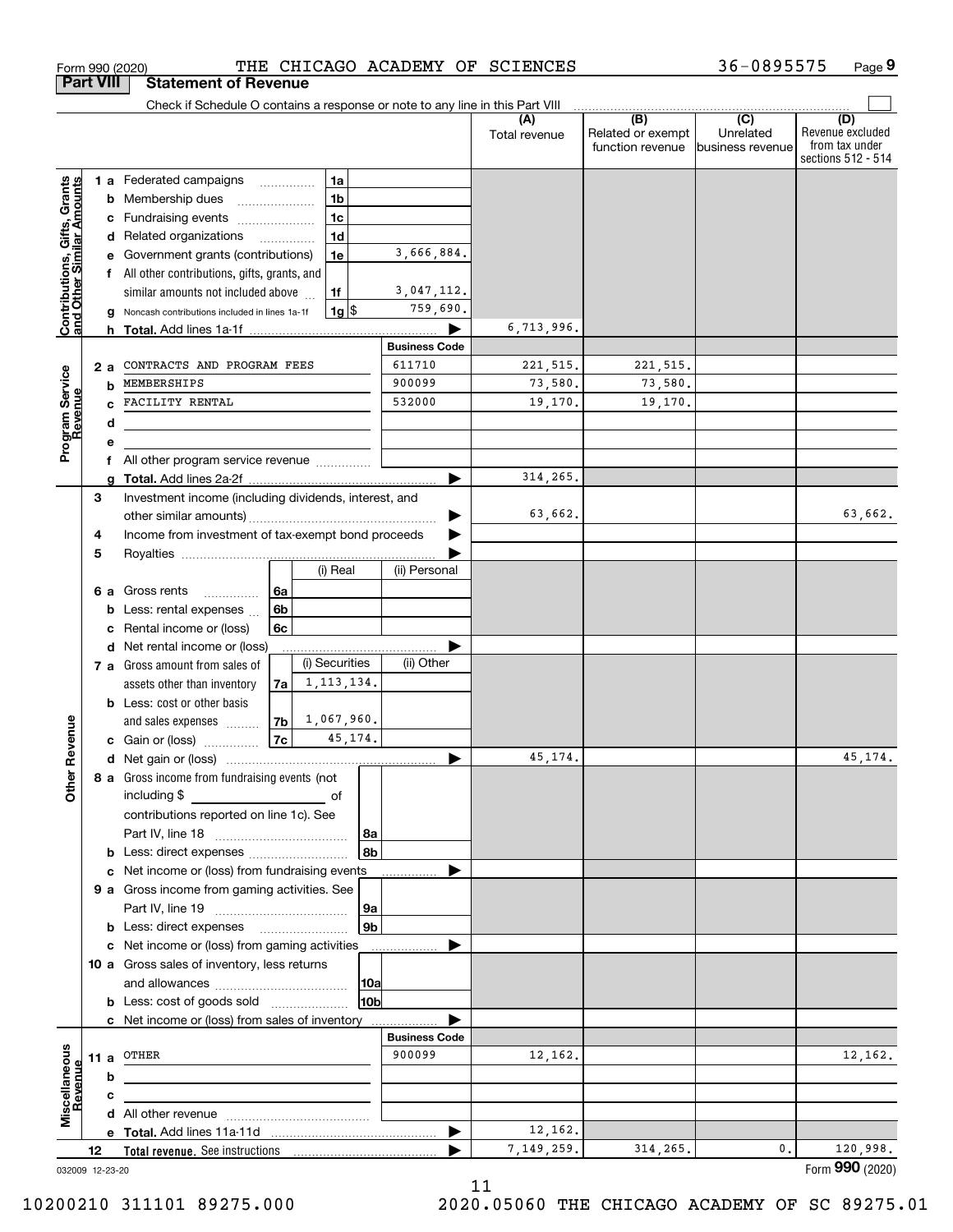**Part IX Statement of Functional Expenses**

Form 990 (2020) THE CHICAGO ACADEMY OF SCIENCES 36-0895575 Page

|              | Section 501(c)(3) and 501(c)(4) organizations must complete all columns. All other organizations must complete column (A). |                |                                    |                                    |                           |
|--------------|----------------------------------------------------------------------------------------------------------------------------|----------------|------------------------------------|------------------------------------|---------------------------|
|              | Check if Schedule O contains a response or note to any line in this Part IX                                                | (A)            |                                    | (C)                                | (D)                       |
|              | Do not include amounts reported on lines 6b,<br>7b, 8b, 9b, and 10b of Part VIII.                                          | Total expenses | (B)<br>Program service<br>expenses | Management and<br>general expenses | Fundraising<br>expenses   |
| 1.           | Grants and other assistance to domestic organizations                                                                      |                |                                    |                                    |                           |
|              | and domestic governments. See Part IV, line 21                                                                             |                |                                    |                                    |                           |
| $\mathbf{2}$ | Grants and other assistance to domestic                                                                                    |                |                                    |                                    |                           |
|              | individuals. See Part IV, line 22                                                                                          |                |                                    |                                    |                           |
| 3            | Grants and other assistance to foreign                                                                                     |                |                                    |                                    |                           |
|              | organizations, foreign governments, and foreign                                                                            |                |                                    |                                    |                           |
|              | individuals. See Part IV, lines 15 and 16                                                                                  |                |                                    |                                    |                           |
| 4            | Benefits paid to or for members                                                                                            |                |                                    |                                    |                           |
| 5            | Compensation of current officers, directors,                                                                               |                |                                    |                                    |                           |
|              |                                                                                                                            | 365, 140.      |                                    | 319, 129.                          | 46,011.                   |
| 6            | Compensation not included above to disqualified                                                                            |                |                                    |                                    |                           |
|              | persons (as defined under section 4958(f)(1)) and                                                                          |                |                                    |                                    |                           |
|              | persons described in section 4958(c)(3)(B)<br>1.1.1.1.1.1.1                                                                |                |                                    |                                    |                           |
| 7            |                                                                                                                            | 2, 236, 050.   | 1,645,101.                         | 310, 115.                          | 280,834.                  |
| 8            | Pension plan accruals and contributions (include                                                                           |                |                                    |                                    |                           |
|              | section 401(k) and 403(b) employer contributions)                                                                          | 14,050.        |                                    | 14,050.                            |                           |
| 9            |                                                                                                                            | 186,288.       | 131,496.                           | 38,565.                            | $\frac{16,227.}{22,569.}$ |
| 10           |                                                                                                                            | 193,770.       | 126,449.                           | 44,752.                            |                           |
| 11           | Fees for services (nonemployees):                                                                                          |                |                                    |                                    |                           |
| a            |                                                                                                                            |                |                                    |                                    |                           |
| b            |                                                                                                                            | 34,000.        |                                    | 34,000.                            |                           |
| c            |                                                                                                                            |                |                                    |                                    |                           |
| d            |                                                                                                                            |                |                                    |                                    |                           |
| е<br>f       | Professional fundraising services. See Part IV, line 17                                                                    |                |                                    |                                    |                           |
| g            | Investment management fees<br>Other. (If line 11g amount exceeds 10% of line 25,                                           |                |                                    |                                    |                           |
|              | column (A) amount, list line 11g expenses on Sch O.)                                                                       | 372,086.       | 270,636.                           | 79,814.                            | 21,636.                   |
| 12           |                                                                                                                            | 10, 136.       | 1,401.                             | 8,087.                             | 648.                      |
| 13           |                                                                                                                            | 193,852.       | 133,265.                           | 49,385.                            | 11, 202.                  |
| 14           |                                                                                                                            | 27, 274.       | 20,008.                            | 5,447.                             | 1,819.                    |
| 15           |                                                                                                                            |                |                                    |                                    |                           |
| 16           |                                                                                                                            | 413,212.       | 385,653.                           | 18,482.                            | 9,077.                    |
| 17           |                                                                                                                            | 3,533.         | 3, 247.                            | 225.                               | 61.                       |
| 18           | Payments of travel or entertainment expenses                                                                               |                |                                    |                                    |                           |
|              | for any federal, state, or local public officials                                                                          |                |                                    |                                    |                           |
| 19           | Conferences, conventions, and meetings                                                                                     | 49.            | 49.                                |                                    |                           |
| 20           | Interest                                                                                                                   | 53,777.        | 51,815.                            | 1,841.                             | $\overline{121}$ .        |
| 21           |                                                                                                                            |                |                                    |                                    |                           |
| 22           | Depreciation, depletion, and amortization                                                                                  | 521,812.       | 502,772.                           | 17,864.                            | 1,176.                    |
| 23           | Insurance                                                                                                                  | 76,258.        | $\overline{55}$ , 287.             | 13,345.                            | 7,626.                    |
| 24           | Other expenses. Itemize expenses not covered<br>above (List miscellaneous expenses on line 24e. If                         |                |                                    |                                    |                           |
|              | line 24e amount exceeds 10% of line 25, column (A)<br>amount, list line 24e expenses on Schedule O.)                       |                |                                    |                                    |                           |
| a            | SUPPLIES                                                                                                                   | 86,816.        | 81,311.                            | 5,032.                             | 473.                      |
| b            | FUNDRAISING COSTS                                                                                                          | 67,272.        |                                    |                                    | 67, 272.                  |
|              | DUES AND MEMBERSHIPS                                                                                                       | 21,151.        | 1,008.                             | 19,944.                            | 199.                      |
| d            | LIVESTOCK                                                                                                                  | 20,313.        | 20,313.                            |                                    |                           |
|              | e All other expenses                                                                                                       | 22,479.        | 17,708.                            | 1,129.                             | 3,642.                    |
| 25           | Total functional expenses. Add lines 1 through 24e                                                                         | 4,919,318.     | 3,447,519.                         | 981,206.                           | 490,593.                  |
| 26           | Joint costs. Complete this line only if the organization                                                                   |                |                                    |                                    |                           |
|              | reported in column (B) joint costs from a combined                                                                         |                |                                    |                                    |                           |
|              | educational campaign and fundraising solicitation.                                                                         |                |                                    |                                    |                           |
|              | Check here $\blacktriangleright$<br>if following SOP 98-2 (ASC 958-720)                                                    |                |                                    |                                    |                           |

12

032010 12-23-20

Form (2020) **990**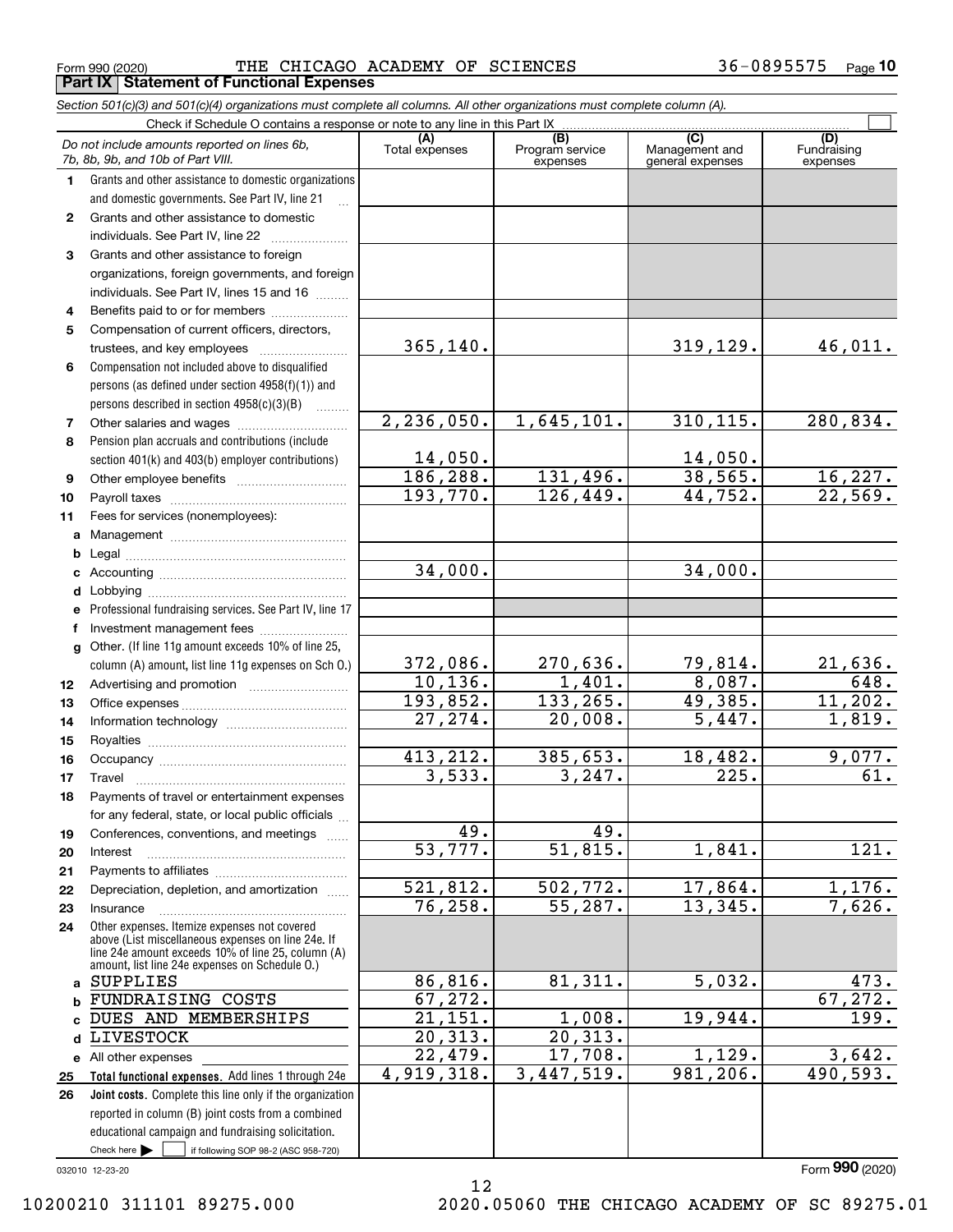$\overline{\phantom{0}}$ 

Form (2020) **990**

 $\overline{\phantom{0}}$ 

#### Form 990 (2020) THE CHICAGO ACADEMY OF SCIENCES 36-0895575 Page **Part X Balance Sheet**

Check if Schedule O contains a response or note to any line in this Part X

|                             |    |                                                                                                                                                                                                                                | (A)<br>Beginning of year |                         | (B)<br>End of year           |
|-----------------------------|----|--------------------------------------------------------------------------------------------------------------------------------------------------------------------------------------------------------------------------------|--------------------------|-------------------------|------------------------------|
|                             | 1  | Cash - non-interest-bearing                                                                                                                                                                                                    | 2,324,868.               | $\mathbf{1}$            | 3,074,485.                   |
|                             | 2  |                                                                                                                                                                                                                                | 869,018.                 | $\overline{2}$          | 1,198,745.                   |
|                             | З  |                                                                                                                                                                                                                                | $\overline{511,208}$ .   | $\mathbf{3}$            | 1,187,838.                   |
|                             | 4  |                                                                                                                                                                                                                                | 1,002,457.               | $\overline{\mathbf{4}}$ | $\overline{1,559,011}.$      |
|                             | 5  | Loans and other receivables from any current or former officer, director,                                                                                                                                                      |                          |                         |                              |
|                             |    | trustee, key employee, creator or founder, substantial contributor, or 35%                                                                                                                                                     |                          |                         |                              |
|                             |    | controlled entity or family member of any of these persons                                                                                                                                                                     |                          | 5                       |                              |
|                             | 6  | Loans and other receivables from other disqualified persons (as defined                                                                                                                                                        |                          |                         |                              |
|                             |    | under section $4958(f)(1)$ , and persons described in section $4958(c)(3)(B)$<br>.                                                                                                                                             |                          | 6                       |                              |
|                             | 7  |                                                                                                                                                                                                                                |                          | $\overline{7}$          |                              |
| Assets                      | 8  |                                                                                                                                                                                                                                | 31,740.                  | 8                       | 31,458.                      |
|                             | 9  | Prepaid expenses and deferred charges                                                                                                                                                                                          | 55,740.                  | $\mathbf{9}$            | 32,289.                      |
|                             |    | 10a Land, buildings, and equipment: cost or other                                                                                                                                                                              |                          |                         |                              |
|                             |    | 32,594,190.<br>basis. Complete Part VI of Schedule D  10a                                                                                                                                                                      |                          |                         |                              |
|                             |    | 23, 253, 165.<br>10 <sub>b</sub><br><b>b</b> Less: accumulated depreciation                                                                                                                                                    | 9,807,156.               | 10 <sub>c</sub>         | 9,341,025.                   |
|                             | 11 |                                                                                                                                                                                                                                | 1,080,570.               | 11                      | 1,181,989.                   |
|                             | 12 |                                                                                                                                                                                                                                |                          | 12                      |                              |
|                             | 13 | Investments - program-related. See Part IV, line 11                                                                                                                                                                            |                          | 13                      |                              |
|                             | 14 |                                                                                                                                                                                                                                |                          | 14                      |                              |
|                             | 15 |                                                                                                                                                                                                                                | 1,001,012.               | 15                      | 1,503,734.                   |
|                             | 16 |                                                                                                                                                                                                                                | 16,683,769.              | 16                      | 19, 110, 574.                |
|                             | 17 |                                                                                                                                                                                                                                | 406,963.                 | 17                      | 322,705.                     |
|                             | 18 |                                                                                                                                                                                                                                | 146,118.                 | 18                      | 106, 361.                    |
|                             | 19 | Deferred revenue manual contracts and contracts are contracted and contract and contract are contracted and contract are contracted and contract are contracted and contract are contracted and contract are contracted and co | 4,420,369.               | 19<br>20                | 4,430,370.                   |
|                             | 20 |                                                                                                                                                                                                                                |                          |                         |                              |
|                             | 21 | Escrow or custodial account liability. Complete Part IV of Schedule D                                                                                                                                                          |                          | 21                      |                              |
| Liabilities                 | 22 | Loans and other payables to any current or former officer, director,<br>trustee, key employee, creator or founder, substantial contributor, or 35%                                                                             |                          |                         |                              |
|                             |    | controlled entity or family member of any of these persons                                                                                                                                                                     |                          | 22                      |                              |
|                             | 23 | Secured mortgages and notes payable to unrelated third parties<br>.                                                                                                                                                            |                          | 23                      |                              |
|                             | 24 | Unsecured notes and loans payable to unrelated third parties                                                                                                                                                                   | 691,000.                 | 24                      | 638,467.                     |
|                             | 25 | Other liabilities (including federal income tax, payables to related third                                                                                                                                                     |                          |                         |                              |
|                             |    | parties, and other liabilities not included on lines 17-24). Complete Part X                                                                                                                                                   |                          |                         |                              |
|                             |    | of Schedule D                                                                                                                                                                                                                  | 789,128.                 | 25                      | 517,534.                     |
|                             | 26 |                                                                                                                                                                                                                                | 6,453,578.               | 26                      | 6,015,437.                   |
|                             |    | Organizations that follow FASB ASC 958, check here $\blacktriangleright \boxed{X}$                                                                                                                                             |                          |                         |                              |
|                             |    | and complete lines 27, 28, 32, and 33.                                                                                                                                                                                         |                          |                         |                              |
|                             | 27 | Net assets without donor restrictions                                                                                                                                                                                          | 7,685,483.               | ${\bf 27}$              | 10,038,880.                  |
|                             | 28 | Net assets with donor restrictions                                                                                                                                                                                             | $\overline{2,544,708}$ . | 28                      | 3,056,257.                   |
|                             |    | Organizations that do not follow FASB ASC 958, check here $\blacktriangleright$                                                                                                                                                |                          |                         |                              |
|                             |    | and complete lines 29 through 33.                                                                                                                                                                                              |                          |                         |                              |
| Net Assets or Fund Balances | 29 |                                                                                                                                                                                                                                |                          | 29                      |                              |
|                             | 30 | Paid-in or capital surplus, or land, building, or equipment fund                                                                                                                                                               |                          | 30                      |                              |
|                             | 31 | Retained earnings, endowment, accumulated income, or other funds<br>1.1.1.1.1.1.1.1.1.1                                                                                                                                        | 10, 230, 191.            | 31                      |                              |
|                             | 32 |                                                                                                                                                                                                                                | 16,683,769.              | 32<br>33                | 13,095,137.<br>19, 110, 574. |
|                             | 33 | Total liabilities and net assets/fund balances                                                                                                                                                                                 |                          |                         |                              |

**33**Total liabilities and net assets/fund balances

 $\boxed{\text{X}}$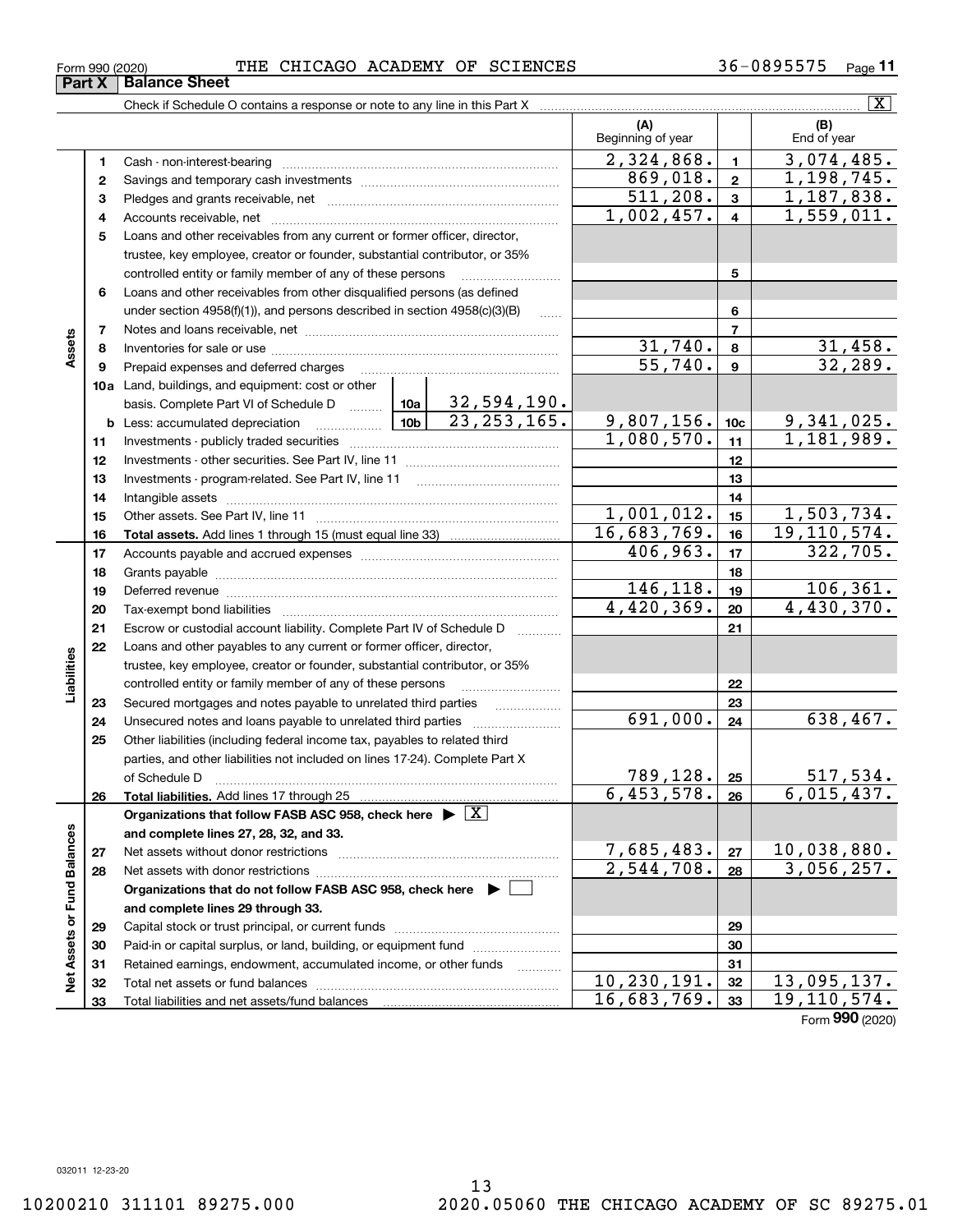| Part XI<br>7,149,259.<br>$\mathbf{1}$<br>1<br>4,919,318.<br>$\overline{2}$<br>2<br>2,229,941.<br>3<br>Revenue less expenses. Subtract line 2 from line 1<br>з<br>10, 230, 191.<br>$\overline{4}$<br>4<br>$\overline{58,281}$ .<br>5<br>5<br>6<br>6<br>$\overline{7}$<br>7<br>8<br>8<br>576,724.<br>$\mathbf{9}$<br>Other changes in net assets or fund balances (explain on Schedule O)<br>9<br>Net assets or fund balances at end of year. Combine lines 3 through 9 (must equal Part X, line 32,<br>10<br>13,095,137.<br>10<br>Part XII Financial Statements and Reporting<br>Yes<br>$\boxed{\text{X}}$ Accrual<br>Accounting method used to prepare the Form 990: <u>June</u> Cash<br>Other<br>$\mathbf{1}$<br>1<br>If the organization changed its method of accounting from a prior year or checked "Other," explain in Schedule O.<br>2a Were the organization's financial statements compiled or reviewed by an independent accountant?<br>2a<br>If "Yes," check a box below to indicate whether the financial statements for the year were compiled or reviewed on a<br>separate basis, consolidated basis, or both:<br>Both consolidated and separate basis<br>Separate basis<br><b>Consolidated basis</b><br>х<br><b>b</b> Were the organization's financial statements audited by an independent accountant?<br>2 <sub>b</sub><br>If "Yes," check a box below to indicate whether the financial statements for the year were audited on a separate basis,<br>consolidated basis, or both:<br>$X$ Separate basis<br><b>Consolidated basis</b><br>Both consolidated and separate basis<br>c If "Yes" to line 2a or 2b, does the organization have a committee that assumes responsibility for oversight of the audit,<br>x<br>2c<br>If the organization changed either its oversight process or selection process during the tax year, explain on Schedule O.<br>3a As a result of a federal award, was the organization required to undergo an audit or audits as set forth in the Single Audit<br>За<br><b>b</b> If "Yes," did the organization undergo the required audit or audits? If the organization did not undergo the required audit | THE CHICAGO ACADEMY OF SCIENCES<br>Form 990 (2020)                                                             | 36-0895575 | Page 12                 |
|---------------------------------------------------------------------------------------------------------------------------------------------------------------------------------------------------------------------------------------------------------------------------------------------------------------------------------------------------------------------------------------------------------------------------------------------------------------------------------------------------------------------------------------------------------------------------------------------------------------------------------------------------------------------------------------------------------------------------------------------------------------------------------------------------------------------------------------------------------------------------------------------------------------------------------------------------------------------------------------------------------------------------------------------------------------------------------------------------------------------------------------------------------------------------------------------------------------------------------------------------------------------------------------------------------------------------------------------------------------------------------------------------------------------------------------------------------------------------------------------------------------------------------------------------------------------------------------------------------------------------------------------------------------------------------------------------------------------------------------------------------------------------------------------------------------------------------------------------------------------------------------------------------------------------------------------------------------------------------------------------------------------------------------------------------------------------------------------------------------------------------------------------------|----------------------------------------------------------------------------------------------------------------|------------|-------------------------|
|                                                                                                                                                                                                                                                                                                                                                                                                                                                                                                                                                                                                                                                                                                                                                                                                                                                                                                                                                                                                                                                                                                                                                                                                                                                                                                                                                                                                                                                                                                                                                                                                                                                                                                                                                                                                                                                                                                                                                                                                                                                                                                                                                         | <b>Reconciliation of Net Assets</b>                                                                            |            |                         |
|                                                                                                                                                                                                                                                                                                                                                                                                                                                                                                                                                                                                                                                                                                                                                                                                                                                                                                                                                                                                                                                                                                                                                                                                                                                                                                                                                                                                                                                                                                                                                                                                                                                                                                                                                                                                                                                                                                                                                                                                                                                                                                                                                         |                                                                                                                |            | $\overline{\mathbf{X}}$ |
|                                                                                                                                                                                                                                                                                                                                                                                                                                                                                                                                                                                                                                                                                                                                                                                                                                                                                                                                                                                                                                                                                                                                                                                                                                                                                                                                                                                                                                                                                                                                                                                                                                                                                                                                                                                                                                                                                                                                                                                                                                                                                                                                                         |                                                                                                                |            |                         |
|                                                                                                                                                                                                                                                                                                                                                                                                                                                                                                                                                                                                                                                                                                                                                                                                                                                                                                                                                                                                                                                                                                                                                                                                                                                                                                                                                                                                                                                                                                                                                                                                                                                                                                                                                                                                                                                                                                                                                                                                                                                                                                                                                         |                                                                                                                |            |                         |
|                                                                                                                                                                                                                                                                                                                                                                                                                                                                                                                                                                                                                                                                                                                                                                                                                                                                                                                                                                                                                                                                                                                                                                                                                                                                                                                                                                                                                                                                                                                                                                                                                                                                                                                                                                                                                                                                                                                                                                                                                                                                                                                                                         |                                                                                                                |            |                         |
|                                                                                                                                                                                                                                                                                                                                                                                                                                                                                                                                                                                                                                                                                                                                                                                                                                                                                                                                                                                                                                                                                                                                                                                                                                                                                                                                                                                                                                                                                                                                                                                                                                                                                                                                                                                                                                                                                                                                                                                                                                                                                                                                                         |                                                                                                                |            |                         |
|                                                                                                                                                                                                                                                                                                                                                                                                                                                                                                                                                                                                                                                                                                                                                                                                                                                                                                                                                                                                                                                                                                                                                                                                                                                                                                                                                                                                                                                                                                                                                                                                                                                                                                                                                                                                                                                                                                                                                                                                                                                                                                                                                         |                                                                                                                |            |                         |
|                                                                                                                                                                                                                                                                                                                                                                                                                                                                                                                                                                                                                                                                                                                                                                                                                                                                                                                                                                                                                                                                                                                                                                                                                                                                                                                                                                                                                                                                                                                                                                                                                                                                                                                                                                                                                                                                                                                                                                                                                                                                                                                                                         |                                                                                                                |            |                         |
|                                                                                                                                                                                                                                                                                                                                                                                                                                                                                                                                                                                                                                                                                                                                                                                                                                                                                                                                                                                                                                                                                                                                                                                                                                                                                                                                                                                                                                                                                                                                                                                                                                                                                                                                                                                                                                                                                                                                                                                                                                                                                                                                                         |                                                                                                                |            |                         |
|                                                                                                                                                                                                                                                                                                                                                                                                                                                                                                                                                                                                                                                                                                                                                                                                                                                                                                                                                                                                                                                                                                                                                                                                                                                                                                                                                                                                                                                                                                                                                                                                                                                                                                                                                                                                                                                                                                                                                                                                                                                                                                                                                         |                                                                                                                |            |                         |
|                                                                                                                                                                                                                                                                                                                                                                                                                                                                                                                                                                                                                                                                                                                                                                                                                                                                                                                                                                                                                                                                                                                                                                                                                                                                                                                                                                                                                                                                                                                                                                                                                                                                                                                                                                                                                                                                                                                                                                                                                                                                                                                                                         |                                                                                                                |            |                         |
|                                                                                                                                                                                                                                                                                                                                                                                                                                                                                                                                                                                                                                                                                                                                                                                                                                                                                                                                                                                                                                                                                                                                                                                                                                                                                                                                                                                                                                                                                                                                                                                                                                                                                                                                                                                                                                                                                                                                                                                                                                                                                                                                                         |                                                                                                                |            |                         |
|                                                                                                                                                                                                                                                                                                                                                                                                                                                                                                                                                                                                                                                                                                                                                                                                                                                                                                                                                                                                                                                                                                                                                                                                                                                                                                                                                                                                                                                                                                                                                                                                                                                                                                                                                                                                                                                                                                                                                                                                                                                                                                                                                         |                                                                                                                |            |                         |
|                                                                                                                                                                                                                                                                                                                                                                                                                                                                                                                                                                                                                                                                                                                                                                                                                                                                                                                                                                                                                                                                                                                                                                                                                                                                                                                                                                                                                                                                                                                                                                                                                                                                                                                                                                                                                                                                                                                                                                                                                                                                                                                                                         |                                                                                                                |            |                         |
|                                                                                                                                                                                                                                                                                                                                                                                                                                                                                                                                                                                                                                                                                                                                                                                                                                                                                                                                                                                                                                                                                                                                                                                                                                                                                                                                                                                                                                                                                                                                                                                                                                                                                                                                                                                                                                                                                                                                                                                                                                                                                                                                                         |                                                                                                                |            |                         |
|                                                                                                                                                                                                                                                                                                                                                                                                                                                                                                                                                                                                                                                                                                                                                                                                                                                                                                                                                                                                                                                                                                                                                                                                                                                                                                                                                                                                                                                                                                                                                                                                                                                                                                                                                                                                                                                                                                                                                                                                                                                                                                                                                         |                                                                                                                |            |                         |
|                                                                                                                                                                                                                                                                                                                                                                                                                                                                                                                                                                                                                                                                                                                                                                                                                                                                                                                                                                                                                                                                                                                                                                                                                                                                                                                                                                                                                                                                                                                                                                                                                                                                                                                                                                                                                                                                                                                                                                                                                                                                                                                                                         |                                                                                                                |            | No                      |
|                                                                                                                                                                                                                                                                                                                                                                                                                                                                                                                                                                                                                                                                                                                                                                                                                                                                                                                                                                                                                                                                                                                                                                                                                                                                                                                                                                                                                                                                                                                                                                                                                                                                                                                                                                                                                                                                                                                                                                                                                                                                                                                                                         |                                                                                                                |            |                         |
|                                                                                                                                                                                                                                                                                                                                                                                                                                                                                                                                                                                                                                                                                                                                                                                                                                                                                                                                                                                                                                                                                                                                                                                                                                                                                                                                                                                                                                                                                                                                                                                                                                                                                                                                                                                                                                                                                                                                                                                                                                                                                                                                                         |                                                                                                                |            |                         |
|                                                                                                                                                                                                                                                                                                                                                                                                                                                                                                                                                                                                                                                                                                                                                                                                                                                                                                                                                                                                                                                                                                                                                                                                                                                                                                                                                                                                                                                                                                                                                                                                                                                                                                                                                                                                                                                                                                                                                                                                                                                                                                                                                         |                                                                                                                |            | X                       |
|                                                                                                                                                                                                                                                                                                                                                                                                                                                                                                                                                                                                                                                                                                                                                                                                                                                                                                                                                                                                                                                                                                                                                                                                                                                                                                                                                                                                                                                                                                                                                                                                                                                                                                                                                                                                                                                                                                                                                                                                                                                                                                                                                         |                                                                                                                |            |                         |
|                                                                                                                                                                                                                                                                                                                                                                                                                                                                                                                                                                                                                                                                                                                                                                                                                                                                                                                                                                                                                                                                                                                                                                                                                                                                                                                                                                                                                                                                                                                                                                                                                                                                                                                                                                                                                                                                                                                                                                                                                                                                                                                                                         |                                                                                                                |            |                         |
|                                                                                                                                                                                                                                                                                                                                                                                                                                                                                                                                                                                                                                                                                                                                                                                                                                                                                                                                                                                                                                                                                                                                                                                                                                                                                                                                                                                                                                                                                                                                                                                                                                                                                                                                                                                                                                                                                                                                                                                                                                                                                                                                                         |                                                                                                                |            |                         |
|                                                                                                                                                                                                                                                                                                                                                                                                                                                                                                                                                                                                                                                                                                                                                                                                                                                                                                                                                                                                                                                                                                                                                                                                                                                                                                                                                                                                                                                                                                                                                                                                                                                                                                                                                                                                                                                                                                                                                                                                                                                                                                                                                         |                                                                                                                |            |                         |
|                                                                                                                                                                                                                                                                                                                                                                                                                                                                                                                                                                                                                                                                                                                                                                                                                                                                                                                                                                                                                                                                                                                                                                                                                                                                                                                                                                                                                                                                                                                                                                                                                                                                                                                                                                                                                                                                                                                                                                                                                                                                                                                                                         |                                                                                                                |            |                         |
|                                                                                                                                                                                                                                                                                                                                                                                                                                                                                                                                                                                                                                                                                                                                                                                                                                                                                                                                                                                                                                                                                                                                                                                                                                                                                                                                                                                                                                                                                                                                                                                                                                                                                                                                                                                                                                                                                                                                                                                                                                                                                                                                                         |                                                                                                                |            |                         |
|                                                                                                                                                                                                                                                                                                                                                                                                                                                                                                                                                                                                                                                                                                                                                                                                                                                                                                                                                                                                                                                                                                                                                                                                                                                                                                                                                                                                                                                                                                                                                                                                                                                                                                                                                                                                                                                                                                                                                                                                                                                                                                                                                         |                                                                                                                |            |                         |
|                                                                                                                                                                                                                                                                                                                                                                                                                                                                                                                                                                                                                                                                                                                                                                                                                                                                                                                                                                                                                                                                                                                                                                                                                                                                                                                                                                                                                                                                                                                                                                                                                                                                                                                                                                                                                                                                                                                                                                                                                                                                                                                                                         |                                                                                                                |            |                         |
|                                                                                                                                                                                                                                                                                                                                                                                                                                                                                                                                                                                                                                                                                                                                                                                                                                                                                                                                                                                                                                                                                                                                                                                                                                                                                                                                                                                                                                                                                                                                                                                                                                                                                                                                                                                                                                                                                                                                                                                                                                                                                                                                                         |                                                                                                                |            |                         |
|                                                                                                                                                                                                                                                                                                                                                                                                                                                                                                                                                                                                                                                                                                                                                                                                                                                                                                                                                                                                                                                                                                                                                                                                                                                                                                                                                                                                                                                                                                                                                                                                                                                                                                                                                                                                                                                                                                                                                                                                                                                                                                                                                         |                                                                                                                |            |                         |
|                                                                                                                                                                                                                                                                                                                                                                                                                                                                                                                                                                                                                                                                                                                                                                                                                                                                                                                                                                                                                                                                                                                                                                                                                                                                                                                                                                                                                                                                                                                                                                                                                                                                                                                                                                                                                                                                                                                                                                                                                                                                                                                                                         |                                                                                                                |            |                         |
|                                                                                                                                                                                                                                                                                                                                                                                                                                                                                                                                                                                                                                                                                                                                                                                                                                                                                                                                                                                                                                                                                                                                                                                                                                                                                                                                                                                                                                                                                                                                                                                                                                                                                                                                                                                                                                                                                                                                                                                                                                                                                                                                                         |                                                                                                                |            | Χ                       |
|                                                                                                                                                                                                                                                                                                                                                                                                                                                                                                                                                                                                                                                                                                                                                                                                                                                                                                                                                                                                                                                                                                                                                                                                                                                                                                                                                                                                                                                                                                                                                                                                                                                                                                                                                                                                                                                                                                                                                                                                                                                                                                                                                         |                                                                                                                |            |                         |
|                                                                                                                                                                                                                                                                                                                                                                                                                                                                                                                                                                                                                                                                                                                                                                                                                                                                                                                                                                                                                                                                                                                                                                                                                                                                                                                                                                                                                                                                                                                                                                                                                                                                                                                                                                                                                                                                                                                                                                                                                                                                                                                                                         | or audits, explain why on Schedule O and describe any steps taken to undergo such audits [11] content to under | 3b         |                         |

Form (2020) **990**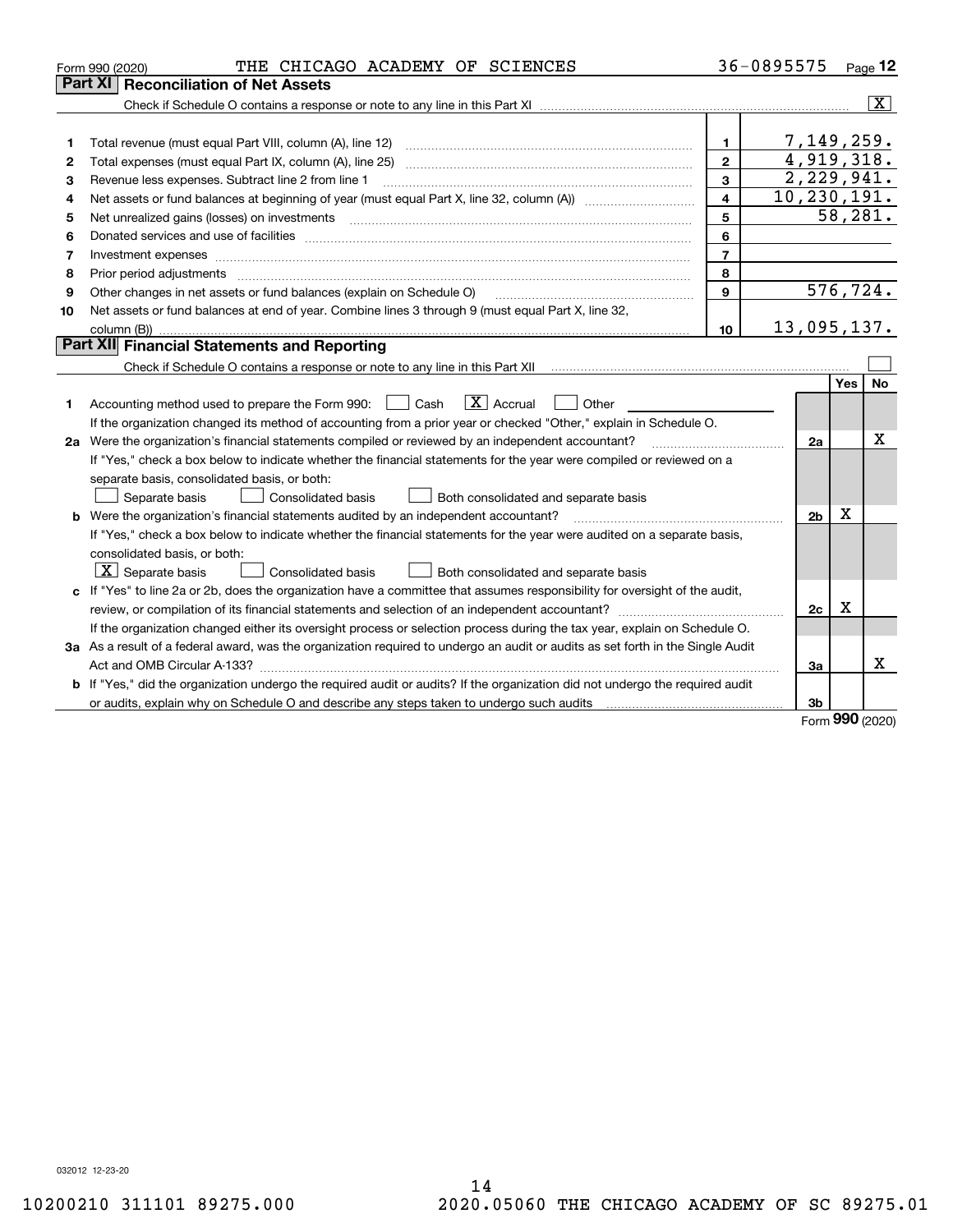| <b>SCHEDULE A</b> |
|-------------------|
|-------------------|

Department of the Treasury Internal Revenue Service

**(Form 990 or 990-EZ)**

# **Public Charity Status and Public Support**

**Complete if the organization is a section 501(c)(3) organization or a section 4947(a)(1) nonexempt charitable trust.**

| Attach to Form 990 or Form 990-EZ.                                       |  |
|--------------------------------------------------------------------------|--|
| ► Go to www.irs.gov/Form990 for instructions and the latest information. |  |

**Open to Public Inspection 2020**

OMB No. 1545-0047

| Name of the organization |  |
|--------------------------|--|
|--------------------------|--|

|        |                       | Name of the organization                                                                                                                     |          |                                 |                             |                                 |                                                      |  | <b>Employer identification number</b>              |
|--------|-----------------------|----------------------------------------------------------------------------------------------------------------------------------------------|----------|---------------------------------|-----------------------------|---------------------------------|------------------------------------------------------|--|----------------------------------------------------|
|        |                       |                                                                                                                                              |          | THE CHICAGO ACADEMY OF SCIENCES |                             |                                 |                                                      |  | 36-0895575                                         |
| Part I |                       | Reason for Public Charity Status. (All organizations must complete this part.) See instructions.                                             |          |                                 |                             |                                 |                                                      |  |                                                    |
|        |                       | The organization is not a private foundation because it is: (For lines 1 through 12, check only one box.)                                    |          |                                 |                             |                                 |                                                      |  |                                                    |
| 1      |                       | A church, convention of churches, or association of churches described in section 170(b)(1)(A)(i).                                           |          |                                 |                             |                                 |                                                      |  |                                                    |
| 2      |                       | A school described in section 170(b)(1)(A)(ii). (Attach Schedule E (Form 990 or 990-EZ).)                                                    |          |                                 |                             |                                 |                                                      |  |                                                    |
| з      |                       | A hospital or a cooperative hospital service organization described in section 170(b)(1)(A)(iii).                                            |          |                                 |                             |                                 |                                                      |  |                                                    |
| 4      |                       | A medical research organization operated in conjunction with a hospital described in section 170(b)(1)(A)(iii). Enter the hospital's name,   |          |                                 |                             |                                 |                                                      |  |                                                    |
|        |                       | city, and state:                                                                                                                             |          |                                 |                             |                                 |                                                      |  |                                                    |
| 5      |                       | An organization operated for the benefit of a college or university owned or operated by a governmental unit described in                    |          |                                 |                             |                                 |                                                      |  |                                                    |
|        |                       | section 170(b)(1)(A)(iv). (Complete Part II.)                                                                                                |          |                                 |                             |                                 |                                                      |  |                                                    |
| 6      |                       | A federal, state, or local government or governmental unit described in section 170(b)(1)(A)(v).                                             |          |                                 |                             |                                 |                                                      |  |                                                    |
|        | 7 $\lfloor x \rfloor$ | An organization that normally receives a substantial part of its support from a governmental unit or from the general public described in    |          |                                 |                             |                                 |                                                      |  |                                                    |
|        |                       | section 170(b)(1)(A)(vi). (Complete Part II.)                                                                                                |          |                                 |                             |                                 |                                                      |  |                                                    |
| 8      |                       | A community trust described in section 170(b)(1)(A)(vi). (Complete Part II.)                                                                 |          |                                 |                             |                                 |                                                      |  |                                                    |
| 9      |                       | An agricultural research organization described in section 170(b)(1)(A)(ix) operated in conjunction with a land-grant college                |          |                                 |                             |                                 |                                                      |  |                                                    |
|        |                       | or university or a non-land-grant college of agriculture (see instructions). Enter the name, city, and state of the college or               |          |                                 |                             |                                 |                                                      |  |                                                    |
|        |                       | university:                                                                                                                                  |          |                                 |                             |                                 |                                                      |  |                                                    |
| 10     |                       | An organization that normally receives (1) more than 33 1/3% of its support from contributions, membership fees, and gross receipts from     |          |                                 |                             |                                 |                                                      |  |                                                    |
|        |                       | activities related to its exempt functions, subject to certain exceptions; and (2) no more than 33 1/3% of its support from gross investment |          |                                 |                             |                                 |                                                      |  |                                                    |
|        |                       | income and unrelated business taxable income (less section 511 tax) from businesses acquired by the organization after June 30, 1975.        |          |                                 |                             |                                 |                                                      |  |                                                    |
|        |                       | See section 509(a)(2). (Complete Part III.)                                                                                                  |          |                                 |                             |                                 |                                                      |  |                                                    |
| 11     |                       | An organization organized and operated exclusively to test for public safety. See section 509(a)(4).                                         |          |                                 |                             |                                 |                                                      |  |                                                    |
| 12     |                       | An organization organized and operated exclusively for the benefit of, to perform the functions of, or to carry out the purposes of one or   |          |                                 |                             |                                 |                                                      |  |                                                    |
|        |                       | more publicly supported organizations described in section 509(a)(1) or section 509(a)(2). See section 509(a)(3). Check the box in           |          |                                 |                             |                                 |                                                      |  |                                                    |
|        |                       | lines 12a through 12d that describes the type of supporting organization and complete lines 12e, 12f, and 12g.                               |          |                                 |                             |                                 |                                                      |  |                                                    |
| а      |                       | Type I. A supporting organization operated, supervised, or controlled by its supported organization(s), typically by giving                  |          |                                 |                             |                                 |                                                      |  |                                                    |
|        |                       | the supported organization(s) the power to regularly appoint or elect a majority of the directors or trustees of the supporting              |          |                                 |                             |                                 |                                                      |  |                                                    |
|        |                       | organization. You must complete Part IV, Sections A and B.                                                                                   |          |                                 |                             |                                 |                                                      |  |                                                    |
| b      |                       | Type II. A supporting organization supervised or controlled in connection with its supported organization(s), by having                      |          |                                 |                             |                                 |                                                      |  |                                                    |
|        |                       | control or management of the supporting organization vested in the same persons that control or manage the supported                         |          |                                 |                             |                                 |                                                      |  |                                                    |
|        |                       | organization(s). You must complete Part IV, Sections A and C.                                                                                |          |                                 |                             |                                 |                                                      |  |                                                    |
| c      |                       | Type III functionally integrated. A supporting organization operated in connection with, and functionally integrated with,                   |          |                                 |                             |                                 |                                                      |  |                                                    |
|        |                       | its supported organization(s) (see instructions). You must complete Part IV, Sections A, D, and E.                                           |          |                                 |                             |                                 |                                                      |  |                                                    |
| d      |                       | Type III non-functionally integrated. A supporting organization operated in connection with its supported organization(s)                    |          |                                 |                             |                                 |                                                      |  |                                                    |
|        |                       | that is not functionally integrated. The organization generally must satisfy a distribution requirement and an attentiveness                 |          |                                 |                             |                                 |                                                      |  |                                                    |
|        |                       | requirement (see instructions). You must complete Part IV, Sections A and D, and Part V.                                                     |          |                                 |                             |                                 |                                                      |  |                                                    |
|        |                       | Check this box if the organization received a written determination from the IRS that it is a Type I, Type II, Type III                      |          |                                 |                             |                                 |                                                      |  |                                                    |
|        |                       | functionally integrated, or Type III non-functionally integrated supporting organization.                                                    |          |                                 |                             |                                 |                                                      |  |                                                    |
|        |                       | f Enter the number of supported organizations                                                                                                |          |                                 |                             |                                 |                                                      |  |                                                    |
|        |                       | g Provide the following information about the supported organization(s).<br>(i) Name of supported                                            |          | (iii) Type of organization      |                             | (iv) Is the organization listed |                                                      |  |                                                    |
|        |                       | organization                                                                                                                                 | (ii) EIN | (described on lines 1-10        | in your governing document? |                                 | (v) Amount of monetary<br>support (see instructions) |  | (vi) Amount of other<br>support (see instructions) |
|        |                       |                                                                                                                                              |          | above (see instructions))       | Yes                         | No                              |                                                      |  |                                                    |
|        |                       |                                                                                                                                              |          |                                 |                             |                                 |                                                      |  |                                                    |
|        |                       |                                                                                                                                              |          |                                 |                             |                                 |                                                      |  |                                                    |
|        |                       |                                                                                                                                              |          |                                 |                             |                                 |                                                      |  |                                                    |
|        |                       |                                                                                                                                              |          |                                 |                             |                                 |                                                      |  |                                                    |
|        |                       |                                                                                                                                              |          |                                 |                             |                                 |                                                      |  |                                                    |
|        |                       |                                                                                                                                              |          |                                 |                             |                                 |                                                      |  |                                                    |
|        |                       |                                                                                                                                              |          |                                 |                             |                                 |                                                      |  |                                                    |
|        |                       |                                                                                                                                              |          |                                 |                             |                                 |                                                      |  |                                                    |
|        |                       |                                                                                                                                              |          |                                 |                             |                                 |                                                      |  |                                                    |
| Total  |                       |                                                                                                                                              |          |                                 |                             |                                 |                                                      |  |                                                    |

LHA For Paperwork Reduction Act Notice, see the Instructions for Form 990 or 990-EZ. <sub>032021</sub> o1-25-21 Schedule A (Form 990 or 990-EZ) 2020 15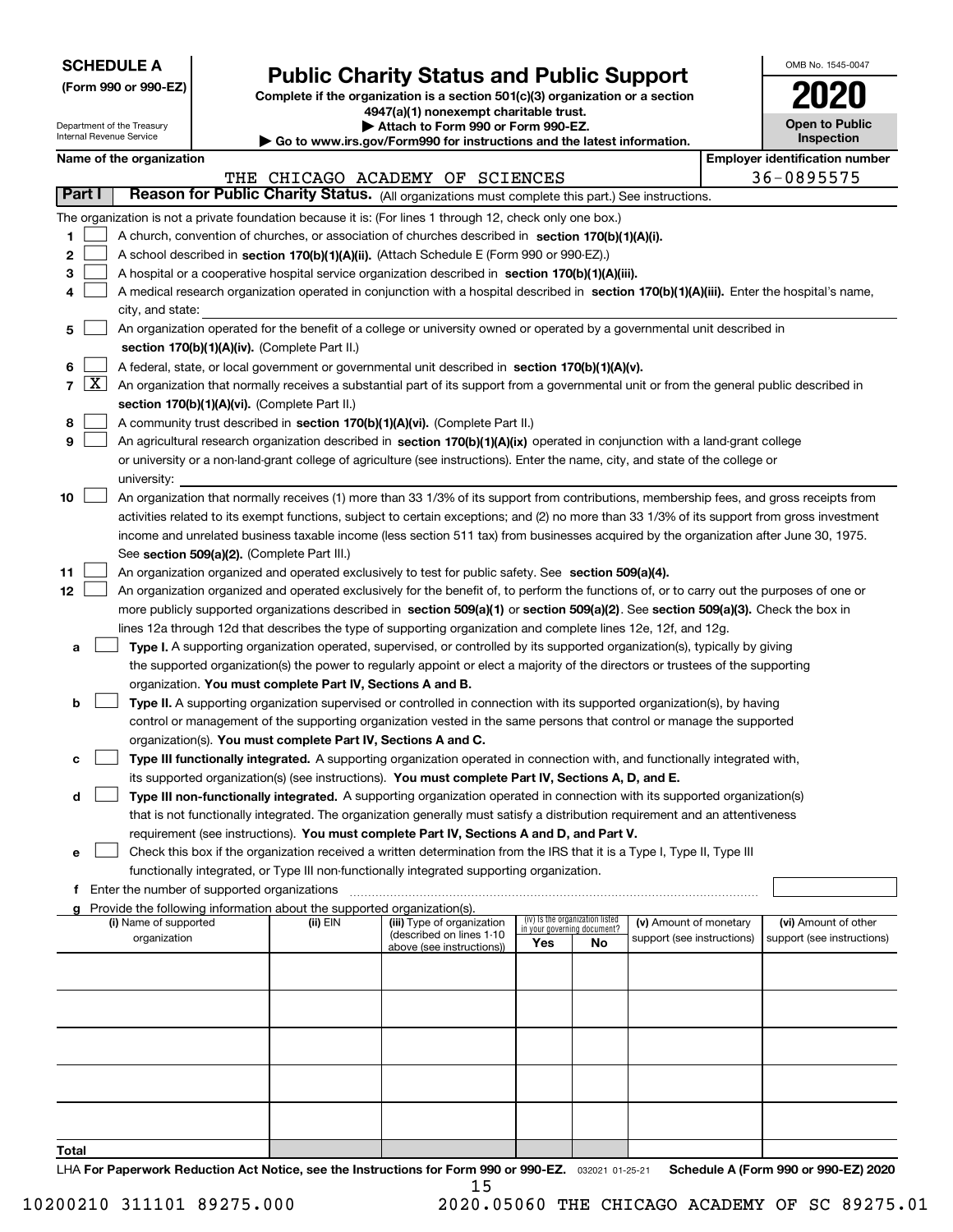#### Schedule A (Form 990 or 990-EZ) 2020 Page THE CHICAGO ACADEMY OF SCIENCES 36-0895575 **Part II** Support Schedule for Organizations Described in Sections 170(b)(1)(A)(iv) and 170(b)(1)(A)(vi)

(Complete only if you checked the box on line 5, 7, or 8 of Part I or if the organization failed to qualify under Part III. If the organization fails to qualify under the tests listed below, please complete Part III.)

|     | <b>Section A. Public Support</b>                                                                                                                                                                                               |          |          |                        |            |          |                                      |
|-----|--------------------------------------------------------------------------------------------------------------------------------------------------------------------------------------------------------------------------------|----------|----------|------------------------|------------|----------|--------------------------------------|
|     | Calendar year (or fiscal year beginning in)                                                                                                                                                                                    | (a) 2016 | (b) 2017 | $(c)$ 2018             | $(d)$ 2019 | (e) 2020 | (f) Total                            |
|     | 1 Gifts, grants, contributions, and                                                                                                                                                                                            |          |          |                        |            |          |                                      |
|     | membership fees received. (Do not                                                                                                                                                                                              |          |          |                        |            |          |                                      |
|     | include any "unusual grants.")                                                                                                                                                                                                 | 3295826. | 3629284. | 3230095.               | 2950212.   |          | 4639376.17744793.                    |
|     | 2 Tax revenues levied for the organ-                                                                                                                                                                                           |          |          |                        |            |          |                                      |
|     | ization's benefit and either paid to                                                                                                                                                                                           |          |          |                        |            |          |                                      |
|     | or expended on its behalf                                                                                                                                                                                                      | 1284591. | 1276845. | 1252898.               | 1182247.   | 2074620. | 7071201.                             |
|     | 3 The value of services or facilities                                                                                                                                                                                          |          |          |                        |            |          |                                      |
|     | furnished by a governmental unit to                                                                                                                                                                                            |          |          |                        |            |          |                                      |
|     | the organization without charge                                                                                                                                                                                                |          |          |                        |            |          |                                      |
|     | 4 Total. Add lines 1 through 3                                                                                                                                                                                                 | 4580417. | 4906129. | 4482993.               | 4132459.   |          | 6713996.24815994.                    |
| 5   | The portion of total contributions                                                                                                                                                                                             |          |          |                        |            |          |                                      |
|     | by each person (other than a                                                                                                                                                                                                   |          |          |                        |            |          |                                      |
|     | governmental unit or publicly                                                                                                                                                                                                  |          |          |                        |            |          |                                      |
|     | supported organization) included                                                                                                                                                                                               |          |          |                        |            |          |                                      |
|     | on line 1 that exceeds 2% of the                                                                                                                                                                                               |          |          |                        |            |          |                                      |
|     | amount shown on line 11,                                                                                                                                                                                                       |          |          |                        |            |          |                                      |
|     | column (f)                                                                                                                                                                                                                     |          |          |                        |            |          | 2264787.                             |
|     | 6 Public support. Subtract line 5 from line 4.                                                                                                                                                                                 |          |          |                        |            |          | 22551207.                            |
|     | <b>Section B. Total Support</b>                                                                                                                                                                                                |          |          |                        |            |          |                                      |
|     | Calendar year (or fiscal year beginning in)                                                                                                                                                                                    | (a) 2016 | (b) 2017 |                        | $(d)$ 2019 | (e) 2020 |                                      |
|     | <b>7</b> Amounts from line 4                                                                                                                                                                                                   | 4580417. | 4906129. | $(c)$ 2018<br>4482993. | 4132459.   |          | (f) Total<br>6713996.24815994.       |
|     |                                                                                                                                                                                                                                |          |          |                        |            |          |                                      |
|     | 8 Gross income from interest,                                                                                                                                                                                                  |          |          |                        |            |          |                                      |
|     | dividends, payments received on                                                                                                                                                                                                |          |          |                        |            |          |                                      |
|     | securities loans, rents, royalties,                                                                                                                                                                                            | 49,278.  | 31,045.  | 43,879.                | 15,299.    | 63,662.  | 203, 163.                            |
|     | and income from similar sources                                                                                                                                                                                                |          |          |                        |            |          |                                      |
|     | 9 Net income from unrelated business                                                                                                                                                                                           |          |          |                        |            |          |                                      |
|     | activities, whether or not the                                                                                                                                                                                                 |          |          |                        |            |          |                                      |
|     | business is regularly carried on                                                                                                                                                                                               |          |          |                        |            |          |                                      |
|     | 10 Other income. Do not include gain                                                                                                                                                                                           |          |          |                        |            |          |                                      |
|     | or loss from the sale of capital                                                                                                                                                                                               |          |          |                        |            |          |                                      |
|     | assets (Explain in Part VI.)                                                                                                                                                                                                   | 1,679.   | 5,367.   | 983.                   | 1,577.     | 12, 162. | 21,768.                              |
|     | 11 Total support. Add lines 7 through 10                                                                                                                                                                                       |          |          |                        |            |          | 25040925.                            |
|     | <b>12</b> Gross receipts from related activities, etc. (see instructions)                                                                                                                                                      |          |          |                        |            | 12       | 7,722,897.                           |
|     | 13 First 5 years. If the Form 990 is for the organization's first, second, third, fourth, or fifth tax year as a section 501(c)(3)                                                                                             |          |          |                        |            |          |                                      |
|     | organization, check this box and stop here manufactured and according to the state of the state of the state of the state of the state of the state of the state of the state of the state of the state of the state of the st |          |          |                        |            |          |                                      |
|     | <b>Section C. Computation of Public Support Percentage</b>                                                                                                                                                                     |          |          |                        |            |          |                                      |
|     |                                                                                                                                                                                                                                |          |          |                        |            | 14       | 90.06<br>$\frac{9}{6}$               |
|     |                                                                                                                                                                                                                                |          |          |                        |            | 15       | 89.23<br>%                           |
|     | 16a 33 1/3% support test - 2020. If the organization did not check the box on line 13, and line 14 is 33 1/3% or more, check this box and                                                                                      |          |          |                        |            |          |                                      |
|     | $\blacktriangleright$ $\boxed{\text{X}}$<br>stop here. The organization qualifies as a publicly supported organization                                                                                                         |          |          |                        |            |          |                                      |
|     | b 33 1/3% support test - 2019. If the organization did not check a box on line 13 or 16a, and line 15 is 33 1/3% or more, check this box                                                                                       |          |          |                        |            |          |                                      |
|     | and stop here. The organization qualifies as a publicly supported organization                                                                                                                                                 |          |          |                        |            |          |                                      |
|     | 17a 10% -facts-and-circumstances test - 2020. If the organization did not check a box on line 13, 16a, or 16b, and line 14 is 10% or more,                                                                                     |          |          |                        |            |          |                                      |
|     | and if the organization meets the facts-and-circumstances test, check this box and stop here. Explain in Part VI how the organization                                                                                          |          |          |                        |            |          |                                      |
|     | meets the facts-and-circumstances test. The organization qualifies as a publicly supported organization                                                                                                                        |          |          |                        |            |          |                                      |
|     | <b>b 10% -facts-and-circumstances test - 2019.</b> If the organization did not check a box on line 13, 16a, 16b, or 17a, and line 15 is 10% or                                                                                 |          |          |                        |            |          |                                      |
|     | more, and if the organization meets the facts-and-circumstances test, check this box and stop here. Explain in Part VI how the                                                                                                 |          |          |                        |            |          |                                      |
|     | organization meets the facts-and-circumstances test. The organization qualifies as a publicly supported organization                                                                                                           |          |          |                        |            |          |                                      |
| 18. | Private foundation. If the organization did not check a box on line 13, 16a, 16b, 17a, or 17b, check this box and see instructions                                                                                             |          |          |                        |            |          |                                      |
|     |                                                                                                                                                                                                                                |          |          |                        |            |          | Schedule A (Form 990 or 990-F7) 2020 |

**Schedule A (Form 990 or 990-EZ) 2020**

032022 01-25-21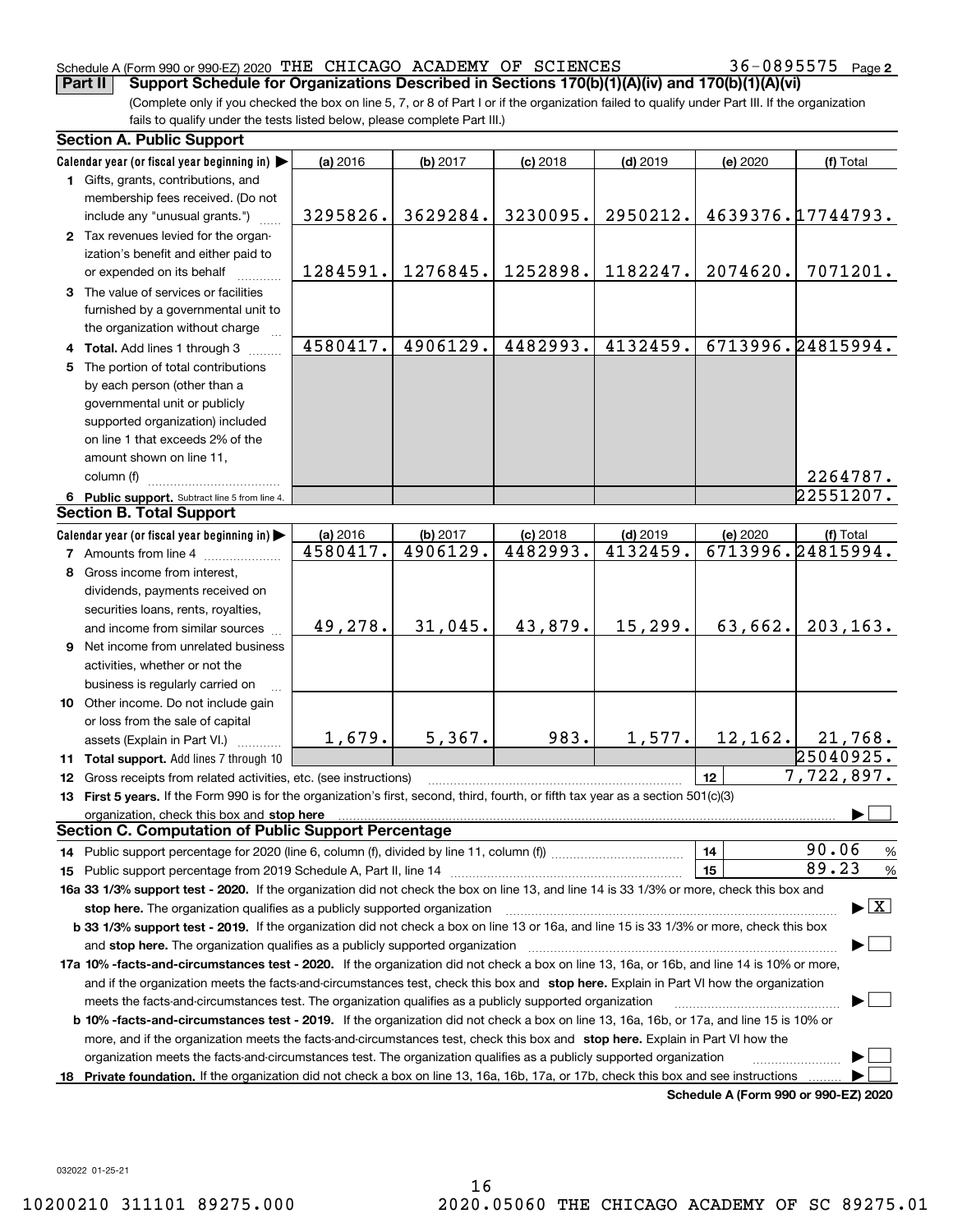#### Schedule A (Form 990 or 990-EZ) 2020 Page THE CHICAGO ACADEMY OF SCIENCES 36-0895575 **Part III Support Schedule for Organizations Described in Section 509(a)(2)**

(Complete only if you checked the box on line 10 of Part I or if the organization failed to qualify under Part II. If the organization fails to qualify under the tests listed below, please complete Part II.)

|    | <b>Section A. Public Support</b>                                                                                                                                                                                               |          |          |            |            |          |                                      |
|----|--------------------------------------------------------------------------------------------------------------------------------------------------------------------------------------------------------------------------------|----------|----------|------------|------------|----------|--------------------------------------|
|    | Calendar year (or fiscal year beginning in) $\blacktriangleright$                                                                                                                                                              | (a) 2016 | (b) 2017 | $(c)$ 2018 | $(d)$ 2019 | (e) 2020 | (f) Total                            |
|    | 1 Gifts, grants, contributions, and                                                                                                                                                                                            |          |          |            |            |          |                                      |
|    | membership fees received. (Do not                                                                                                                                                                                              |          |          |            |            |          |                                      |
|    | include any "unusual grants.")                                                                                                                                                                                                 |          |          |            |            |          |                                      |
|    | 2 Gross receipts from admissions,<br>merchandise sold or services per-<br>formed, or facilities furnished in<br>any activity that is related to the<br>organization's tax-exempt purpose                                       |          |          |            |            |          |                                      |
|    | 3 Gross receipts from activities that<br>are not an unrelated trade or bus-                                                                                                                                                    |          |          |            |            |          |                                      |
|    | iness under section 513                                                                                                                                                                                                        |          |          |            |            |          |                                      |
|    | 4 Tax revenues levied for the organ-                                                                                                                                                                                           |          |          |            |            |          |                                      |
|    | ization's benefit and either paid to<br>or expended on its behalf<br>.                                                                                                                                                         |          |          |            |            |          |                                      |
|    | 5 The value of services or facilities                                                                                                                                                                                          |          |          |            |            |          |                                      |
|    | furnished by a governmental unit to                                                                                                                                                                                            |          |          |            |            |          |                                      |
|    | the organization without charge                                                                                                                                                                                                |          |          |            |            |          |                                      |
|    | <b>6 Total.</b> Add lines 1 through 5                                                                                                                                                                                          |          |          |            |            |          |                                      |
|    | 7a Amounts included on lines 1, 2, and<br>3 received from disqualified persons                                                                                                                                                 |          |          |            |            |          |                                      |
|    | <b>b</b> Amounts included on lines 2 and 3 received<br>from other than disqualified persons that<br>exceed the greater of \$5,000 or 1% of the<br>amount on line 13 for the year                                               |          |          |            |            |          |                                      |
|    | c Add lines 7a and 7b                                                                                                                                                                                                          |          |          |            |            |          |                                      |
|    | 8 Public support. (Subtract line 7c from line 6.)                                                                                                                                                                              |          |          |            |            |          |                                      |
|    | <b>Section B. Total Support</b>                                                                                                                                                                                                |          |          |            |            |          |                                      |
|    | Calendar year (or fiscal year beginning in) $\blacktriangleright$                                                                                                                                                              | (a) 2016 | (b) 2017 | $(c)$ 2018 | $(d)$ 2019 | (e) 2020 | (f) Total                            |
|    | 9 Amounts from line 6                                                                                                                                                                                                          |          |          |            |            |          |                                      |
|    | 10a Gross income from interest,<br>dividends, payments received on<br>securities loans, rents, royalties,<br>and income from similar sources                                                                                   |          |          |            |            |          |                                      |
|    | <b>b</b> Unrelated business taxable income<br>(less section 511 taxes) from businesses                                                                                                                                         |          |          |            |            |          |                                      |
|    | acquired after June 30, 1975                                                                                                                                                                                                   |          |          |            |            |          |                                      |
|    | c Add lines 10a and 10b<br>11 Net income from unrelated business<br>activities not included in line 10b,<br>whether or not the business is                                                                                     |          |          |            |            |          |                                      |
|    | regularly carried on<br>12 Other income. Do not include gain<br>or loss from the sale of capital                                                                                                                               |          |          |            |            |          |                                      |
|    | assets (Explain in Part VI.)<br><b>13</b> Total support. (Add lines 9, 10c, 11, and 12.)                                                                                                                                       |          |          |            |            |          |                                      |
|    | 14 First 5 years. If the Form 990 is for the organization's first, second, third, fourth, or fifth tax year as a section 501(c)(3) organization,                                                                               |          |          |            |            |          |                                      |
|    | check this box and stop here measured and contained a state of the state of the state of the state of the state of the state of the state of the state of the state of the state of the state of the state of the state of the |          |          |            |            |          |                                      |
|    | Section C. Computation of Public Support Percentage                                                                                                                                                                            |          |          |            |            |          |                                      |
|    | 15 Public support percentage for 2020 (line 8, column (f), divided by line 13, column (f))                                                                                                                                     |          |          |            |            | 15       | %                                    |
|    | 16 Public support percentage from 2019 Schedule A, Part III, line 15                                                                                                                                                           |          |          |            |            | 16       | %                                    |
|    | <b>Section D. Computation of Investment Income Percentage</b>                                                                                                                                                                  |          |          |            |            |          |                                      |
|    | 17 Investment income percentage for 2020 (line 10c, column (f), divided by line 13, column (f))                                                                                                                                |          |          |            |            | 17       | %                                    |
|    | <b>18</b> Investment income percentage from <b>2019</b> Schedule A, Part III, line 17                                                                                                                                          |          |          |            |            | 18       | %                                    |
|    | 19a 33 1/3% support tests - 2020. If the organization did not check the box on line 14, and line 15 is more than 33 1/3%, and line 17 is not                                                                                   |          |          |            |            |          |                                      |
|    | more than 33 1/3%, check this box and stop here. The organization qualifies as a publicly supported organization                                                                                                               |          |          |            |            |          | ▶                                    |
|    | b 33 1/3% support tests - 2019. If the organization did not check a box on line 14 or line 19a, and line 16 is more than 33 1/3%, and                                                                                          |          |          |            |            |          |                                      |
|    | line 18 is not more than 33 1/3%, check this box and stop here. The organization qualifies as a publicly supported organization                                                                                                |          |          |            |            |          |                                      |
| 20 | <b>Private foundation.</b> If the organization did not check a box on line 14, 19a, or 19b, check this box and see instructions                                                                                                |          |          |            |            |          |                                      |
|    | 032023 01-25-21                                                                                                                                                                                                                |          | 17       |            |            |          | Schedule A (Form 990 or 990-EZ) 2020 |

10200210 311101 89275.000 2020.05060 THE CHICAGO ACADEMY OF SC 89275.01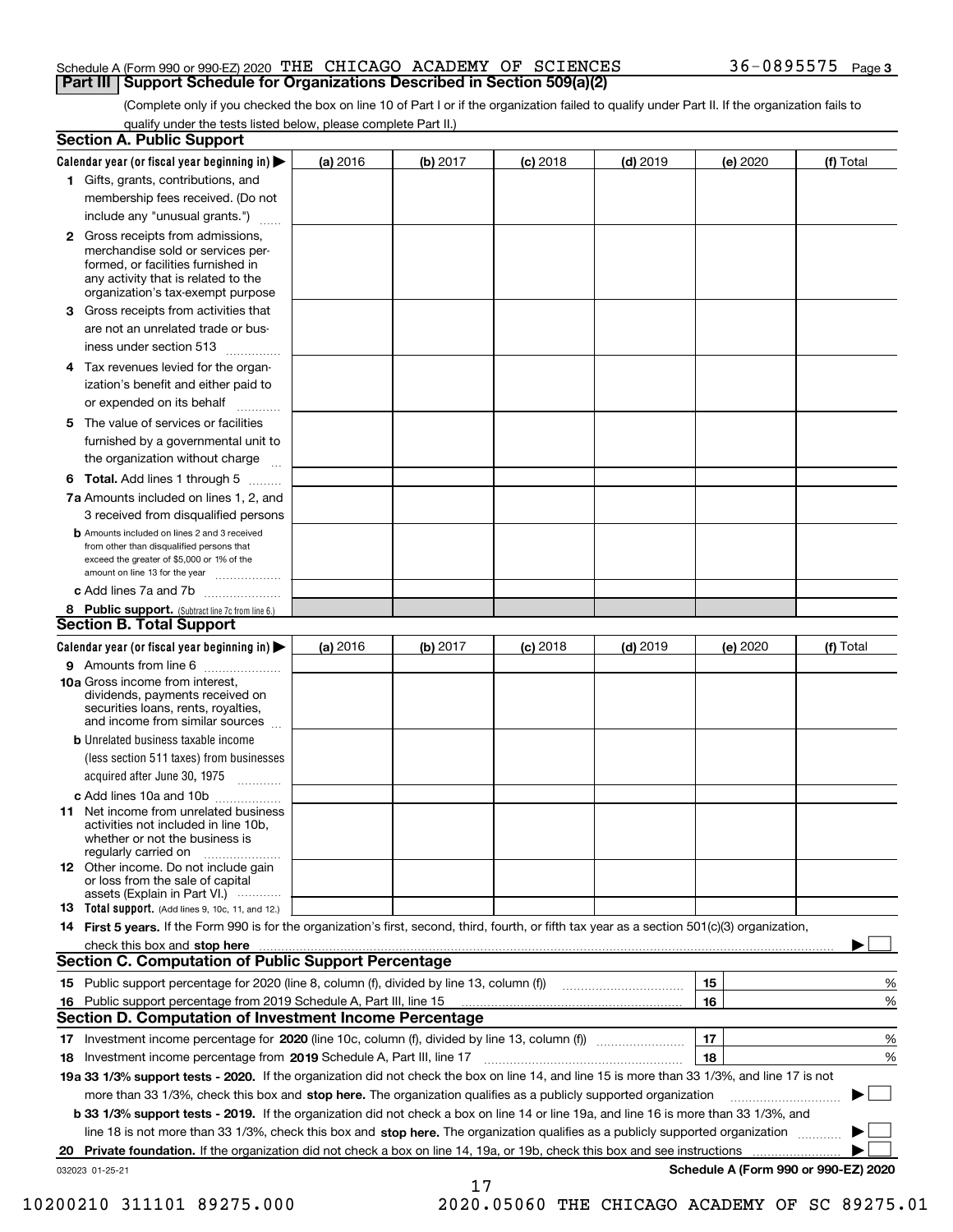## Schedule A (Form 990 or 990-EZ) 2020 Page THE CHICAGO ACADEMY OF SCIENCES 36-0895575

## **Part IV Supporting Organizations**

(Complete only if you checked a box in line 12 on Part I. If you checked box 12a, Part I, complete Sections A and B. If you checked box 12b, Part I, complete Sections A and C. If you checked box 12c, Part I, complete Sections A, D, and E. If you checked box 12d, Part I, complete Sections A and D, and complete Part V.)

## **Section A. All Supporting Organizations**

- **1** Are all of the organization's supported organizations listed by name in the organization's governing documents? If "No," describe in **Part VI** how the supported organizations are designated. If designated by *class or purpose, describe the designation. If historic and continuing relationship, explain.*
- **2** Did the organization have any supported organization that does not have an IRS determination of status under section 509(a)(1) or (2)? If "Yes," explain in Part VI how the organization determined that the supported *organization was described in section 509(a)(1) or (2).*
- **3a** Did the organization have a supported organization described in section 501(c)(4), (5), or (6)? If "Yes," answer *lines 3b and 3c below.*
- **b** Did the organization confirm that each supported organization qualified under section 501(c)(4), (5), or (6) and satisfied the public support tests under section 509(a)(2)? If "Yes," describe in **Part VI** when and how the *organization made the determination.*
- **c**Did the organization ensure that all support to such organizations was used exclusively for section 170(c)(2)(B) purposes? If "Yes," explain in **Part VI** what controls the organization put in place to ensure such use.
- **4a***If* Was any supported organization not organized in the United States ("foreign supported organization")? *"Yes," and if you checked box 12a or 12b in Part I, answer lines 4b and 4c below.*
- **b** Did the organization have ultimate control and discretion in deciding whether to make grants to the foreign supported organization? If "Yes," describe in **Part VI** how the organization had such control and discretion *despite being controlled or supervised by or in connection with its supported organizations.*
- **c** Did the organization support any foreign supported organization that does not have an IRS determination under sections 501(c)(3) and 509(a)(1) or (2)? If "Yes," explain in **Part VI** what controls the organization used *to ensure that all support to the foreign supported organization was used exclusively for section 170(c)(2)(B) purposes.*
- **5a** Did the organization add, substitute, or remove any supported organizations during the tax year? If "Yes," answer lines 5b and 5c below (if applicable). Also, provide detail in **Part VI,** including (i) the names and EIN *numbers of the supported organizations added, substituted, or removed; (ii) the reasons for each such action; (iii) the authority under the organization's organizing document authorizing such action; and (iv) how the action was accomplished (such as by amendment to the organizing document).*
- **b** Type I or Type II only. Was any added or substituted supported organization part of a class already designated in the organization's organizing document?
- **cSubstitutions only.**  Was the substitution the result of an event beyond the organization's control?
- **6** Did the organization provide support (whether in the form of grants or the provision of services or facilities) to **Part VI.** *If "Yes," provide detail in* support or benefit one or more of the filing organization's supported organizations? anyone other than (i) its supported organizations, (ii) individuals that are part of the charitable class benefited by one or more of its supported organizations, or (iii) other supporting organizations that also
- **7**Did the organization provide a grant, loan, compensation, or other similar payment to a substantial contributor *If "Yes," complete Part I of Schedule L (Form 990 or 990-EZ).* regard to a substantial contributor? (as defined in section 4958(c)(3)(C)), a family member of a substantial contributor, or a 35% controlled entity with
- **8** Did the organization make a loan to a disqualified person (as defined in section 4958) not described in line 7? *If "Yes," complete Part I of Schedule L (Form 990 or 990-EZ).*
- **9a** Was the organization controlled directly or indirectly at any time during the tax year by one or more in section 509(a)(1) or (2))? If "Yes," *provide detail in* <code>Part VI.</code> disqualified persons, as defined in section 4946 (other than foundation managers and organizations described
- **b** Did one or more disqualified persons (as defined in line 9a) hold a controlling interest in any entity in which the supporting organization had an interest? If "Yes," provide detail in P**art VI**.
- **c**Did a disqualified person (as defined in line 9a) have an ownership interest in, or derive any personal benefit from, assets in which the supporting organization also had an interest? If "Yes," provide detail in P**art VI.**
- **10a** Was the organization subject to the excess business holdings rules of section 4943 because of section supporting organizations)? If "Yes," answer line 10b below. 4943(f) (regarding certain Type II supporting organizations, and all Type III non-functionally integrated
- **b** Did the organization have any excess business holdings in the tax year? (Use Schedule C, Form 4720, to *determine whether the organization had excess business holdings.)*

032024 01-25-21

**4c5a 5b5c6789a 9b9c10a10b**

**Schedule A (Form 990 or 990-EZ) 2020**

**YesNo**

**1**

**2**

**3a**

**3b**

**3c**

**4a**

**4b**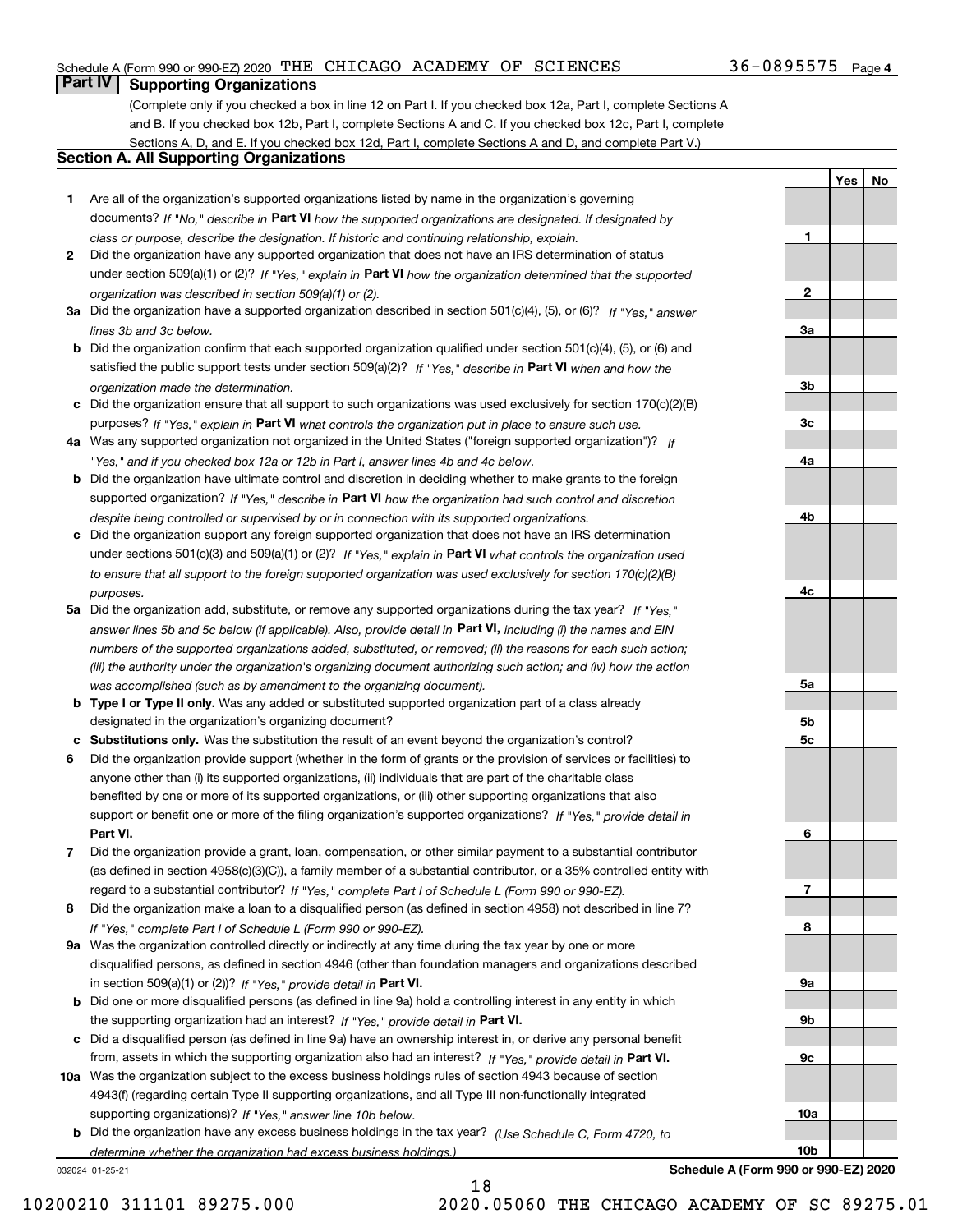## Schedule A (Form 990 or 990-EZ) 2020 Page THE CHICAGO ACADEMY OF SCIENCES 36-0895575 **Part IV Supporting Organizations** *(continued)*

|    |                                                                                                                                                                                                                                                          |                | Yes | No        |
|----|----------------------------------------------------------------------------------------------------------------------------------------------------------------------------------------------------------------------------------------------------------|----------------|-----|-----------|
| 11 | Has the organization accepted a gift or contribution from any of the following persons?                                                                                                                                                                  |                |     |           |
|    | a A person who directly or indirectly controls, either alone or together with persons described in lines 11b and                                                                                                                                         |                |     |           |
|    | 11c below, the governing body of a supported organization?                                                                                                                                                                                               | 11a            |     |           |
|    | <b>b</b> A family member of a person described in line 11a above?                                                                                                                                                                                        | 11b            |     |           |
|    | c A 35% controlled entity of a person described in line 11a or 11b above? If "Yes" to line 11a, 11b, or 11c, provide                                                                                                                                     |                |     |           |
|    | detail in Part VI.                                                                                                                                                                                                                                       | 11c            |     |           |
|    | <b>Section B. Type I Supporting Organizations</b>                                                                                                                                                                                                        |                |     |           |
|    |                                                                                                                                                                                                                                                          |                | Yes | No        |
| 1  | Did the governing body, members of the governing body, officers acting in their official capacity, or membership of one or                                                                                                                               |                |     |           |
|    | more supported organizations have the power to regularly appoint or elect at least a majority of the organization's officers,<br>directors, or trustees at all times during the tax year? If "No," describe in Part VI how the supported organization(s) |                |     |           |
|    | effectively operated, supervised, or controlled the organization's activities. If the organization had more than one supported                                                                                                                           |                |     |           |
|    | organization, describe how the powers to appoint and/or remove officers, directors, or trustees were allocated among the                                                                                                                                 |                |     |           |
|    | supported organizations and what conditions or restrictions, if any, applied to such powers during the tax year.                                                                                                                                         | 1              |     |           |
| 2  | Did the organization operate for the benefit of any supported organization other than the supported                                                                                                                                                      |                |     |           |
|    | organization(s) that operated, supervised, or controlled the supporting organization? If "Yes," explain in                                                                                                                                               |                |     |           |
|    | Part VI how providing such benefit carried out the purposes of the supported organization(s) that operated,                                                                                                                                              |                |     |           |
|    | supervised, or controlled the supporting organization.                                                                                                                                                                                                   | $\mathbf{2}$   |     |           |
|    | Section C. Type II Supporting Organizations                                                                                                                                                                                                              |                |     |           |
|    |                                                                                                                                                                                                                                                          |                | Yes | No        |
| 1  | Were a majority of the organization's directors or trustees during the tax year also a majority of the directors                                                                                                                                         |                |     |           |
|    | or trustees of each of the organization's supported organization(s)? If "No," describe in Part VI how control                                                                                                                                            |                |     |           |
|    | or management of the supporting organization was vested in the same persons that controlled or managed                                                                                                                                                   |                |     |           |
|    | the supported organization(s).<br><b>Section D. All Type III Supporting Organizations</b>                                                                                                                                                                | 1              |     |           |
|    |                                                                                                                                                                                                                                                          |                |     |           |
|    |                                                                                                                                                                                                                                                          |                | Yes | No        |
| 1  | Did the organization provide to each of its supported organizations, by the last day of the fifth month of the                                                                                                                                           |                |     |           |
|    | organization's tax year, (i) a written notice describing the type and amount of support provided during the prior tax                                                                                                                                    |                |     |           |
|    | year, (ii) a copy of the Form 990 that was most recently filed as of the date of notification, and (iii) copies of the                                                                                                                                   |                |     |           |
|    | organization's governing documents in effect on the date of notification, to the extent not previously provided?                                                                                                                                         | 1              |     |           |
| 2  | Were any of the organization's officers, directors, or trustees either (i) appointed or elected by the supported                                                                                                                                         |                |     |           |
|    | organization(s) or (ii) serving on the governing body of a supported organization? If "No," explain in Part VI how                                                                                                                                       | $\mathbf{2}$   |     |           |
| 3  | the organization maintained a close and continuous working relationship with the supported organization(s).                                                                                                                                              |                |     |           |
|    | By reason of the relationship described in line 2, above, did the organization's supported organizations have a<br>significant voice in the organization's investment policies and in directing the use of the organization's                            |                |     |           |
|    | income or assets at all times during the tax year? If "Yes," describe in Part VI the role the organization's                                                                                                                                             |                |     |           |
|    |                                                                                                                                                                                                                                                          | 3              |     |           |
|    | supported organizations played in this regard.<br>Section E. Type III Functionally Integrated Supporting Organizations                                                                                                                                   |                |     |           |
| 1  | Check the box next to the method that the organization used to satisfy the Integral Part Test during the year (see instructions).                                                                                                                        |                |     |           |
| a  | The organization satisfied the Activities Test. Complete line 2 below.                                                                                                                                                                                   |                |     |           |
| b  | The organization is the parent of each of its supported organizations. Complete line 3 below.                                                                                                                                                            |                |     |           |
| c  | The organization supported a governmental entity. Describe in Part VI how you supported a governmental entity (see instructions)                                                                                                                         |                |     |           |
| 2  | Activities Test. Answer lines 2a and 2b below.                                                                                                                                                                                                           |                | Yes | <u>No</u> |
| а  | Did substantially all of the organization's activities during the tax year directly further the exempt purposes of                                                                                                                                       |                |     |           |
|    | the supported organization(s) to which the organization was responsive? If "Yes," then in Part VI identify                                                                                                                                               |                |     |           |
|    | those supported organizations and explain how these activities directly furthered their exempt purposes,                                                                                                                                                 |                |     |           |
|    | how the organization was responsive to those supported organizations, and how the organization determined                                                                                                                                                |                |     |           |
|    | that these activities constituted substantially all of its activities.                                                                                                                                                                                   | 2a             |     |           |
| b  | Did the activities described in line 2a, above, constitute activities that, but for the organization's involvement,                                                                                                                                      |                |     |           |
|    | one or more of the organization's supported organization(s) would have been engaged in? If "Yes," explain in                                                                                                                                             |                |     |           |
|    | <b>Part VI</b> the reasons for the organization's position that its supported organization(s) would have engaged in                                                                                                                                      |                |     |           |
|    | these activities but for the organization's involvement.                                                                                                                                                                                                 | 2 <sub>b</sub> |     |           |
| з  | Parent of Supported Organizations. Answer lines 3a and 3b below.                                                                                                                                                                                         |                |     |           |
| a  | Did the organization have the power to regularly appoint or elect a majority of the officers, directors, or                                                                                                                                              |                |     |           |

trustees of each of the supported organizations? If "Yes" or "No" provide details in **Part VI.** 

**b** Did the organization exercise a substantial degree of direction over the policies, programs, and activities of each of its supported organizations? If "Yes," describe in Part VI the role played by the organization in this regard.

19

032025 01-25-21

**Schedule A (Form 990 or 990-EZ) 2020**

**3a**

**3b**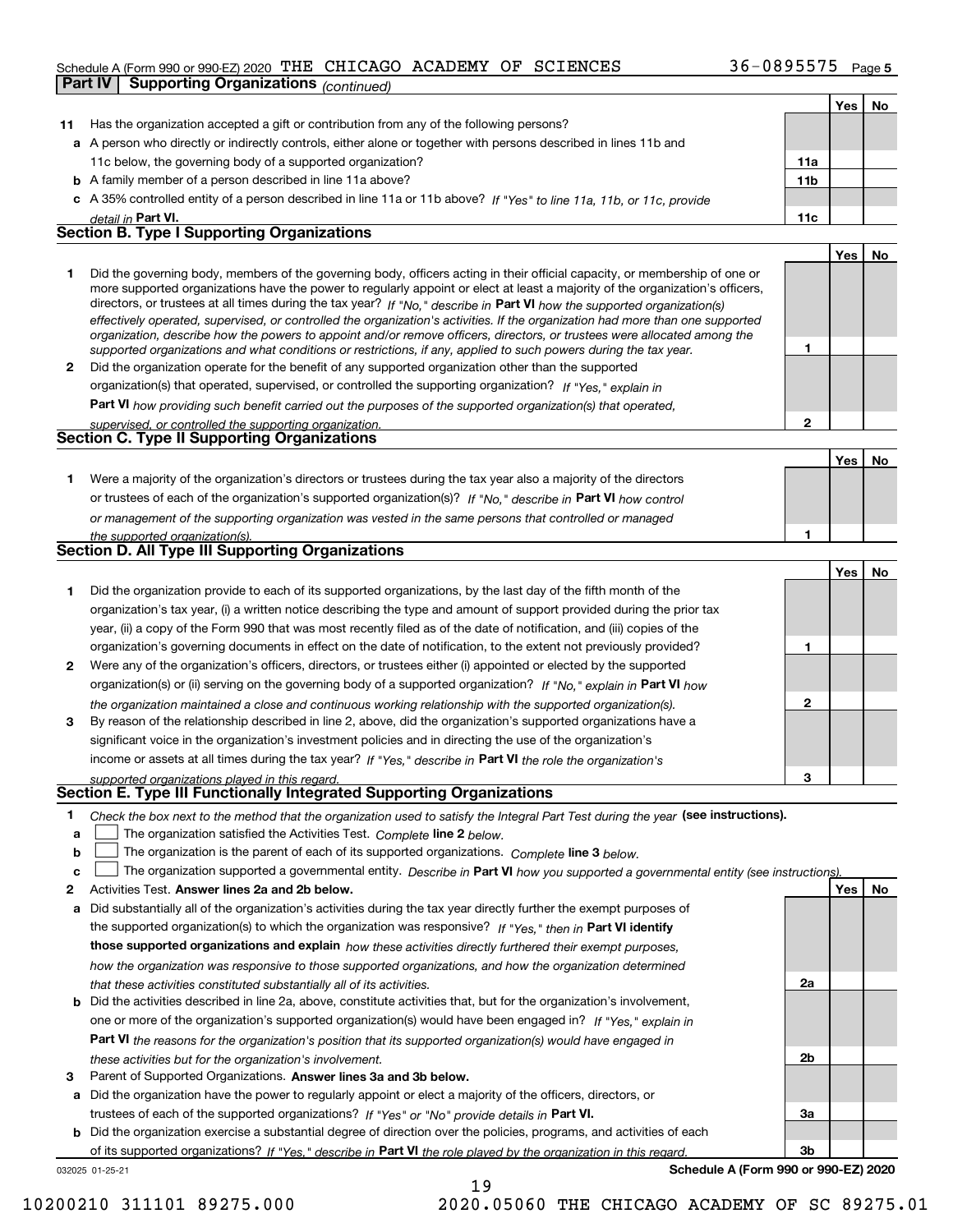| Schedule A (Form 990 or 990-EZ) 2020 THE CHICAGO ACADEMY OF SCIENCES<br>  Part V   Type III Non-Functionally Integrated 509(a)(3) Supporting Organizations |  |  | $36 - 0895575$ Page 6 |  |
|------------------------------------------------------------------------------------------------------------------------------------------------------------|--|--|-----------------------|--|
|                                                                                                                                                            |  |  |                       |  |

1 Check here if the organization satisfied the Integral Part Test as a qualifying trust on Nov. 20, 1970 (explain in Part VI). See instructions. All other Type III non-functionally integrated supporting organizations must complete Sections A through E.

|   | Section A - Adjusted Net Income                                                                                                   |                         | (A) Prior Year | (B) Current Year<br>(optional) |
|---|-----------------------------------------------------------------------------------------------------------------------------------|-------------------------|----------------|--------------------------------|
| 1 | Net short-term capital gain                                                                                                       | 1                       |                |                                |
| 2 | Recoveries of prior-year distributions                                                                                            | $\overline{2}$          |                |                                |
| 3 | Other gross income (see instructions)                                                                                             | 3                       |                |                                |
| 4 | Add lines 1 through 3.                                                                                                            | 4                       |                |                                |
| 5 | Depreciation and depletion                                                                                                        | 5                       |                |                                |
| 6 | Portion of operating expenses paid or incurred for production or                                                                  |                         |                |                                |
|   | collection of gross income or for management, conservation, or                                                                    |                         |                |                                |
|   | maintenance of property held for production of income (see instructions)                                                          | 6                       |                |                                |
| 7 | Other expenses (see instructions)                                                                                                 | $\overline{\mathbf{r}}$ |                |                                |
| 8 | Adjusted Net Income (subtract lines 5, 6, and 7 from line 4)                                                                      | 8                       |                |                                |
|   | <b>Section B - Minimum Asset Amount</b>                                                                                           |                         | (A) Prior Year | (B) Current Year<br>(optional) |
| 1 | Aggregate fair market value of all non-exempt-use assets (see                                                                     |                         |                |                                |
|   | instructions for short tax year or assets held for part of year):                                                                 |                         |                |                                |
|   | <b>a</b> Average monthly value of securities                                                                                      | 1a                      |                |                                |
|   | <b>b</b> Average monthly cash balances                                                                                            | 1b                      |                |                                |
|   | c Fair market value of other non-exempt-use assets                                                                                | 1c                      |                |                                |
|   | <b>d</b> Total (add lines 1a, 1b, and 1c)                                                                                         | 1d                      |                |                                |
|   | e Discount claimed for blockage or other factors                                                                                  |                         |                |                                |
|   | (explain in detail in Part VI):                                                                                                   |                         |                |                                |
| 2 | Acquisition indebtedness applicable to non-exempt-use assets                                                                      | $\mathbf{2}$            |                |                                |
| 3 | Subtract line 2 from line 1d.                                                                                                     | 3                       |                |                                |
| 4 | Cash deemed held for exempt use. Enter 0.015 of line 3 (for greater amount,                                                       |                         |                |                                |
|   | see instructions).                                                                                                                | 4                       |                |                                |
| 5 | Net value of non-exempt-use assets (subtract line 4 from line 3)                                                                  | 5                       |                |                                |
| 6 | Multiply line 5 by 0.035.                                                                                                         | 6                       |                |                                |
| 7 | Recoveries of prior-year distributions                                                                                            | $\overline{7}$          |                |                                |
| 8 | <b>Minimum Asset Amount</b> (add line 7 to line 6)                                                                                | 8                       |                |                                |
|   | <b>Section C - Distributable Amount</b>                                                                                           |                         |                | <b>Current Year</b>            |
| 1 | Adjusted net income for prior year (from Section A, line 8, column A)                                                             | 1                       |                |                                |
| 2 | Enter 0.85 of line 1.                                                                                                             | $\overline{2}$          |                |                                |
| 3 | Minimum asset amount for prior year (from Section B, line 8, column A)                                                            | 3                       |                |                                |
| 4 | Enter greater of line 2 or line 3.                                                                                                | 4                       |                |                                |
| 5 | Income tax imposed in prior year                                                                                                  | 5                       |                |                                |
| 6 | <b>Distributable Amount.</b> Subtract line 5 from line 4, unless subject to                                                       |                         |                |                                |
|   | emergency temporary reduction (see instructions).                                                                                 | 6                       |                |                                |
| 7 | Check here if the current year is the organization's first as a non-functionally integrated Type III supporting organization (see |                         |                |                                |

instructions).

**1**

**Schedule A (Form 990 or 990-EZ) 2020**

032026 01-25-21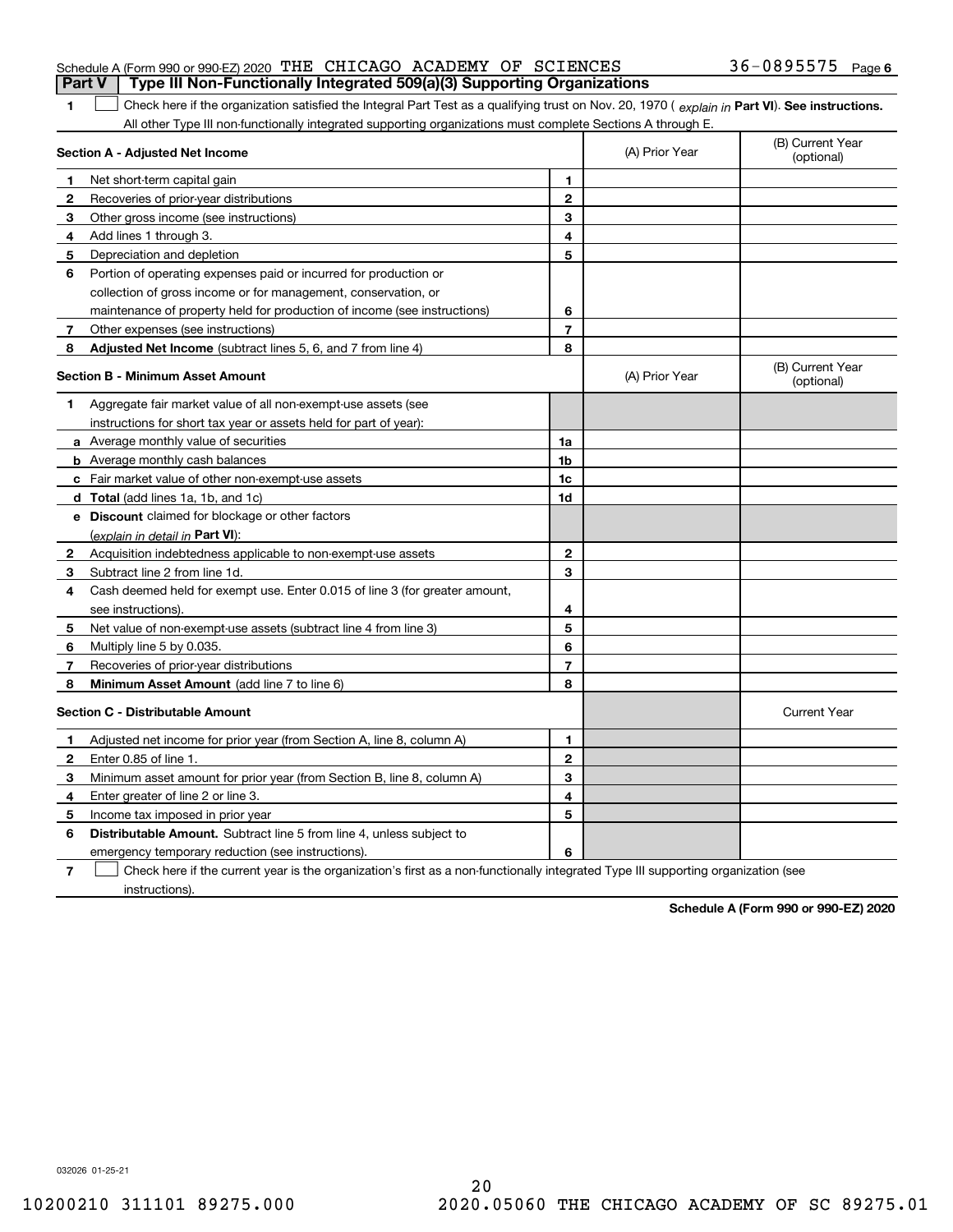## Schedule A (Form 990 or 990-EZ) 2020 Page THE CHICAGO ACADEMY OF SCIENCES 36-0895575

| Part V | Type III Non-Functionally Integrated 509(a)(3) Supporting Organizations                    |                             | (continued)                           |                |                                         |
|--------|--------------------------------------------------------------------------------------------|-----------------------------|---------------------------------------|----------------|-----------------------------------------|
|        | <b>Section D - Distributions</b>                                                           |                             |                                       |                | <b>Current Year</b>                     |
|        | Amounts paid to supported organizations to accomplish exempt purposes                      |                             |                                       | 1              |                                         |
| 2      | Amounts paid to perform activity that directly furthers exempt purposes of supported       |                             |                                       |                |                                         |
|        | organizations, in excess of income from activity                                           |                             |                                       | $\mathbf{2}$   |                                         |
| 3      | Administrative expenses paid to accomplish exempt purposes of supported organizations      |                             |                                       | 3              |                                         |
| 4      | Amounts paid to acquire exempt-use assets                                                  |                             |                                       | 4              |                                         |
| 5      | Qualified set aside amounts (prior IRS approval required - provide details in Part VI)     |                             |                                       | 5              |                                         |
| 6      | Other distributions ( <i>describe in</i> Part VI). See instructions.                       |                             |                                       | 6              |                                         |
| 7      | Total annual distributions. Add lines 1 through 6.                                         |                             |                                       | $\overline{7}$ |                                         |
| 8      | Distributions to attentive supported organizations to which the organization is responsive |                             |                                       |                |                                         |
|        | (provide details in Part VI). See instructions.                                            |                             |                                       | 8              |                                         |
| 9      | Distributable amount for 2020 from Section C, line 6                                       |                             |                                       | 9              |                                         |
| 10     | Line 8 amount divided by line 9 amount                                                     |                             |                                       | 10             |                                         |
|        |                                                                                            | (i)                         | (ii)                                  |                | (iii)                                   |
|        | <b>Section E - Distribution Allocations</b> (see instructions)                             | <b>Excess Distributions</b> | <b>Underdistributions</b><br>Pre-2020 |                | <b>Distributable</b><br>Amount for 2020 |
| 1      | Distributable amount for 2020 from Section C, line 6                                       |                             |                                       |                |                                         |
| 2      | Underdistributions, if any, for years prior to 2020 (reason-                               |                             |                                       |                |                                         |
|        | able cause required - explain in Part VI). See instructions.                               |                             |                                       |                |                                         |
| 3      | Excess distributions carryover, if any, to 2020                                            |                             |                                       |                |                                         |
|        | a From 2015                                                                                |                             |                                       |                |                                         |
|        | $b$ From 2016                                                                              |                             |                                       |                |                                         |
|        | c From $2017$                                                                              |                             |                                       |                |                                         |
|        | <b>d</b> From 2018                                                                         |                             |                                       |                |                                         |
|        | e From 2019                                                                                |                             |                                       |                |                                         |
|        | f Total of lines 3a through 3e                                                             |                             |                                       |                |                                         |
|        | g Applied to underdistributions of prior years                                             |                             |                                       |                |                                         |
|        | <b>h</b> Applied to 2020 distributable amount                                              |                             |                                       |                |                                         |
|        | Carryover from 2015 not applied (see instructions)                                         |                             |                                       |                |                                         |
|        | Remainder. Subtract lines 3g, 3h, and 3i from line 3f.                                     |                             |                                       |                |                                         |
| 4      | Distributions for 2020 from Section D.                                                     |                             |                                       |                |                                         |
|        | line $7:$                                                                                  |                             |                                       |                |                                         |
|        | a Applied to underdistributions of prior years                                             |                             |                                       |                |                                         |
|        | <b>b</b> Applied to 2020 distributable amount                                              |                             |                                       |                |                                         |
|        | c Remainder. Subtract lines 4a and 4b from line 4.                                         |                             |                                       |                |                                         |
| 5      | Remaining underdistributions for years prior to 2020, if                                   |                             |                                       |                |                                         |
|        | any. Subtract lines 3g and 4a from line 2. For result greater                              |                             |                                       |                |                                         |
|        | than zero, explain in Part VI. See instructions.                                           |                             |                                       |                |                                         |
| 6      | Remaining underdistributions for 2020. Subtract lines 3h                                   |                             |                                       |                |                                         |
|        | and 4b from line 1. For result greater than zero, explain in                               |                             |                                       |                |                                         |
|        | <b>Part VI.</b> See instructions.                                                          |                             |                                       |                |                                         |
| 7      | Excess distributions carryover to 2021. Add lines 3j                                       |                             |                                       |                |                                         |
|        | and 4c.                                                                                    |                             |                                       |                |                                         |
| 8      | Breakdown of line 7:                                                                       |                             |                                       |                |                                         |
|        | a Excess from 2016                                                                         |                             |                                       |                |                                         |
|        | <b>b</b> Excess from 2017                                                                  |                             |                                       |                |                                         |
|        | c Excess from 2018                                                                         |                             |                                       |                |                                         |
|        | d Excess from 2019                                                                         |                             |                                       |                |                                         |
|        | e Excess from 2020                                                                         |                             |                                       |                |                                         |
|        |                                                                                            |                             |                                       |                |                                         |

**Schedule A (Form 990 or 990-EZ) 2020**

032027 01-25-21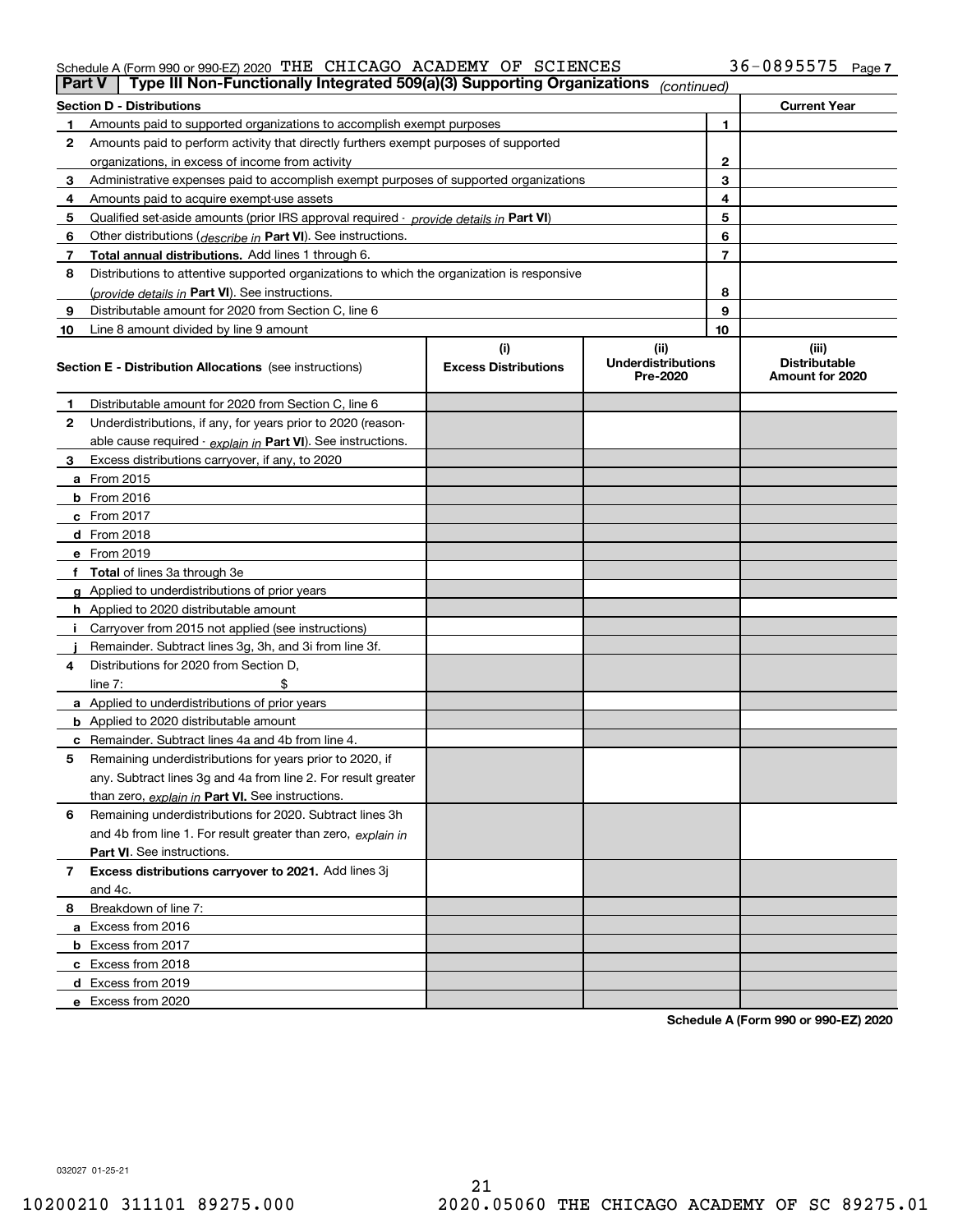|                 | Schedule A (Form 990 or 990-EZ) 2020 THE CHICAGO ACADEMY OF SCIENCES                                                                                                                                                                                                                                                                                                                                                              |    |  | 36-0895575 Page 8                    |  |
|-----------------|-----------------------------------------------------------------------------------------------------------------------------------------------------------------------------------------------------------------------------------------------------------------------------------------------------------------------------------------------------------------------------------------------------------------------------------|----|--|--------------------------------------|--|
| <b>Part VI</b>  | Supplemental Information. Provide the explanations required by Part II, line 10; Part II, line 17a or 17b; Part III, line 12;<br>Part IV, Section A, lines 1, 2, 3b, 3c, 4b, 4c, 5a, 6, 9a, 9b, 9c, 11a, 11b, and 11c; Part IV, Section B, lines 1 and 2; Part IV, Section C,<br>line 1; Part IV, Section D, lines 2 and 3; Part IV, Section E, lines 1c, 2a, 2b, 3a, and 3b; Part V, line 1; Part V, Section B, line 1e; Part V, |    |  |                                      |  |
|                 | Section D, lines 5, 6, and 8; and Part V, Section E, lines 2, 5, and 6. Also complete this part for any additional information.<br>(See instructions.)                                                                                                                                                                                                                                                                            |    |  |                                      |  |
|                 |                                                                                                                                                                                                                                                                                                                                                                                                                                   |    |  |                                      |  |
|                 |                                                                                                                                                                                                                                                                                                                                                                                                                                   |    |  |                                      |  |
|                 |                                                                                                                                                                                                                                                                                                                                                                                                                                   |    |  |                                      |  |
|                 |                                                                                                                                                                                                                                                                                                                                                                                                                                   |    |  |                                      |  |
|                 |                                                                                                                                                                                                                                                                                                                                                                                                                                   |    |  |                                      |  |
|                 |                                                                                                                                                                                                                                                                                                                                                                                                                                   |    |  |                                      |  |
|                 |                                                                                                                                                                                                                                                                                                                                                                                                                                   |    |  |                                      |  |
|                 |                                                                                                                                                                                                                                                                                                                                                                                                                                   |    |  |                                      |  |
|                 |                                                                                                                                                                                                                                                                                                                                                                                                                                   |    |  |                                      |  |
|                 |                                                                                                                                                                                                                                                                                                                                                                                                                                   |    |  |                                      |  |
|                 |                                                                                                                                                                                                                                                                                                                                                                                                                                   |    |  |                                      |  |
|                 |                                                                                                                                                                                                                                                                                                                                                                                                                                   |    |  |                                      |  |
|                 |                                                                                                                                                                                                                                                                                                                                                                                                                                   |    |  |                                      |  |
|                 |                                                                                                                                                                                                                                                                                                                                                                                                                                   |    |  |                                      |  |
|                 |                                                                                                                                                                                                                                                                                                                                                                                                                                   |    |  |                                      |  |
|                 |                                                                                                                                                                                                                                                                                                                                                                                                                                   |    |  |                                      |  |
|                 |                                                                                                                                                                                                                                                                                                                                                                                                                                   |    |  |                                      |  |
|                 |                                                                                                                                                                                                                                                                                                                                                                                                                                   |    |  |                                      |  |
|                 |                                                                                                                                                                                                                                                                                                                                                                                                                                   |    |  |                                      |  |
|                 |                                                                                                                                                                                                                                                                                                                                                                                                                                   |    |  |                                      |  |
|                 |                                                                                                                                                                                                                                                                                                                                                                                                                                   |    |  |                                      |  |
|                 |                                                                                                                                                                                                                                                                                                                                                                                                                                   |    |  |                                      |  |
|                 |                                                                                                                                                                                                                                                                                                                                                                                                                                   |    |  |                                      |  |
|                 |                                                                                                                                                                                                                                                                                                                                                                                                                                   |    |  |                                      |  |
|                 |                                                                                                                                                                                                                                                                                                                                                                                                                                   |    |  |                                      |  |
|                 |                                                                                                                                                                                                                                                                                                                                                                                                                                   |    |  |                                      |  |
|                 |                                                                                                                                                                                                                                                                                                                                                                                                                                   |    |  |                                      |  |
|                 |                                                                                                                                                                                                                                                                                                                                                                                                                                   |    |  |                                      |  |
|                 |                                                                                                                                                                                                                                                                                                                                                                                                                                   |    |  |                                      |  |
|                 |                                                                                                                                                                                                                                                                                                                                                                                                                                   |    |  |                                      |  |
|                 |                                                                                                                                                                                                                                                                                                                                                                                                                                   |    |  |                                      |  |
|                 |                                                                                                                                                                                                                                                                                                                                                                                                                                   |    |  |                                      |  |
|                 |                                                                                                                                                                                                                                                                                                                                                                                                                                   |    |  |                                      |  |
|                 |                                                                                                                                                                                                                                                                                                                                                                                                                                   |    |  |                                      |  |
|                 |                                                                                                                                                                                                                                                                                                                                                                                                                                   |    |  |                                      |  |
|                 |                                                                                                                                                                                                                                                                                                                                                                                                                                   |    |  |                                      |  |
| 032028 01-25-21 |                                                                                                                                                                                                                                                                                                                                                                                                                                   | 22 |  | Schedule A (Form 990 or 990-EZ) 2020 |  |
|                 |                                                                                                                                                                                                                                                                                                                                                                                                                                   |    |  |                                      |  |

10200210 311101 89275.000 2020.05060 THE CHICAGO ACADEMY OF SC 89275.01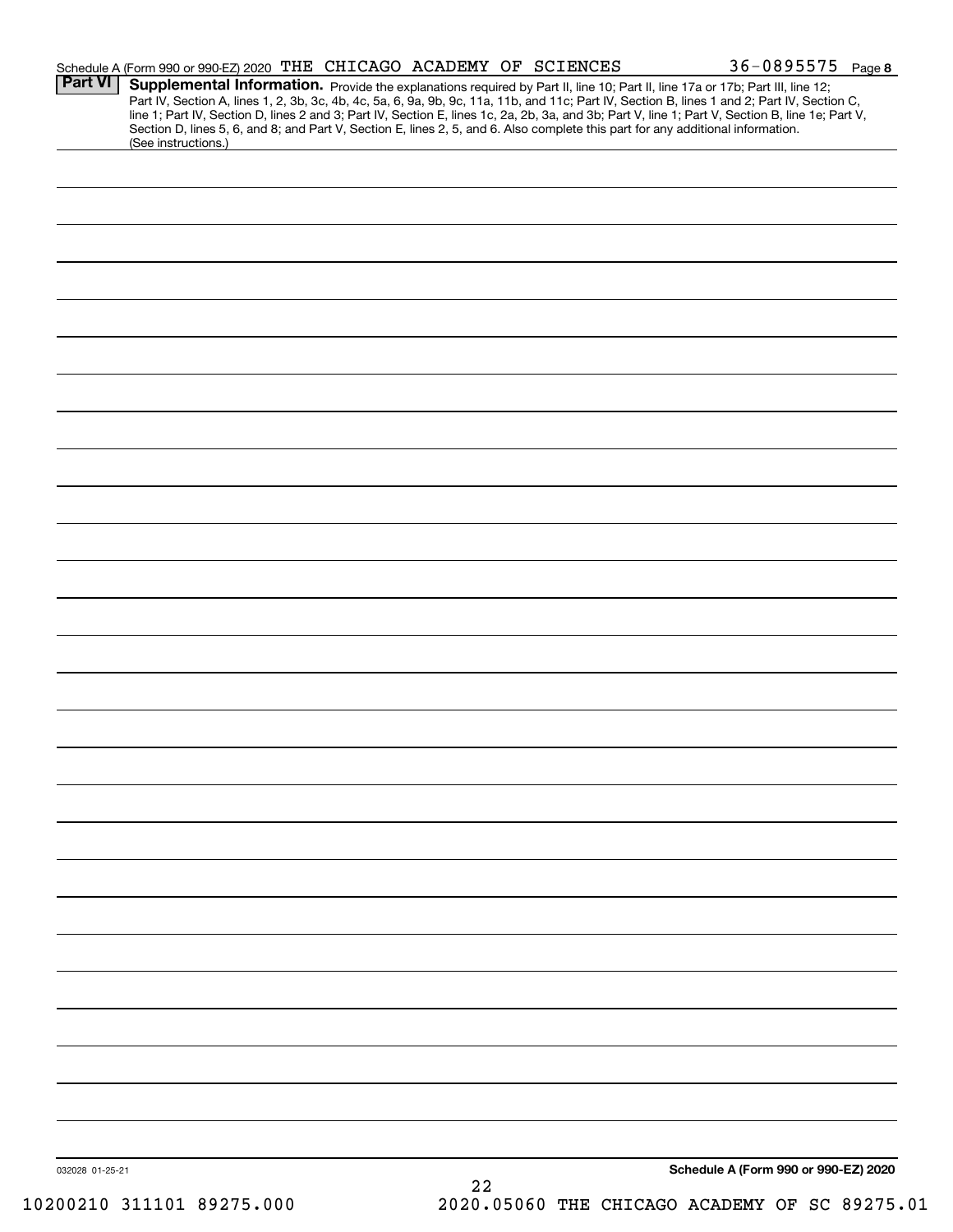| <b>SCHEDULE D</b> |  |
|-------------------|--|
|-------------------|--|

| (Form 990) |  |
|------------|--|
|------------|--|

# **SCHEDULE D Supplemental Financial Statements**

(Form 990)<br>
Pepartment of the Treasury<br>
Department of the Treasury<br>
Department of the Treasury<br>
Department of the Treasury<br> **Co to www.irs.gov/Form990 for instructions and the latest information.**<br> **Co to www.irs.gov/Form9** 



Department of the Treasury Internal Revenue Service

**Name of the organization Employer identification number**

## THE CHICAGO ACADEMY OF SCIENCES | 36-0895575

| Part I   | Organizations Maintaining Donor Advised Funds or Other Similar Funds or Accounts. Complete if the                                              |                         |                                                    |
|----------|------------------------------------------------------------------------------------------------------------------------------------------------|-------------------------|----------------------------------------------------|
|          | organization answered "Yes" on Form 990, Part IV, line 6.                                                                                      |                         |                                                    |
|          |                                                                                                                                                | (a) Donor advised funds | (b) Funds and other accounts                       |
| 1        |                                                                                                                                                |                         |                                                    |
| 2        | Aggregate value of contributions to (during year)                                                                                              |                         |                                                    |
| 3        | Aggregate value of grants from (during year)                                                                                                   |                         |                                                    |
| 4        |                                                                                                                                                |                         |                                                    |
| 5        | Did the organization inform all donors and donor advisors in writing that the assets held in donor advised funds                               |                         |                                                    |
|          |                                                                                                                                                |                         | Yes<br>No                                          |
| 6        | Did the organization inform all grantees, donors, and donor advisors in writing that grant funds can be used only                              |                         |                                                    |
|          | for charitable purposes and not for the benefit of the donor or donor advisor, or for any other purpose conferring                             |                         |                                                    |
|          | impermissible private benefit? использовании положительно положительно положительно положительно положительно                                  |                         | Yes<br>No                                          |
| Part II  | Conservation Easements. Complete if the organization answered "Yes" on Form 990, Part IV, line 7.                                              |                         |                                                    |
| 1.       | Purpose(s) of conservation easements held by the organization (check all that apply).                                                          |                         |                                                    |
|          | Preservation of land for public use (for example, recreation or education)                                                                     |                         | Preservation of a historically important land area |
|          | Protection of natural habitat                                                                                                                  |                         | Preservation of a certified historic structure     |
|          | Preservation of open space                                                                                                                     |                         |                                                    |
| 2        | Complete lines 2a through 2d if the organization held a qualified conservation contribution in the form of a conservation easement on the last |                         |                                                    |
|          | day of the tax year.                                                                                                                           |                         | Held at the End of the Tax Year                    |
| а        | Total number of conservation easements                                                                                                         |                         | 2a                                                 |
| b        | Total acreage restricted by conservation easements                                                                                             |                         | 2b                                                 |
|          |                                                                                                                                                |                         | 2c                                                 |
|          | d Number of conservation easements included in (c) acquired after 7/25/06, and not on a historic structure                                     |                         |                                                    |
|          |                                                                                                                                                |                         | 2d                                                 |
| 3        | Number of conservation easements modified, transferred, released, extinguished, or terminated by the organization during the tax               |                         |                                                    |
|          | year                                                                                                                                           |                         |                                                    |
| 4        | Number of states where property subject to conservation easement is located >                                                                  |                         |                                                    |
| 5        | Does the organization have a written policy regarding the periodic monitoring, inspection, handling of                                         |                         |                                                    |
|          | violations, and enforcement of the conservation easements it holds?                                                                            |                         | Yes<br>No                                          |
| 6        | Staff and volunteer hours devoted to monitoring, inspecting, handling of violations, and enforcing conservation easements during the year      |                         |                                                    |
|          |                                                                                                                                                |                         |                                                    |
| 7        | Amount of expenses incurred in monitoring, inspecting, handling of violations, and enforcing conservation easements during the year            |                         |                                                    |
|          | $\blacktriangleright$ S                                                                                                                        |                         |                                                    |
| 8        | Does each conservation easement reported on line 2(d) above satisfy the requirements of section 170(h)(4)(B)(i)                                |                         |                                                    |
|          |                                                                                                                                                |                         | Yes<br>No                                          |
| 9        | In Part XIII, describe how the organization reports conservation easements in its revenue and expense statement and                            |                         |                                                    |
|          | balance sheet, and include, if applicable, the text of the footnote to the organization's financial statements that describes the              |                         |                                                    |
|          | organization's accounting for conservation easements.                                                                                          |                         |                                                    |
| Part III | Organizations Maintaining Collections of Art, Historical Treasures, or Other Similar Assets.                                                   |                         |                                                    |
|          | Complete if the organization answered "Yes" on Form 990, Part IV, line 8.                                                                      |                         |                                                    |
|          | 1a If the organization elected, as permitted under FASB ASC 958, not to report in its revenue statement and balance sheet works                |                         |                                                    |
|          | of art, historical treasures, or other similar assets held for public exhibition, education, or research in furtherance of public              |                         |                                                    |
|          | service, provide in Part XIII the text of the footnote to its financial statements that describes these items.                                 |                         |                                                    |
|          | <b>b</b> If the organization elected, as permitted under FASB ASC 958, to report in its revenue statement and balance sheet works of           |                         |                                                    |
|          | art, historical treasures, or other similar assets held for public exhibition, education, or research in furtherance of public service,        |                         |                                                    |
|          | provide the following amounts relating to these items:                                                                                         |                         |                                                    |
|          | (i)                                                                                                                                            |                         | $\frac{1}{2}$                                      |
|          | (ii) Assets included in Form 990, Part X                                                                                                       |                         | $\blacktriangleright$ \$                           |
| 2        | If the organization received or held works of art, historical treasures, or other similar assets for financial gain, provide                   |                         |                                                    |
|          | the following amounts required to be reported under FASB ASC 958 relating to these items:                                                      |                         |                                                    |
| а        |                                                                                                                                                |                         | \$                                                 |
|          |                                                                                                                                                |                         | $\blacktriangleright$ s                            |
|          | LHA For Paperwork Reduction Act Notice, see the Instructions for Form 990.                                                                     |                         | Schedule D (Form 990) 2020                         |
|          | 032051 12-01-20                                                                                                                                |                         |                                                    |
|          |                                                                                                                                                | 27                      |                                                    |

| s 1 |  |                         |
|-----|--|-------------------------|
|     |  | הממשדות משורה המוחדרי ה |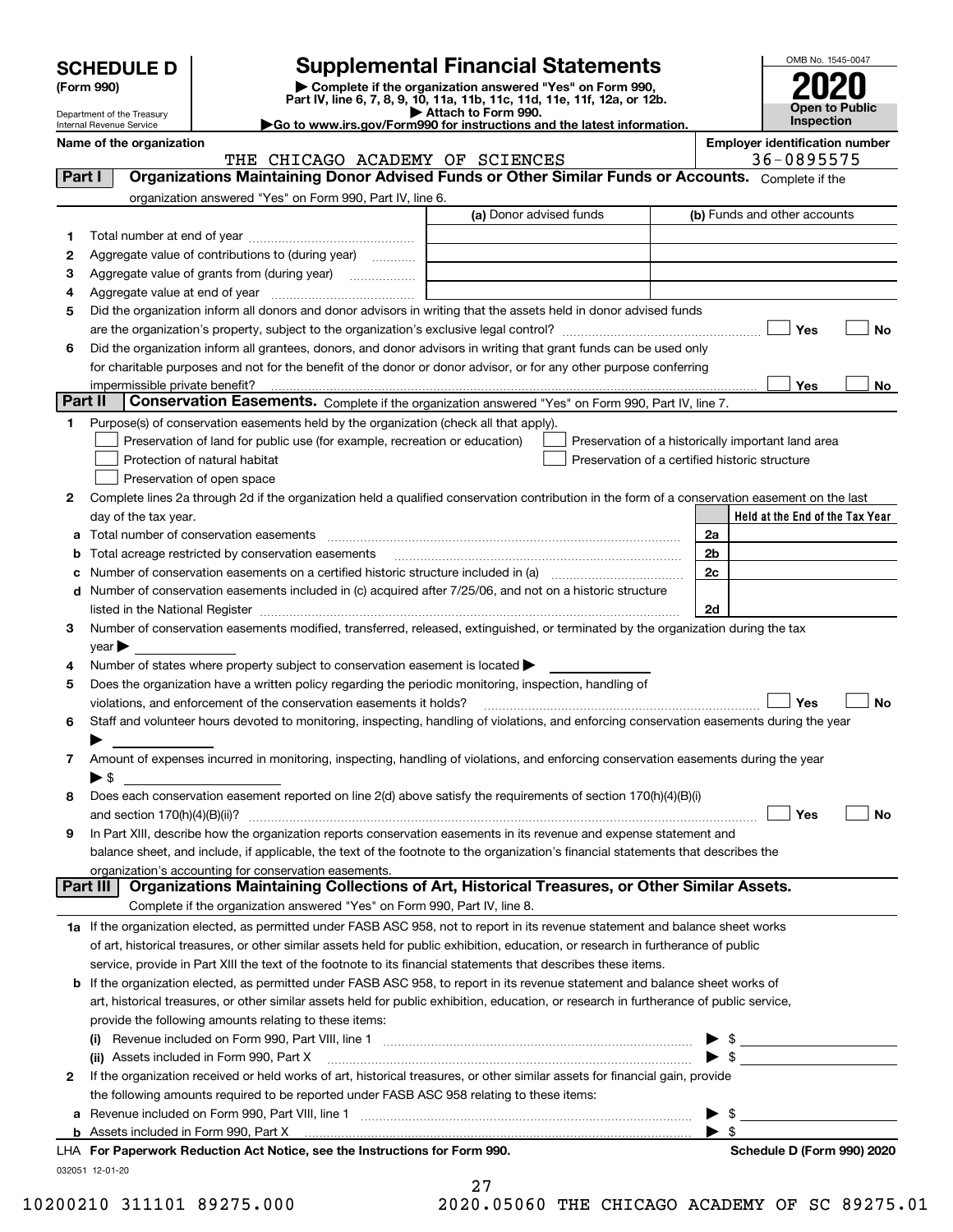|        | Schedule D (Form 990) 2020                                                                                                                                                                                                          | THE CHICAGO ACADEMY OF SCIENCES |   |                                                                                                                                                                                                                                |                    |          |                 | 36-0895575                 |                     |          | Page 2                   |
|--------|-------------------------------------------------------------------------------------------------------------------------------------------------------------------------------------------------------------------------------------|---------------------------------|---|--------------------------------------------------------------------------------------------------------------------------------------------------------------------------------------------------------------------------------|--------------------|----------|-----------------|----------------------------|---------------------|----------|--------------------------|
|        | Organizations Maintaining Collections of Art, Historical Treasures, or Other Similar Assets (continued)<br>Part III                                                                                                                 |                                 |   |                                                                                                                                                                                                                                |                    |          |                 |                            |                     |          |                          |
| 3      | Using the organization's acquisition, accession, and other records, check any of the following that make significant use of its                                                                                                     |                                 |   |                                                                                                                                                                                                                                |                    |          |                 |                            |                     |          |                          |
|        | collection items (check all that apply):<br>$\boxed{\text{X}}$ Public exhibition                                                                                                                                                    |                                 |   |                                                                                                                                                                                                                                |                    |          |                 |                            |                     |          |                          |
| a      |                                                                                                                                                                                                                                     |                                 |   | $ \mathbf{X} $ Loan or exchange program                                                                                                                                                                                        |                    |          |                 |                            |                     |          |                          |
| b      | $\lfloor \mathbf{X} \rfloor$ Scholarly research                                                                                                                                                                                     |                                 |   | Other and the control of the control of the control of the control of the control of the control of the control of the control of the control of the control of the control of the control of the control of the control of th |                    |          |                 |                            |                     |          |                          |
| c      | $\lfloor \mathbf{X} \rfloor$ Preservation for future generations                                                                                                                                                                    |                                 |   |                                                                                                                                                                                                                                |                    |          |                 |                            |                     |          |                          |
| 4      | Provide a description of the organization's collections and explain how they further the organization's exempt purpose in Part XIII.                                                                                                |                                 |   |                                                                                                                                                                                                                                |                    |          |                 |                            |                     |          |                          |
| 5      | During the year, did the organization solicit or receive donations of art, historical treasures, or other similar assets                                                                                                            |                                 |   |                                                                                                                                                                                                                                |                    |          |                 |                            |                     |          |                          |
|        | to be sold to raise funds rather than to be maintained as part of the organization's collection?<br><b>Part IV</b>                                                                                                                  |                                 |   |                                                                                                                                                                                                                                |                    |          |                 |                            | Yes                 |          | $\overline{\text{X}}$ No |
|        | Escrow and Custodial Arrangements. Complete if the organization answered "Yes" on Form 990, Part IV, line 9, or<br>reported an amount on Form 990, Part X, line 21.                                                                 |                                 |   |                                                                                                                                                                                                                                |                    |          |                 |                            |                     |          |                          |
|        | 1a Is the organization an agent, trustee, custodian or other intermediary for contributions or other assets not included                                                                                                            |                                 |   |                                                                                                                                                                                                                                |                    |          |                 |                            |                     |          |                          |
|        |                                                                                                                                                                                                                                     |                                 |   |                                                                                                                                                                                                                                |                    |          |                 |                            | Yes                 |          | No                       |
|        | <b>b</b> If "Yes," explain the arrangement in Part XIII and complete the following table:                                                                                                                                           |                                 |   |                                                                                                                                                                                                                                |                    |          |                 |                            |                     |          |                          |
|        |                                                                                                                                                                                                                                     |                                 |   |                                                                                                                                                                                                                                |                    |          |                 |                            | Amount              |          |                          |
| c      |                                                                                                                                                                                                                                     |                                 |   |                                                                                                                                                                                                                                |                    |          | 1c              |                            |                     |          |                          |
|        |                                                                                                                                                                                                                                     |                                 |   |                                                                                                                                                                                                                                |                    |          | 1d              |                            |                     |          |                          |
| е      | Distributions during the year manufactured and an account of the year manufactured and the year manufactured and the year manufactured and the year manufactured and the year manufactured and the year manufactured and the y      |                                 |   |                                                                                                                                                                                                                                |                    |          | 1e              |                            |                     |          |                          |
| f      |                                                                                                                                                                                                                                     |                                 |   |                                                                                                                                                                                                                                |                    |          | 1f              |                            |                     |          |                          |
|        | 2a Did the organization include an amount on Form 990, Part X, line 21, for escrow or custodial account liability?                                                                                                                  |                                 |   |                                                                                                                                                                                                                                |                    |          |                 |                            | Yes                 |          | No                       |
|        | <b>b</b> If "Yes," explain the arrangement in Part XIII. Check here if the explanation has been provided on Part XIII                                                                                                               |                                 |   |                                                                                                                                                                                                                                |                    |          |                 |                            |                     |          |                          |
| Part V | Endowment Funds. Complete if the organization answered "Yes" on Form 990, Part IV, line 10.                                                                                                                                         |                                 |   |                                                                                                                                                                                                                                |                    |          |                 |                            |                     |          |                          |
|        |                                                                                                                                                                                                                                     | (a) Current year                |   | (b) Prior year                                                                                                                                                                                                                 | (c) Two years back |          |                 | (d) Three years back       | (e) Four years back |          |                          |
|        | 1a Beginning of year balance                                                                                                                                                                                                        | 582,898.                        |   | 602, 114.                                                                                                                                                                                                                      |                    | 600,052. |                 | 559,242.                   |                     |          | 518,477.                 |
| b      |                                                                                                                                                                                                                                     |                                 |   |                                                                                                                                                                                                                                |                    |          |                 |                            |                     |          |                          |
|        | Net investment earnings, gains, and losses                                                                                                                                                                                          | 125,871.                        |   | 4,466.                                                                                                                                                                                                                         |                    | 24,769.  |                 | 40,810.                    |                     |          | 40,765.                  |
| d      |                                                                                                                                                                                                                                     |                                 |   |                                                                                                                                                                                                                                |                    |          |                 |                            |                     |          |                          |
|        | e Other expenditures for facilities                                                                                                                                                                                                 |                                 |   |                                                                                                                                                                                                                                |                    |          |                 |                            |                     |          |                          |
|        | and programs                                                                                                                                                                                                                        | 24, 291.                        |   | 23,682.                                                                                                                                                                                                                        |                    | 22,707.  |                 |                            |                     |          |                          |
|        | f Administrative expenses                                                                                                                                                                                                           |                                 |   |                                                                                                                                                                                                                                |                    |          |                 |                            |                     |          |                          |
| g      | End of year balance                                                                                                                                                                                                                 | 684,478.                        |   | 582,898.                                                                                                                                                                                                                       |                    | 602,114. |                 | 600,052.                   |                     |          | 559,242.                 |
| 2      | Provide the estimated percentage of the current year end balance (line 1g, column (a)) held as:                                                                                                                                     |                                 |   |                                                                                                                                                                                                                                |                    |          |                 |                            |                     |          |                          |
| a      | Board designated or quasi-endowment                                                                                                                                                                                                 | .0000                           | % |                                                                                                                                                                                                                                |                    |          |                 |                            |                     |          |                          |
| b      | Permanent endowment > 76.0000                                                                                                                                                                                                       | %                               |   |                                                                                                                                                                                                                                |                    |          |                 |                            |                     |          |                          |
| с      | 24.0000<br>Term endowment $\blacktriangleright$                                                                                                                                                                                     | %                               |   |                                                                                                                                                                                                                                |                    |          |                 |                            |                     |          |                          |
|        | The percentages on lines 2a, 2b, and 2c should equal 100%.                                                                                                                                                                          |                                 |   |                                                                                                                                                                                                                                |                    |          |                 |                            |                     |          |                          |
|        | 3a Are there endowment funds not in the possession of the organization that are held and administered for the organization                                                                                                          |                                 |   |                                                                                                                                                                                                                                |                    |          |                 |                            |                     |          |                          |
|        | by:                                                                                                                                                                                                                                 |                                 |   |                                                                                                                                                                                                                                |                    |          |                 |                            |                     | Yes      | No                       |
|        | (i)                                                                                                                                                                                                                                 |                                 |   |                                                                                                                                                                                                                                |                    |          |                 |                            | 3a(i)               |          | X                        |
|        |                                                                                                                                                                                                                                     |                                 |   |                                                                                                                                                                                                                                |                    |          |                 |                            | 3a(ii)              |          | X                        |
|        | (ii) Related organizations <b>constructions</b> and construction of the construction of the construction of the construction of the construction of the construction of the construction of the construction of the construction of |                                 |   |                                                                                                                                                                                                                                |                    |          |                 |                            | 3b                  |          |                          |
| 4      | Describe in Part XIII the intended uses of the organization's endowment funds.                                                                                                                                                      |                                 |   |                                                                                                                                                                                                                                |                    |          |                 |                            |                     |          |                          |
|        | Land, Buildings, and Equipment.<br><b>Part VI</b>                                                                                                                                                                                   |                                 |   |                                                                                                                                                                                                                                |                    |          |                 |                            |                     |          |                          |
|        | Complete if the organization answered "Yes" on Form 990, Part IV, line 11a. See Form 990, Part X, line 10.                                                                                                                          |                                 |   |                                                                                                                                                                                                                                |                    |          |                 |                            |                     |          |                          |
|        | Description of property                                                                                                                                                                                                             | (a) Cost or other               |   | (b) Cost or other                                                                                                                                                                                                              |                    |          | (c) Accumulated |                            | (d) Book value      |          |                          |
|        |                                                                                                                                                                                                                                     | basis (investment)              |   | basis (other)                                                                                                                                                                                                                  |                    |          | depreciation    |                            |                     |          |                          |
|        |                                                                                                                                                                                                                                     |                                 |   |                                                                                                                                                                                                                                | 900,000.           |          |                 |                            |                     |          | 900,000.                 |
|        |                                                                                                                                                                                                                                     |                                 |   |                                                                                                                                                                                                                                | 19, 365, 295.      |          | 11,664,179.     |                            | 7,701,116.          |          |                          |
| b      |                                                                                                                                                                                                                                     |                                 |   |                                                                                                                                                                                                                                |                    |          |                 |                            |                     |          |                          |
| c      |                                                                                                                                                                                                                                     |                                 |   |                                                                                                                                                                                                                                | 2,046,186.         |          | 1,750,245.      |                            |                     | 295,941. |                          |
| d      |                                                                                                                                                                                                                                     |                                 |   |                                                                                                                                                                                                                                | 10, 282, 709.      |          | 9,838,741.      |                            |                     | 443,968. |                          |
|        |                                                                                                                                                                                                                                     |                                 |   |                                                                                                                                                                                                                                |                    |          |                 |                            | 9,341,025.          |          |                          |
|        |                                                                                                                                                                                                                                     |                                 |   |                                                                                                                                                                                                                                |                    |          |                 |                            |                     |          |                          |
|        |                                                                                                                                                                                                                                     |                                 |   |                                                                                                                                                                                                                                |                    |          |                 | Schedule D (Form 990) 2020 |                     |          |                          |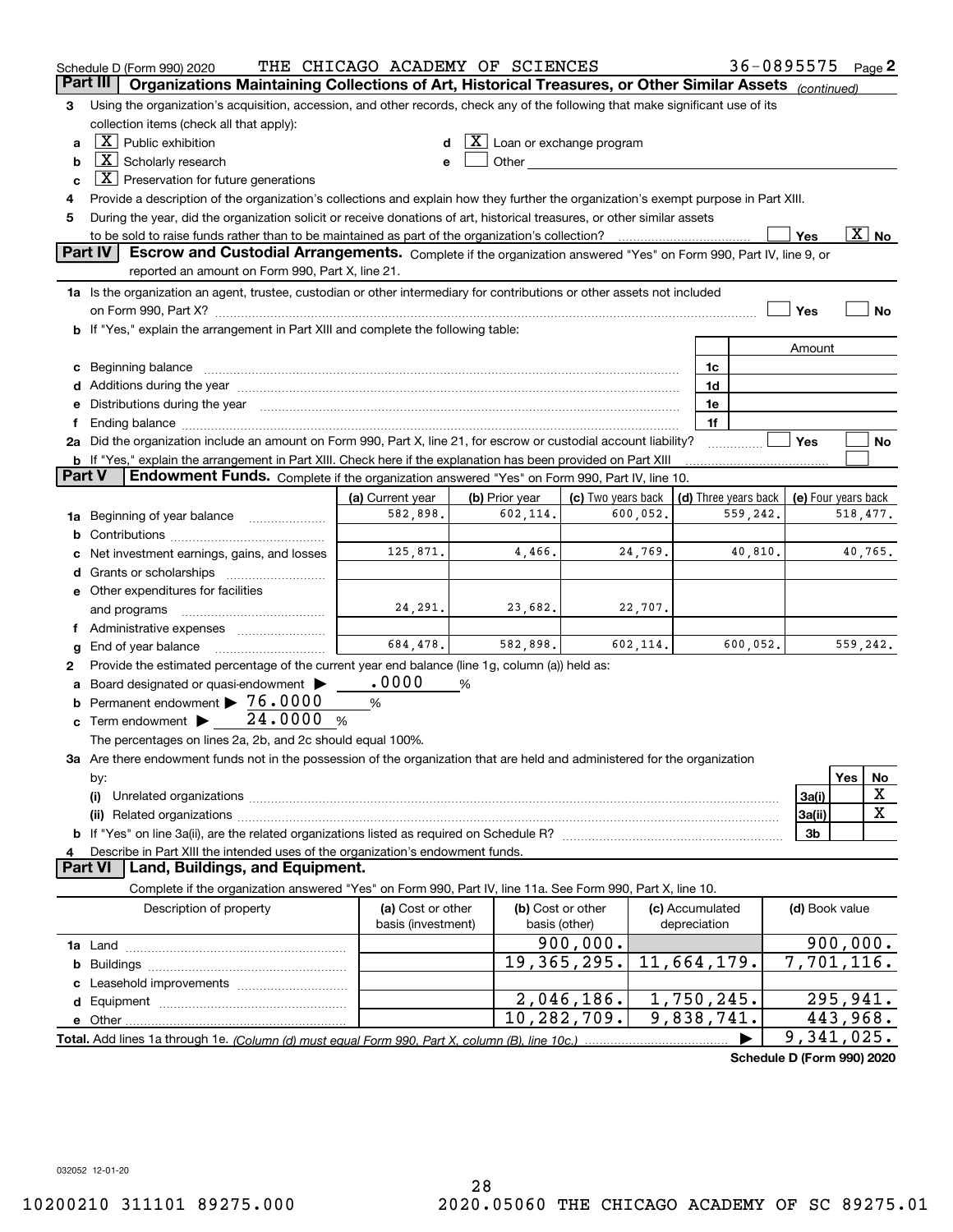| Part VII Investments - Other Securities.<br>Complete if the organization answered "Yes" on Form 990, Part IV, line 11b. See Form 990, Part X, line 12. |                 |                                                           |                |
|--------------------------------------------------------------------------------------------------------------------------------------------------------|-----------------|-----------------------------------------------------------|----------------|
| (a) Description of security or category (including name of security)                                                                                   | (b) Book value  | (c) Method of valuation: Cost or end-of-year market value |                |
| (1) Financial derivatives                                                                                                                              |                 |                                                           |                |
|                                                                                                                                                        |                 |                                                           |                |
| $(3)$ Other                                                                                                                                            |                 |                                                           |                |
| (A)                                                                                                                                                    |                 |                                                           |                |
| (B)                                                                                                                                                    |                 |                                                           |                |
| (C)                                                                                                                                                    |                 |                                                           |                |
| (D)                                                                                                                                                    |                 |                                                           |                |
| (E)                                                                                                                                                    |                 |                                                           |                |
| (F)                                                                                                                                                    |                 |                                                           |                |
| (G)                                                                                                                                                    |                 |                                                           |                |
| (H)                                                                                                                                                    |                 |                                                           |                |
| Total. (Col. (b) must equal Form 990, Part X, col. (B) line 12.) $\blacktriangleright$                                                                 |                 |                                                           |                |
| Part VIII Investments - Program Related.                                                                                                               |                 |                                                           |                |
| Complete if the organization answered "Yes" on Form 990, Part IV, line 11c. See Form 990, Part X, line 13.                                             |                 |                                                           |                |
| (a) Description of investment                                                                                                                          | (b) Book value  | (c) Method of valuation: Cost or end-of-year market value |                |
| (1)                                                                                                                                                    |                 |                                                           |                |
| (2)                                                                                                                                                    |                 |                                                           |                |
| (3)                                                                                                                                                    |                 |                                                           |                |
| (4)                                                                                                                                                    |                 |                                                           |                |
| (5)                                                                                                                                                    |                 |                                                           |                |
| (6)                                                                                                                                                    |                 |                                                           |                |
| (7)                                                                                                                                                    |                 |                                                           |                |
| (8)                                                                                                                                                    |                 |                                                           |                |
| (9)                                                                                                                                                    |                 |                                                           |                |
| Total. (Col. (b) must equal Form 990, Part X, col. (B) line 13.)<br>Part IX<br><b>Other Assets.</b>                                                    |                 |                                                           |                |
|                                                                                                                                                        |                 |                                                           |                |
| Complete if the organization answered "Yes" on Form 990, Part IV, line 11d. See Form 990, Part X, line 15.                                             | (a) Description |                                                           | (b) Book value |
| BENEFICIAL INTEREST IN PERPETUAL TRUST                                                                                                                 |                 |                                                           | 1,286,282.     |
| (1)<br>DEPOSITS                                                                                                                                        |                 |                                                           | 217,452.       |
| (2)                                                                                                                                                    |                 |                                                           |                |
| (3)                                                                                                                                                    |                 |                                                           |                |
| (4)                                                                                                                                                    |                 |                                                           |                |
| (5)                                                                                                                                                    |                 |                                                           |                |
| (6)                                                                                                                                                    |                 |                                                           |                |
| (7)<br>(8)                                                                                                                                             |                 |                                                           |                |
|                                                                                                                                                        |                 |                                                           |                |
| (9)                                                                                                                                                    |                 |                                                           |                |

| (a) Description of liability<br>1.       | (b) Book value |
|------------------------------------------|----------------|
| Federal income taxes                     |                |
| CAPITAL LEASE OBLIGATIONS<br>(2)         | 70,328.        |
| DEFINED BENEFIT PENSION LIABILITY<br>(3) | 371,227.       |
| CONTRACT LIABILITIES<br>(4)              | 75,979.        |
| (5)                                      |                |
| (6)                                      |                |
| (7)                                      |                |
| (8)                                      |                |
| (9)                                      |                |
|                                          | 517,534.       |

**2.** Liability for uncertain tax positions. In Part XIII, provide the text of the footnote to the organization's financial statements that reports the organization's liability for uncertain tax positions under FASB ASC 740. Check here if the text of the footnote has been provided in Part XIII  $\boxed{\text{X}}$ 

**Schedule D (Form 990) 2020**

032053 12-01-20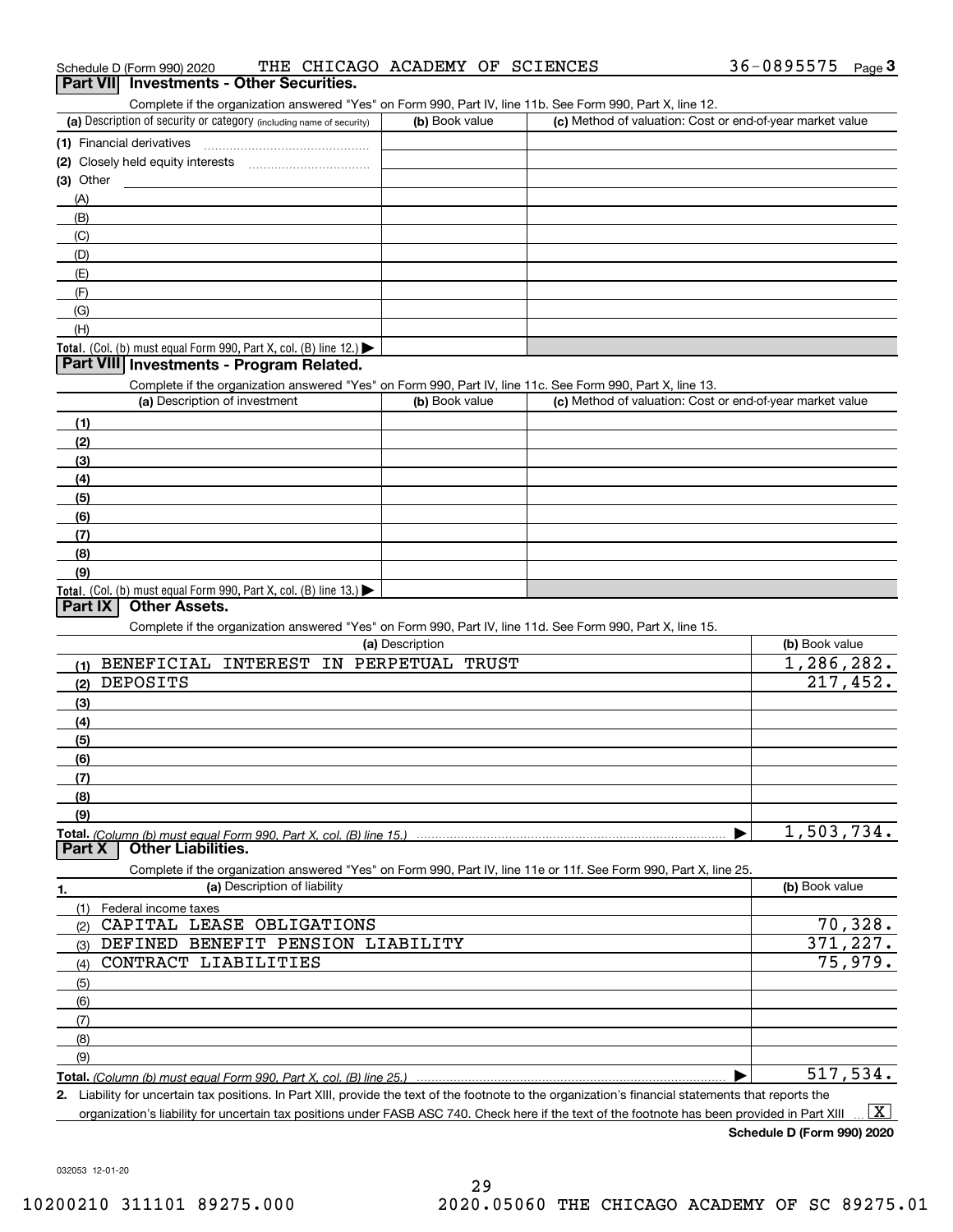|   | THE CHICAGO ACADEMY OF SCIENCES<br>Schedule D (Form 990) 2020                                         |                |          |                | 36-0895575<br>Page 4       |
|---|-------------------------------------------------------------------------------------------------------|----------------|----------|----------------|----------------------------|
|   | <b>Part XI</b><br>Reconciliation of Revenue per Audited Financial Statements With Revenue per Return. |                |          |                |                            |
|   | Complete if the organization answered "Yes" on Form 990, Part IV, line 12a.                           |                |          |                |                            |
| 1 | Total revenue, gains, and other support per audited financial statements                              |                |          | $\blacksquare$ | 7,937,155.                 |
| 2 | Amounts included on line 1 but not on Form 990, Part VIII, line 12:                                   |                |          |                |                            |
| a |                                                                                                       | 2a             | 58,281.  |                |                            |
| b |                                                                                                       | 2 <sub>b</sub> | 89,431.  |                |                            |
|   |                                                                                                       | 2c             |          |                |                            |
| d |                                                                                                       | 2d             | 640,184. |                |                            |
| е | Add lines 2a through 2d                                                                               |                |          | <b>2e</b>      | <u>787,896.</u>            |
| 3 |                                                                                                       |                |          | 3              | 7,149,259.                 |
| 4 | Amounts included on Form 990, Part VIII, line 12, but not on line 1:                                  |                |          |                |                            |
|   |                                                                                                       | 4a             |          |                |                            |
|   |                                                                                                       | 4 <sub>b</sub> |          |                |                            |
|   | c Add lines 4a and 4b                                                                                 |                |          | 4с             |                            |
|   |                                                                                                       |                |          | 5              | 7,149,259.                 |
|   |                                                                                                       |                |          |                |                            |
|   | Part XII   Reconciliation of Expenses per Audited Financial Statements With Expenses per Return.      |                |          |                |                            |
|   | Complete if the organization answered "Yes" on Form 990, Part IV, line 12a.                           |                |          |                |                            |
| 1 |                                                                                                       |                |          | $\blacksquare$ | 4,994,699.                 |
| 2 | Amounts included on line 1 but not on Form 990, Part IX, line 25:                                     |                |          |                |                            |
| a |                                                                                                       | 2a             | 89,431.  |                |                            |
| b |                                                                                                       | 2 <sub>b</sub> |          |                |                            |
|   | Other losses                                                                                          | 2c             |          |                |                            |
| d |                                                                                                       | 2d             |          |                |                            |
| е | Add lines 2a through 2d                                                                               |                |          | 2e             |                            |
| 3 |                                                                                                       |                |          | 3              | $\frac{89,431}{4,905,268}$ |
| 4 | Amounts included on Form 990, Part IX, line 25, but not on line 1:                                    |                |          |                |                            |
| a |                                                                                                       | 4a             |          |                |                            |
|   | Other (Describe in Part XIII.)                                                                        | 4 <sub>b</sub> | 14,050.  |                |                            |
|   | c Add lines 4a and 4b                                                                                 |                |          | 4c             | 14,050.                    |
|   | Part XIII Supplemental Information.                                                                   |                |          | 5              | 4,919,318.                 |

Provide the descriptions required for Part II, lines 3, 5, and 9; Part III, lines 1a and 4; Part IV, lines 1b and 2b; Part V, line 4; Part X, line 2; Part XI, lines 2d and 4b; and Part XII, lines 2d and 4b. Also complete this part to provide any additional information.

## PART III, LINE 1A:

CAS/PNNM HOLDS A COLLECTION OF NATURAL HISTORY ITEMS FOR EDUCATION,

RESEARCH AND PUBLIC EXHIBITION. CAS/PNNM'S COLLECTIONS ARE NOT RECOGNIZED

OR CAPITALIZED.

PART III, LINE 4:

CAS/PNNM'S COLLECTIONS AND ARCHIVES PROVIDE BASELINE DATA FOR SCIENTIFIC

UNDERSTANDING OF NATURE IN THE MIDWEST. THE COLLECTIONS CONSIST OF NATURAL

HISTORY SPECIMENS, HISTORIC ARTIFACTS, ARTWORK, PHOTOGRAPHS, AND PAPER

ARCHIVES. THESE MATERIALS ARE USED FOR SCHOLARLY RESEARCH, EXHIBITION, AND

EDUCATIONAL PROGRAMS, AND ARE LOANED TO SIMILAR INSTITUTIONS FOR THESE

| ACTIVITIES. CAS/PNNM HOLDS THE COLLECTIONS IN THE PUBLIC TRUST AND |  |  |  |  |  |
|--------------------------------------------------------------------|--|--|--|--|--|
|                                                                    |  |  |  |  |  |

**Schedule D (Form 990) 2020**

032054 12-01-20

30

10200210 311101 89275.000 2020.05060 THE CHICAGO ACADEMY OF SC 89275.01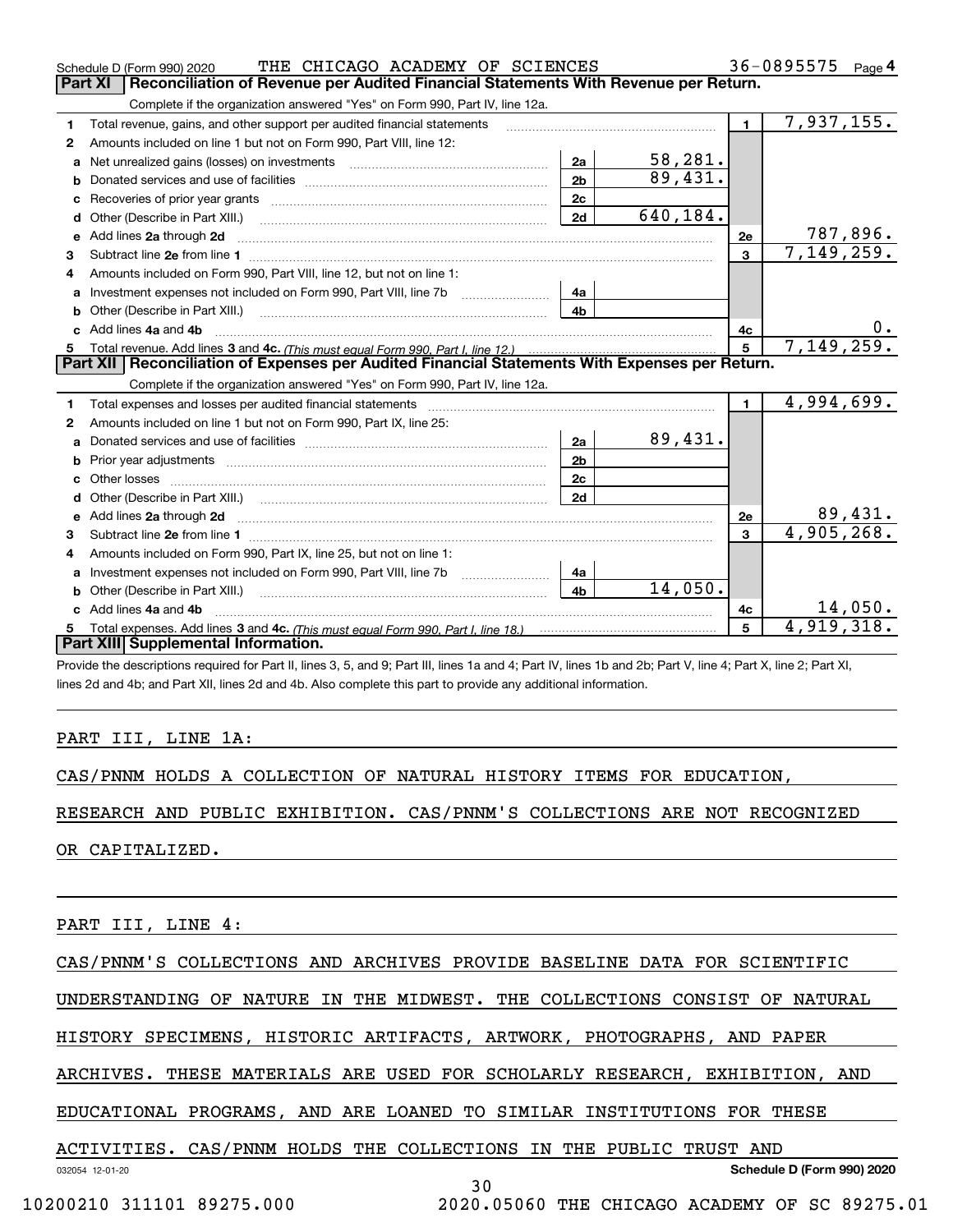PRESERVES THESE MATERIALS FOR FUTURE GENERATIONS.

PART V, LINE 4:

CAS/PNNM'S ENDOWMENT FUNDS CONSIST OF SEVEN INDIVIDUAL DONOR-RESTRICTED

FUNDS. NET ASSETS ASSOCIATED WITH ENDOWMENT FUNDS, INCLUDING FUNDS

DESIGNATED BY THE GOVERNING BOARD TO FUNCTION AS ENDOWMENTS, ARE

CLASSIFIED AND REPORTED BASED ON THE EXISTENCE OR ABSENCE OF DONOR-IMPOSED RESTRICTIONS.

INTERPRETATION OF RELEVANT LAW:

CAS/PNNM'S BOARD OF TRUSTEES HAS INTERPRETED THE UNIFORM PRUDENT MANAGEMENT OF INSTITUTIONAL FUNDS ACT (UPMIFA) ENACTED IN THE STATE OF ILLINOIS AS REQUIRING THE PRESERVATION OF THE FAIR VALUE OF THE ORIGINAL GIFT AS OF THE GIFT DATE OF THE DONOR-RESTRICTED ENDOWMENT FUNDS ABSENT EXPLICIT DONOR STIPULATIONS TO THE CONTRARY. AS A RESULT OF THIS INTERPRETATION, CAS/PNNM CLASSIFIES AS NET ASSETS WITH DONOR RESTRICTIONS - PERMANENTLY RESTRICTED (A) THE ORIGINAL VALUE OF THE GIFTS DONATED TO THE PERMANENT ENDOWMENT, (B) THE ORIGINAL VALUE OF SUBSEQUENT GIFTS TO THE PERMANENT ENDOWMENT AND (C) ACCUMULATION TO THE PERMANENT ENDOWMENT MADE IN ACCORDANCE WITH THE DIRECTION OF THE APPLICABLE DONOR GIFT INSTRUMENT AT THE TIME THE ACCUMULATION IS ADDED TO THE FUND.

**Schedule D (Form 990) 2020** THE REMAINING PORTION OF THE DONOR-RESTRICTED ENDOWMENT FUND THAT IS NOT CLASSIFIED AS NET ASSETS WITH DONOR RESTRICTIONS - PERMANENTLY RESTRICTED IS CLASSIFIED AS NET ASSETS WITH DONOR RESTRICTIONS - PURPOSE AND TIME RESTRICTED UNTIL THOSE AMOUNTS ARE APPROPRIATED FOR EXPENDITURE BY CAS/PNNM IN A MANNER CONSISTENT WITH THE STANDARD OF PRUDENCE PRESCRIBED

032055 12-01-20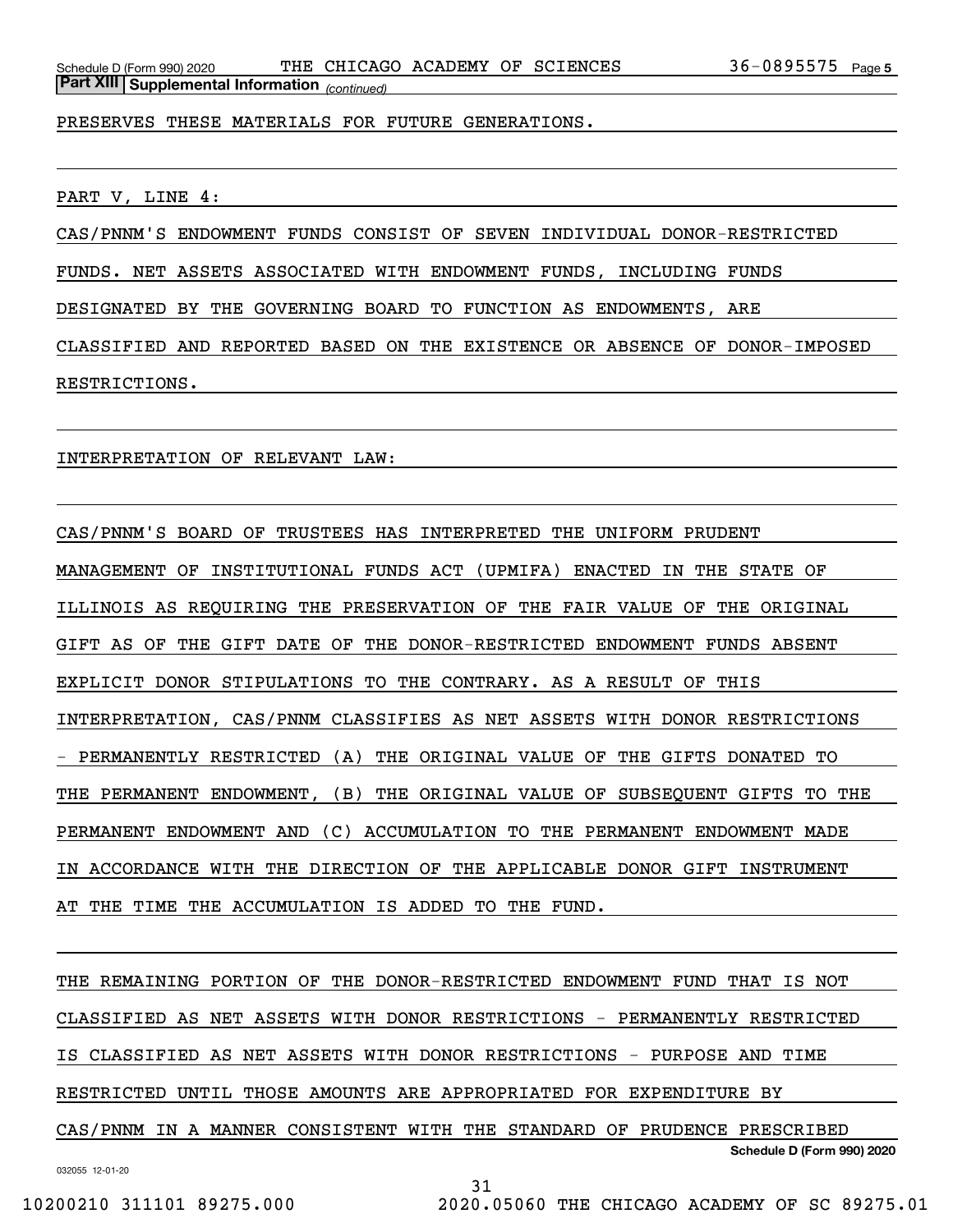*(continued)* **Part XIII Supplemental Information** 

BY UPMIFA. IN ACCORDANCE WITH UPMIFA, CAS/PNNM CONSIDERS THE FOLLOWING

FACTORS IN MAKING A DETERMINATION TO APPROPRIATE OR ACCUMULATE

DONOR-RESTRICTED ENDOWMENT FUNDS:

1. THE DURATION AND PRESERVATION OF THE FUND

2. THE PURPOSES OF CAS/PNNM AND THE DONOR-RESTRICTED ENDOWMENT FUND

3. GENERAL ECONOMIC CONDITIONS

4. THE POSSIBLE EFFECT OF INFLATION AND DEFLATION

5. THE EXPECTED TOTAL RETURN FROM INCOME AND THE APPRECIATION OF

INVESTMENTS

6. OTHER RESOURCES OF CAS/PNNM

7. THE INVESTMENT POLICIES OF CAS/PNNM

ALL OF CAS/PNNM'S ENDOWMENT FUNDS WERE DONOR-RESTRICTED FOR THE YEAR ENDED JUNE 30, 2021. CAS/PNNM HAS NO BOARD-DESIGNATED ENDOWMENT FUNDS.

PART X, LINE 2:

CAS/PNNM, AN ILLINOIS NONPROFIT CORPORATION, IS EXEMPT FROM INCOME TAXES UNDER SECTION 501(C)(3) OF THE INTERNAL REVENUE CODE (THE CODE) AND APPLICABLE STATE LAW, EXCEPT FOR TAXES PERTAINING TO UNRELATED BUSINESS INCOME, IF ANY. IN ADDITION, CAS/PNNM QUALIFIES FOR THE CHARITABLE CONTRIBUTION DEDUCTION UNDER SECTION 170(B)(1)(A) AND HAS BEEN CLASSIFIED AS AN ORGANIZATION OTHER THAN A PRIVATE FOUNDATION UNDER SECTION 509(A)(2) OF THE CODE. MANAGEMENT HAS DETERMINED THAT CAS/PNNM WAS NOT REQUIRED TO RECORD A LIABILITY RELATED TO UNCERTAIN TAX POSITIONS AS OF JUNE 30, 2021.

PART XI, LINE 2D - OTHER ADJUSTMENTS:

CHANGE IN VALUE OF BENEFICIAL INTEREST IN PERPETUAL TRUST 285,270.

032055 12-01-20

**Schedule D (Form 990) 2020**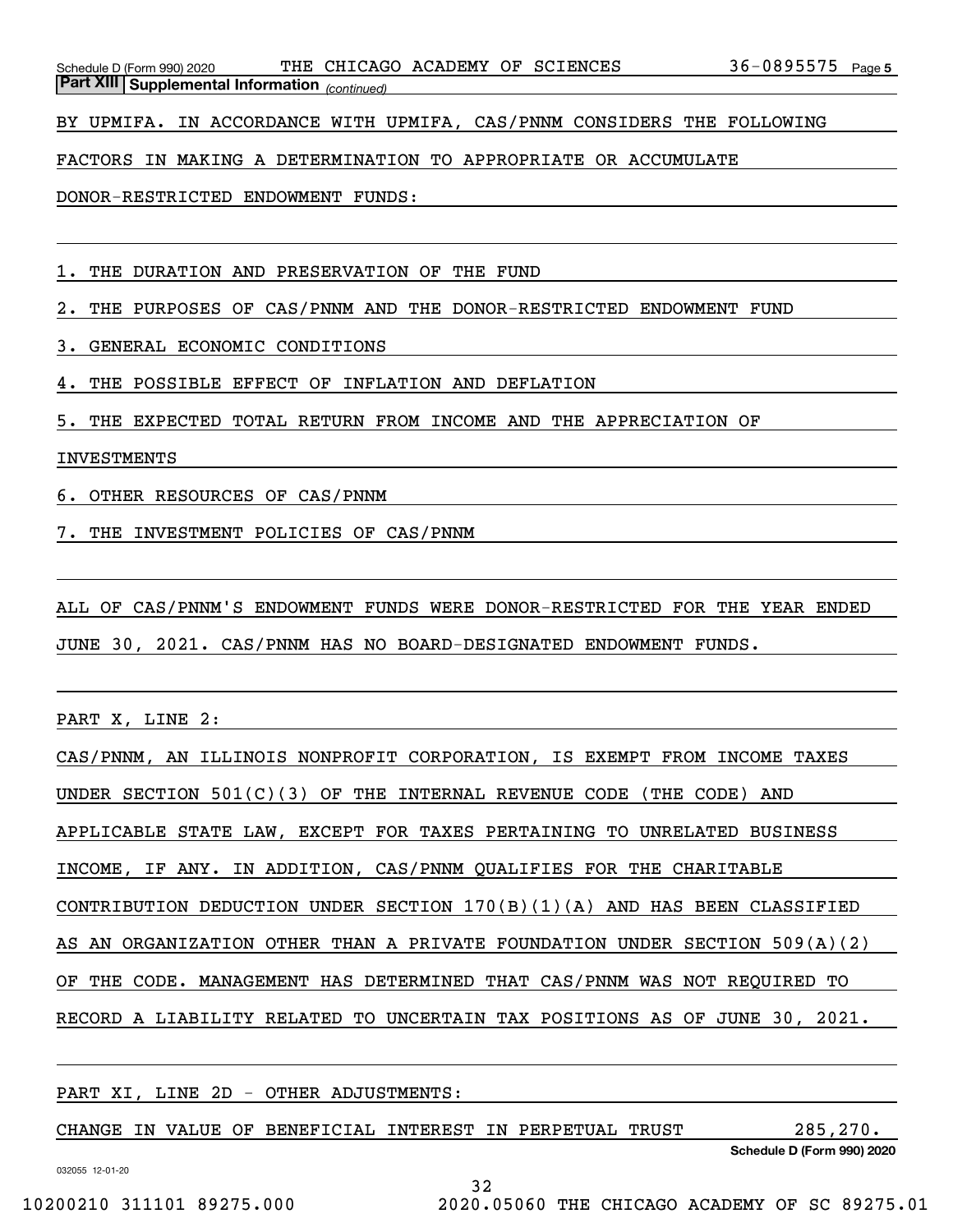| THE CHICAGO ACADEMY OF SCIENCES<br>Schedule D (Form 990) 2020 | $36 - 0895575$<br>Page 5   |
|---------------------------------------------------------------|----------------------------|
| Part XIII Supplemental Information (continued)                |                            |
| CHANGE IN VALUE OF BENEFICIAL INTEREST IN CHARITABLE          |                            |
| REMAINDER TRUST                                               | 43, 111.                   |
| CHANGE IN DEFINED BENEFIT PENSION LIABILITY                   | 325,853.                   |
| DEFINED BENEFIT PENSION CONTRIBUTIONS                         | $-14,050.$                 |
| TOTAL TO SCHEDULE D, PART XI, LINE 2D                         | 640,184.                   |
|                                                               |                            |
| PART XII, LINE 4B - OTHER ADJUSTMENTS:                        |                            |
| DEFINED BENEFIT PENSION CONTRIBUTIONS                         | 14,050.                    |
|                                                               |                            |
|                                                               |                            |
|                                                               |                            |
|                                                               |                            |
|                                                               |                            |
|                                                               |                            |
|                                                               |                            |
|                                                               |                            |
|                                                               |                            |
|                                                               |                            |
|                                                               |                            |
|                                                               |                            |
|                                                               |                            |
|                                                               |                            |
|                                                               |                            |
|                                                               |                            |
|                                                               |                            |
|                                                               |                            |
|                                                               |                            |
| 032055 12-01-20                                               | Schedule D (Form 990) 2020 |

33

10200210 311101 89275.000 2020.05060 THE CHICAGO ACADEMY OF SC 89275.01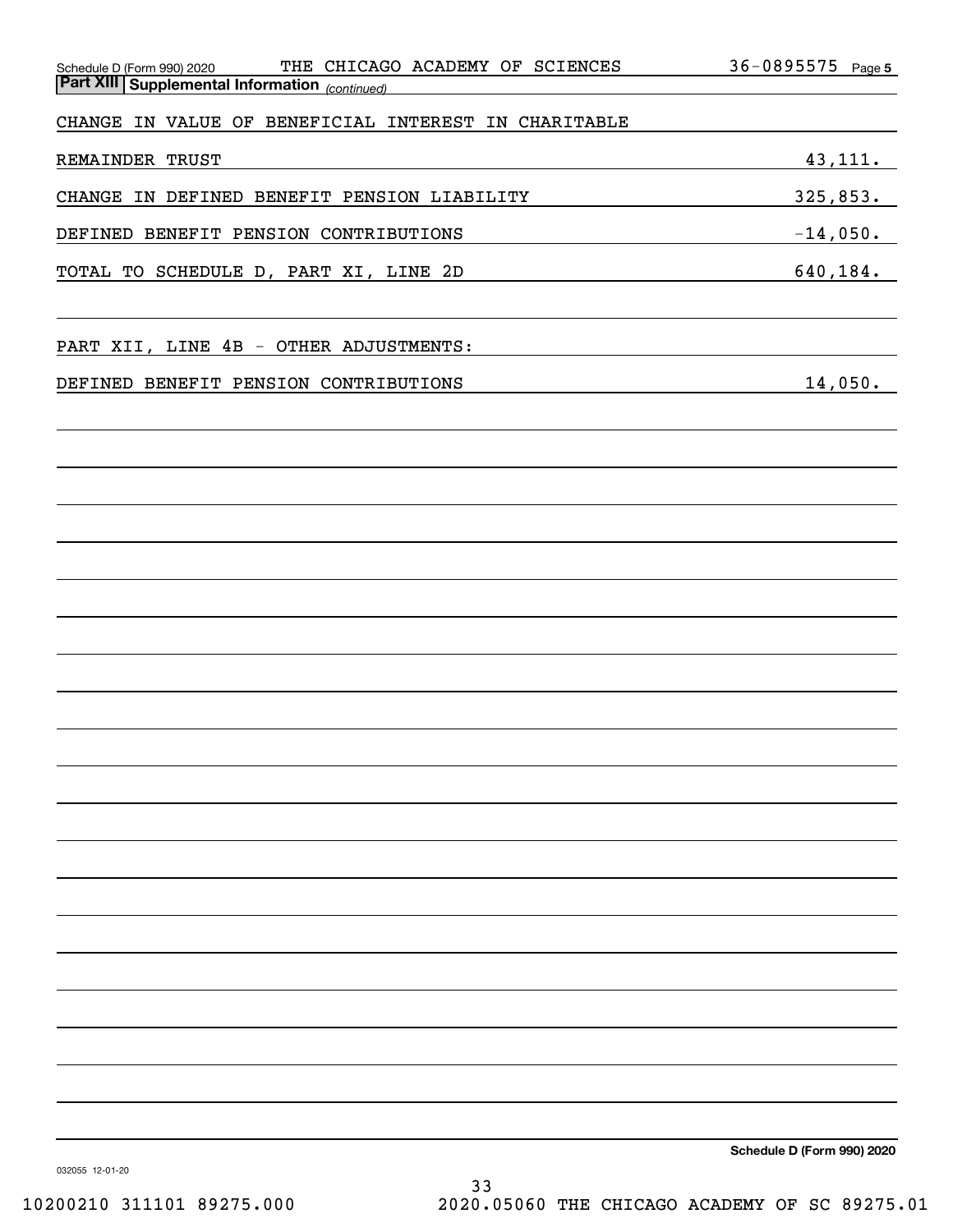|    | <b>SCHEDULE J</b>                                    | <b>Compensation Information</b>                                                                                                                                                                                                     |                                       | OMB No. 1545-0047     |     |                                     |  |  |  |
|----|------------------------------------------------------|-------------------------------------------------------------------------------------------------------------------------------------------------------------------------------------------------------------------------------------|---------------------------------------|-----------------------|-----|-------------------------------------|--|--|--|
|    | (Form 990)                                           | For certain Officers, Directors, Trustees, Key Employees, and Highest                                                                                                                                                               |                                       |                       |     |                                     |  |  |  |
|    |                                                      | <b>Compensated Employees</b>                                                                                                                                                                                                        |                                       |                       |     |                                     |  |  |  |
|    | Department of the Treasury                           | Complete if the organization answered "Yes" on Form 990, Part IV, line 23.<br>Attach to Form 990.                                                                                                                                   |                                       | <b>Open to Public</b> |     |                                     |  |  |  |
|    | Internal Revenue Service                             | Go to www.irs.gov/Form990 for instructions and the latest information.                                                                                                                                                              |                                       | Inspection            |     |                                     |  |  |  |
|    | Name of the organization                             |                                                                                                                                                                                                                                     | <b>Employer identification number</b> |                       |     |                                     |  |  |  |
|    |                                                      | THE CHICAGO ACADEMY OF SCIENCES                                                                                                                                                                                                     |                                       | 36-0895575            |     |                                     |  |  |  |
|    | Part I                                               | <b>Questions Regarding Compensation</b>                                                                                                                                                                                             |                                       |                       |     |                                     |  |  |  |
|    |                                                      |                                                                                                                                                                                                                                     |                                       |                       | Yes | No                                  |  |  |  |
|    |                                                      | 1a Check the appropriate box(es) if the organization provided any of the following to or for a person listed on Form 990,                                                                                                           |                                       |                       |     |                                     |  |  |  |
|    |                                                      | Part VII, Section A, line 1a. Complete Part III to provide any relevant information regarding these items.                                                                                                                          |                                       |                       |     |                                     |  |  |  |
|    | First-class or charter travel                        | Housing allowance or residence for personal use                                                                                                                                                                                     |                                       |                       |     |                                     |  |  |  |
|    | Travel for companions                                | Payments for business use of personal residence                                                                                                                                                                                     |                                       |                       |     |                                     |  |  |  |
|    |                                                      | Tax indemnification and gross-up payments<br>Health or social club dues or initiation fees                                                                                                                                          |                                       |                       |     |                                     |  |  |  |
|    |                                                      | Discretionary spending account<br>Personal services (such as maid, chauffeur, chef)                                                                                                                                                 |                                       |                       |     |                                     |  |  |  |
|    |                                                      |                                                                                                                                                                                                                                     |                                       |                       |     |                                     |  |  |  |
|    |                                                      | <b>b</b> If any of the boxes on line 1a are checked, did the organization follow a written policy regarding payment or<br>reimbursement or provision of all of the expenses described above? If "No," complete Part III to explain  |                                       | 1b                    |     |                                     |  |  |  |
| 2  |                                                      | Did the organization require substantiation prior to reimbursing or allowing expenses incurred by all directors,                                                                                                                    |                                       |                       |     |                                     |  |  |  |
|    |                                                      |                                                                                                                                                                                                                                     |                                       | $\mathbf 2$           |     |                                     |  |  |  |
|    |                                                      |                                                                                                                                                                                                                                     |                                       |                       |     |                                     |  |  |  |
| з  |                                                      | Indicate which, if any, of the following the organization used to establish the compensation of the organization's                                                                                                                  |                                       |                       |     |                                     |  |  |  |
|    |                                                      | CEO/Executive Director. Check all that apply. Do not check any boxes for methods used by a related organization to                                                                                                                  |                                       |                       |     |                                     |  |  |  |
|    |                                                      | establish compensation of the CEO/Executive Director, but explain in Part III.                                                                                                                                                      |                                       |                       |     |                                     |  |  |  |
|    | - X I<br>Compensation committee                      | Written employment contract                                                                                                                                                                                                         |                                       |                       |     |                                     |  |  |  |
|    |                                                      | ΧI<br>Compensation survey or study<br>Independent compensation consultant                                                                                                                                                           |                                       |                       |     |                                     |  |  |  |
|    | $\boxed{\textbf{X}}$ Form 990 of other organizations | Approval by the board or compensation committee                                                                                                                                                                                     |                                       |                       |     |                                     |  |  |  |
|    |                                                      |                                                                                                                                                                                                                                     |                                       |                       |     |                                     |  |  |  |
|    |                                                      | During the year, did any person listed on Form 990, Part VII, Section A, line 1a, with respect to the filing                                                                                                                        |                                       |                       |     |                                     |  |  |  |
|    | organization or a related organization:              |                                                                                                                                                                                                                                     |                                       |                       |     |                                     |  |  |  |
|    |                                                      | Receive a severance payment or change-of-control payment?                                                                                                                                                                           |                                       | 4a                    |     | x                                   |  |  |  |
|    |                                                      | Participate in or receive payment from a supplemental nonqualified retirement plan?                                                                                                                                                 |                                       | 4b                    |     | $\overline{\mathtt{x}}$             |  |  |  |
| c  |                                                      | Participate in or receive payment from an equity-based compensation arrangement?                                                                                                                                                    |                                       | 4c                    |     | $\overline{\mathbf{x}}$             |  |  |  |
|    |                                                      | If "Yes" to any of lines 4a-c, list the persons and provide the applicable amounts for each item in Part III.                                                                                                                       |                                       |                       |     |                                     |  |  |  |
|    |                                                      |                                                                                                                                                                                                                                     |                                       |                       |     |                                     |  |  |  |
|    |                                                      | Only section 501(c)(3), 501(c)(4), and 501(c)(29) organizations must complete lines 5-9.                                                                                                                                            |                                       |                       |     |                                     |  |  |  |
| 5  |                                                      | For persons listed on Form 990, Part VII, Section A, line 1a, did the organization pay or accrue any compensation                                                                                                                   |                                       |                       |     |                                     |  |  |  |
|    | contingent on the revenues of:                       |                                                                                                                                                                                                                                     |                                       |                       |     |                                     |  |  |  |
|    |                                                      | a The organization? <b>Entitation</b> 2008 Communication of the contract of the contract of the contract of the contract of the contract of the contract of the contract of the contract of the contract of the contract of the con |                                       | 5а                    |     | <u>x</u><br>$\overline{\mathbf{x}}$ |  |  |  |
|    |                                                      |                                                                                                                                                                                                                                     |                                       | 5b                    |     |                                     |  |  |  |
|    |                                                      | If "Yes" on line 5a or 5b, describe in Part III.                                                                                                                                                                                    |                                       |                       |     |                                     |  |  |  |
| 6. |                                                      | For persons listed on Form 990, Part VII, Section A, line 1a, did the organization pay or accrue any compensation                                                                                                                   |                                       |                       |     |                                     |  |  |  |
|    | contingent on the net earnings of:                   |                                                                                                                                                                                                                                     |                                       | 6а                    |     | <u>x</u>                            |  |  |  |
|    |                                                      |                                                                                                                                                                                                                                     |                                       | 6b                    |     | $\overline{\textbf{x}}$             |  |  |  |
|    |                                                      | If "Yes" on line 6a or 6b, describe in Part III.                                                                                                                                                                                    |                                       |                       |     |                                     |  |  |  |
|    |                                                      | 7 For persons listed on Form 990, Part VII, Section A, line 1a, did the organization provide any nonfixed payments                                                                                                                  |                                       |                       |     |                                     |  |  |  |
|    |                                                      |                                                                                                                                                                                                                                     |                                       | 7                     |     | х                                   |  |  |  |
| 8  |                                                      | Were any amounts reported on Form 990, Part VII, paid or accrued pursuant to a contract that was subject to the                                                                                                                     |                                       |                       |     |                                     |  |  |  |
|    |                                                      | initial contract exception described in Regulations section 53.4958-4(a)(3)? If "Yes," describe in Part III                                                                                                                         |                                       | 8                     |     | х                                   |  |  |  |
| 9  |                                                      | If "Yes" on line 8, did the organization also follow the rebuttable presumption procedure described in                                                                                                                              |                                       |                       |     |                                     |  |  |  |
|    |                                                      |                                                                                                                                                                                                                                     |                                       | 9                     |     |                                     |  |  |  |
|    |                                                      | duction Act Notice, and the Instructions for Form 000                                                                                                                                                                               |                                       |                       |     |                                     |  |  |  |

LHA For Paperwork Reduction Act Notice, see the Instructions for Form 990. Schedule J (Form 990) 2020

032111 12-07-20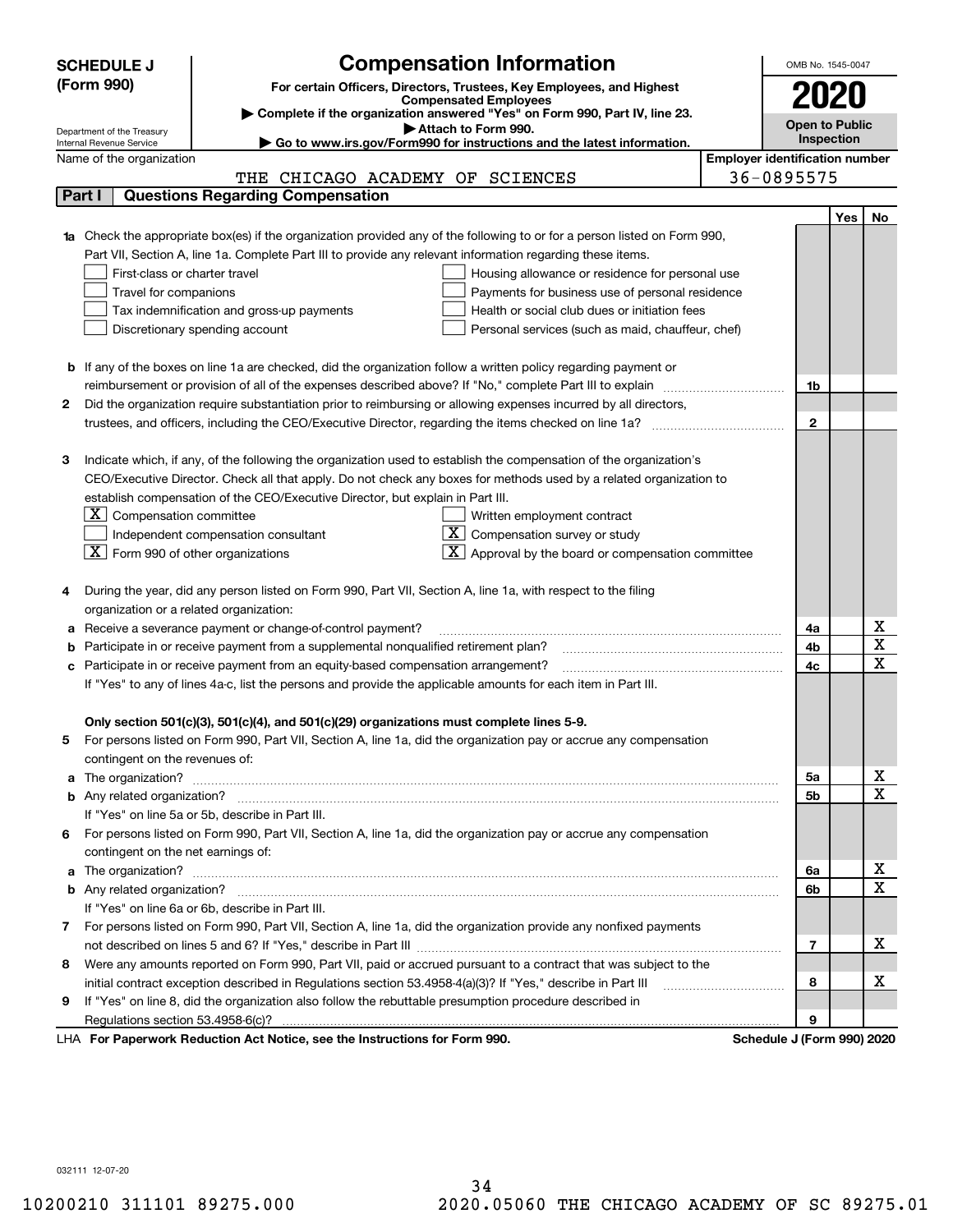|  | 90) 2020 |  |  |  |  | THE CHICAGO ACADEMY OF SCIENCES |  |
|--|----------|--|--|--|--|---------------------------------|--|
|--|----------|--|--|--|--|---------------------------------|--|

**Part II Officers, Directors, Trustees, Key Employees, and Highest Compensated Employees.**  Schedule J (Form 990) 2020 Page Use duplicate copies if additional space is needed.

For each individual whose compensation must be reported on Schedule J, report compensation from the organization on row (i) and from related organizations, described in the instructions, on row (ii). Do not list any individuals that aren't listed on Form 990, Part VII.

**Note:**  The sum of columns (B)(i)-(iii) for each listed individual must equal the total amount of Form 990, Part VII, Section A, line 1a, applicable column (D) and (E) amounts for that individual.

| (i) Base<br>(iii) Other<br>(ii) Bonus &<br>compensation<br>reported as deferred<br>(A) Name and Title<br>incentive<br>compensation<br>reportable<br>on prior Form 990<br>compensation<br>compensation<br>190, 220.<br>189,796.<br>424.<br>$\overline{0}$ .<br>$\overline{0}$ .<br>$\overline{0}$ .<br>$\overline{\mathbf{0}}$ .<br>(i)<br>$\overline{0}$ .<br>$\overline{0}$ .<br>$\overline{0}$ .<br>$\overline{0}$ .<br>$\overline{0}$ .<br>$\overline{0}$ .<br>$\overline{0}$ .<br>(ii)<br>(i)<br>(ii)<br>(i)<br>(ii)<br>(i)<br>(ii)<br>(i)<br>(ii)<br>(i)<br>(ii)<br>(i)<br>(ii)<br>$(\sf{i})$<br>(ii)<br>$(\sf{i})$<br>(ii)<br>$(\sf{i})$<br>(ii)<br>(i)<br>(ii)<br>$\qquad \qquad \textbf{(i)}$<br>(ii)<br>$\qquad \qquad \textbf{(i)}$<br>(ii)<br>$(\sf{i})$<br>(ii)<br>$(\sf{i})$<br>(ii)<br>$(\sf{i})$<br>(ii) |                   |  | (B) Breakdown of W-2 and/or 1099-MISC compensation | (C) Retirement and | (D) Nontaxable | (E) Total of columns | (F) Compensation |
|-------------------------------------------------------------------------------------------------------------------------------------------------------------------------------------------------------------------------------------------------------------------------------------------------------------------------------------------------------------------------------------------------------------------------------------------------------------------------------------------------------------------------------------------------------------------------------------------------------------------------------------------------------------------------------------------------------------------------------------------------------------------------------------------------------------------------|-------------------|--|----------------------------------------------------|--------------------|----------------|----------------------|------------------|
|                                                                                                                                                                                                                                                                                                                                                                                                                                                                                                                                                                                                                                                                                                                                                                                                                         |                   |  |                                                    | other deferred     | benefits       | $(B)(i)-(D)$         | in column (B)    |
|                                                                                                                                                                                                                                                                                                                                                                                                                                                                                                                                                                                                                                                                                                                                                                                                                         | (1) DEBORAH LAHEY |  |                                                    |                    |                |                      |                  |
|                                                                                                                                                                                                                                                                                                                                                                                                                                                                                                                                                                                                                                                                                                                                                                                                                         | PRESIDENT & CEO   |  |                                                    |                    |                |                      |                  |
|                                                                                                                                                                                                                                                                                                                                                                                                                                                                                                                                                                                                                                                                                                                                                                                                                         |                   |  |                                                    |                    |                |                      |                  |
|                                                                                                                                                                                                                                                                                                                                                                                                                                                                                                                                                                                                                                                                                                                                                                                                                         |                   |  |                                                    |                    |                |                      |                  |
|                                                                                                                                                                                                                                                                                                                                                                                                                                                                                                                                                                                                                                                                                                                                                                                                                         |                   |  |                                                    |                    |                |                      |                  |
|                                                                                                                                                                                                                                                                                                                                                                                                                                                                                                                                                                                                                                                                                                                                                                                                                         |                   |  |                                                    |                    |                |                      |                  |
|                                                                                                                                                                                                                                                                                                                                                                                                                                                                                                                                                                                                                                                                                                                                                                                                                         |                   |  |                                                    |                    |                |                      |                  |
|                                                                                                                                                                                                                                                                                                                                                                                                                                                                                                                                                                                                                                                                                                                                                                                                                         |                   |  |                                                    |                    |                |                      |                  |
|                                                                                                                                                                                                                                                                                                                                                                                                                                                                                                                                                                                                                                                                                                                                                                                                                         |                   |  |                                                    |                    |                |                      |                  |
|                                                                                                                                                                                                                                                                                                                                                                                                                                                                                                                                                                                                                                                                                                                                                                                                                         |                   |  |                                                    |                    |                |                      |                  |
|                                                                                                                                                                                                                                                                                                                                                                                                                                                                                                                                                                                                                                                                                                                                                                                                                         |                   |  |                                                    |                    |                |                      |                  |
|                                                                                                                                                                                                                                                                                                                                                                                                                                                                                                                                                                                                                                                                                                                                                                                                                         |                   |  |                                                    |                    |                |                      |                  |
|                                                                                                                                                                                                                                                                                                                                                                                                                                                                                                                                                                                                                                                                                                                                                                                                                         |                   |  |                                                    |                    |                |                      |                  |
|                                                                                                                                                                                                                                                                                                                                                                                                                                                                                                                                                                                                                                                                                                                                                                                                                         |                   |  |                                                    |                    |                |                      |                  |
|                                                                                                                                                                                                                                                                                                                                                                                                                                                                                                                                                                                                                                                                                                                                                                                                                         |                   |  |                                                    |                    |                |                      |                  |
|                                                                                                                                                                                                                                                                                                                                                                                                                                                                                                                                                                                                                                                                                                                                                                                                                         |                   |  |                                                    |                    |                |                      |                  |
|                                                                                                                                                                                                                                                                                                                                                                                                                                                                                                                                                                                                                                                                                                                                                                                                                         |                   |  |                                                    |                    |                |                      |                  |
|                                                                                                                                                                                                                                                                                                                                                                                                                                                                                                                                                                                                                                                                                                                                                                                                                         |                   |  |                                                    |                    |                |                      |                  |
|                                                                                                                                                                                                                                                                                                                                                                                                                                                                                                                                                                                                                                                                                                                                                                                                                         |                   |  |                                                    |                    |                |                      |                  |
|                                                                                                                                                                                                                                                                                                                                                                                                                                                                                                                                                                                                                                                                                                                                                                                                                         |                   |  |                                                    |                    |                |                      |                  |
|                                                                                                                                                                                                                                                                                                                                                                                                                                                                                                                                                                                                                                                                                                                                                                                                                         |                   |  |                                                    |                    |                |                      |                  |
|                                                                                                                                                                                                                                                                                                                                                                                                                                                                                                                                                                                                                                                                                                                                                                                                                         |                   |  |                                                    |                    |                |                      |                  |
|                                                                                                                                                                                                                                                                                                                                                                                                                                                                                                                                                                                                                                                                                                                                                                                                                         |                   |  |                                                    |                    |                |                      |                  |
|                                                                                                                                                                                                                                                                                                                                                                                                                                                                                                                                                                                                                                                                                                                                                                                                                         |                   |  |                                                    |                    |                |                      |                  |
|                                                                                                                                                                                                                                                                                                                                                                                                                                                                                                                                                                                                                                                                                                                                                                                                                         |                   |  |                                                    |                    |                |                      |                  |
|                                                                                                                                                                                                                                                                                                                                                                                                                                                                                                                                                                                                                                                                                                                                                                                                                         |                   |  |                                                    |                    |                |                      |                  |
|                                                                                                                                                                                                                                                                                                                                                                                                                                                                                                                                                                                                                                                                                                                                                                                                                         |                   |  |                                                    |                    |                |                      |                  |
|                                                                                                                                                                                                                                                                                                                                                                                                                                                                                                                                                                                                                                                                                                                                                                                                                         |                   |  |                                                    |                    |                |                      |                  |
|                                                                                                                                                                                                                                                                                                                                                                                                                                                                                                                                                                                                                                                                                                                                                                                                                         |                   |  |                                                    |                    |                |                      |                  |
|                                                                                                                                                                                                                                                                                                                                                                                                                                                                                                                                                                                                                                                                                                                                                                                                                         |                   |  |                                                    |                    |                |                      |                  |
|                                                                                                                                                                                                                                                                                                                                                                                                                                                                                                                                                                                                                                                                                                                                                                                                                         |                   |  |                                                    |                    |                |                      |                  |

**Schedule J (Form 990) 2020**

36-0895575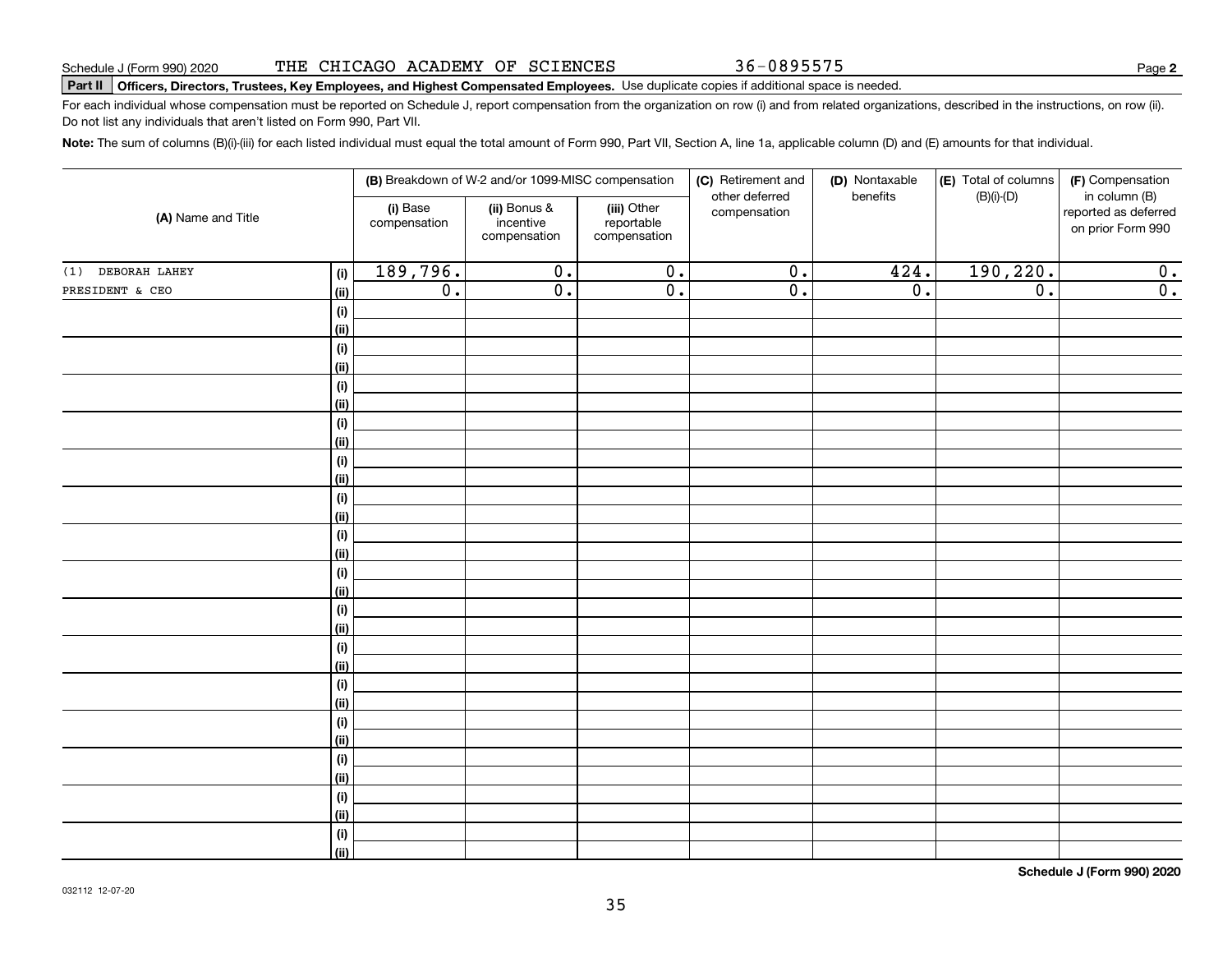## **Part III Supplemental Information**

Schedule J (Form 990) 2020 THE CHICAGO ACADEMY OF SCIENCES<br>
Part III Supplemental Information<br>
Provide the information, explanation, or descriptions required for Part I, lines 1a, 1b, 3, 4a, 4b, 4c, 5a, 5b, 6a, 6b, 7, and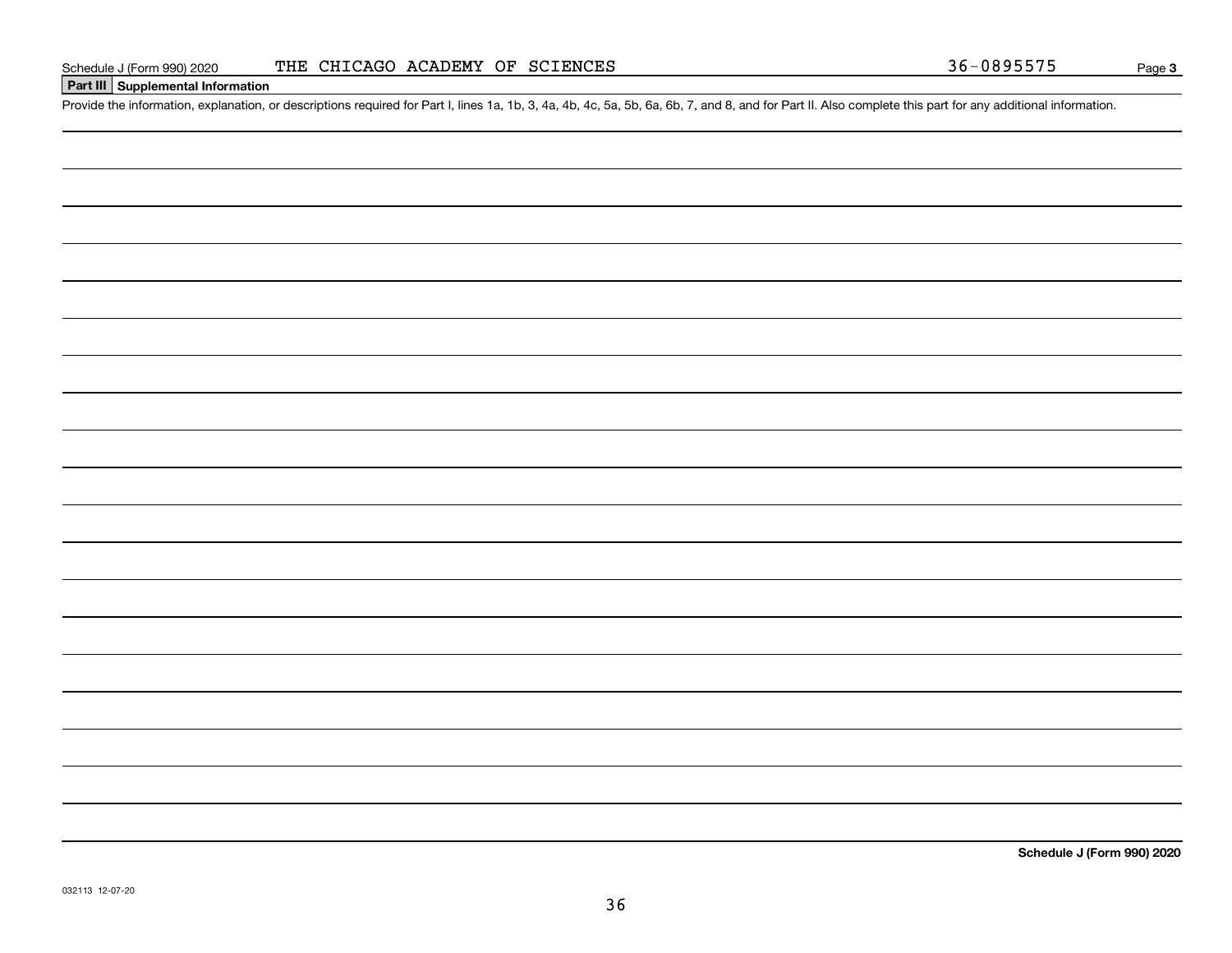|              | <b>Supplemental Information on Tax-Exempt Bonds</b><br><b>SCHEDULE K</b><br>Complete if the organization answered "Yes" on Form 990, Part IV, line 24a. Provide descriptions,<br>(Form 990)<br>explanations, and any additional information in Part VI.<br>Department of the Treasury<br>Internal Revenue Service<br>Attach to Form 990. Co to www.irs.gov/Form990 for instructions and the latest information. |                                                    |               |                 |                          |     |                |                            |       |                                                     |            |   | OMB No. 1545-0047<br>2020<br><b>Open to Public</b><br>Inspection |             |
|--------------|-----------------------------------------------------------------------------------------------------------------------------------------------------------------------------------------------------------------------------------------------------------------------------------------------------------------------------------------------------------------------------------------------------------------|----------------------------------------------------|---------------|-----------------|--------------------------|-----|----------------|----------------------------|-------|-----------------------------------------------------|------------|---|------------------------------------------------------------------|-------------|
|              | Name of the organization<br>THE CHICAGO ACADEMY OF SCIENCES                                                                                                                                                                                                                                                                                                                                                     |                                                    |               |                 |                          |     |                |                            |       | <b>Employer identification number</b><br>36-0895575 |            |   |                                                                  |             |
| Part I       | <b>Bond Issues</b>                                                                                                                                                                                                                                                                                                                                                                                              |                                                    |               |                 |                          |     |                |                            |       |                                                     |            |   |                                                                  |             |
|              | (a) Issuer name                                                                                                                                                                                                                                                                                                                                                                                                 | (b) Issuer EIN                                     | $(c)$ CUSIP # | (d) Date issued | (e) Issue price          |     |                | (f) Description of purpose |       | (g) Defeased (h) On behalf                          |            |   | (i) Pooled                                                       |             |
|              |                                                                                                                                                                                                                                                                                                                                                                                                                 |                                                    |               |                 |                          |     |                |                            |       |                                                     | of issuer  |   | financing                                                        |             |
|              |                                                                                                                                                                                                                                                                                                                                                                                                                 |                                                    |               |                 |                          |     |                |                            | Yes l | No                                                  | Yes No     |   | Yes                                                              | No          |
|              | ILLINOIS FINANCE                                                                                                                                                                                                                                                                                                                                                                                                |                                                    |               |                 |                          |     | SEE PART VI OF |                            |       |                                                     |            |   |                                                                  |             |
|              | A AUTHORITY                                                                                                                                                                                                                                                                                                                                                                                                     | 86-1091967NONEAVAIL 09/06/18 5,519,750. SCHEDULE K |               |                 |                          |     |                |                            |       | X                                                   |            | X |                                                                  | $\mathbf X$ |
| В            |                                                                                                                                                                                                                                                                                                                                                                                                                 |                                                    |               |                 |                          |     |                |                            |       |                                                     |            |   |                                                                  |             |
| C            |                                                                                                                                                                                                                                                                                                                                                                                                                 |                                                    |               |                 |                          |     |                |                            |       |                                                     |            |   |                                                                  |             |
|              |                                                                                                                                                                                                                                                                                                                                                                                                                 |                                                    |               |                 |                          |     |                |                            |       |                                                     |            |   |                                                                  |             |
| D            |                                                                                                                                                                                                                                                                                                                                                                                                                 |                                                    |               |                 |                          |     |                |                            |       |                                                     |            |   |                                                                  |             |
| Part II      | <b>Proceeds</b>                                                                                                                                                                                                                                                                                                                                                                                                 |                                                    |               |                 |                          |     |                |                            |       |                                                     |            |   |                                                                  |             |
|              |                                                                                                                                                                                                                                                                                                                                                                                                                 |                                                    |               | A               |                          |     | B              | C                          |       |                                                     |            | D |                                                                  |             |
|              | Amount of bonds retired                                                                                                                                                                                                                                                                                                                                                                                         |                                                    |               |                 | 1,000,000.               |     |                |                            |       |                                                     |            |   |                                                                  |             |
| $\mathbf{2}$ |                                                                                                                                                                                                                                                                                                                                                                                                                 |                                                    |               |                 |                          |     |                |                            |       |                                                     |            |   |                                                                  |             |
| 3            |                                                                                                                                                                                                                                                                                                                                                                                                                 |                                                    |               |                 | 5,519,750.               |     |                |                            |       |                                                     |            |   |                                                                  |             |
| 4            |                                                                                                                                                                                                                                                                                                                                                                                                                 |                                                    |               |                 |                          |     |                |                            |       |                                                     |            |   |                                                                  |             |
| 5            |                                                                                                                                                                                                                                                                                                                                                                                                                 |                                                    |               |                 |                          |     |                |                            |       |                                                     |            |   |                                                                  |             |
| 6            | Proceeds in refunding escrows                                                                                                                                                                                                                                                                                                                                                                                   |                                                    |               |                 |                          |     |                |                            |       |                                                     |            |   |                                                                  |             |
| 7            | Issuance costs from proceeds                                                                                                                                                                                                                                                                                                                                                                                    |                                                    |               |                 |                          |     |                |                            |       |                                                     |            |   |                                                                  |             |
| 8            | Credit enhancement from proceeds                                                                                                                                                                                                                                                                                                                                                                                |                                                    |               |                 |                          |     |                |                            |       |                                                     |            |   |                                                                  |             |
| 9            | Working capital expenditures from proceeds                                                                                                                                                                                                                                                                                                                                                                      |                                                    |               |                 |                          |     |                |                            |       |                                                     |            |   |                                                                  |             |
| 10           | Capital expenditures from proceeds                                                                                                                                                                                                                                                                                                                                                                              |                                                    |               |                 |                          |     |                |                            |       |                                                     |            |   |                                                                  |             |
| 11           | Other spent proceeds                                                                                                                                                                                                                                                                                                                                                                                            |                                                    |               |                 | $\overline{5,519,750}$ . |     |                |                            |       |                                                     |            |   |                                                                  |             |
| 12           | Other unspent proceeds                                                                                                                                                                                                                                                                                                                                                                                          |                                                    |               |                 |                          |     |                |                            |       |                                                     |            |   |                                                                  |             |
| 13           | Year of substantial completion                                                                                                                                                                                                                                                                                                                                                                                  |                                                    |               |                 |                          |     |                |                            |       |                                                     |            |   |                                                                  |             |
|              |                                                                                                                                                                                                                                                                                                                                                                                                                 |                                                    |               | <b>Yes</b>      | No                       | Yes | No             | <b>Yes</b>                 | No    |                                                     | <b>Yes</b> |   | <b>No</b>                                                        |             |
| 14           | Were the bonds issued as part of a refunding issue of tax-exempt bonds (or,                                                                                                                                                                                                                                                                                                                                     |                                                    |               |                 |                          |     |                |                            |       |                                                     |            |   |                                                                  |             |
|              |                                                                                                                                                                                                                                                                                                                                                                                                                 |                                                    |               | $\mathbf X$     |                          |     |                |                            |       |                                                     |            |   |                                                                  |             |
| 15           | Were the bonds issued as part of a refunding issue of taxable bonds (or, if                                                                                                                                                                                                                                                                                                                                     |                                                    |               |                 |                          |     |                |                            |       |                                                     |            |   |                                                                  |             |
|              |                                                                                                                                                                                                                                                                                                                                                                                                                 |                                                    |               |                 | X                        |     |                |                            |       |                                                     |            |   |                                                                  |             |
| 16           | Has the final allocation of proceeds been made?                                                                                                                                                                                                                                                                                                                                                                 |                                                    |               | X               |                          |     |                |                            |       |                                                     |            |   |                                                                  |             |
| 17           | Does the organization maintain adequate books and records to support the                                                                                                                                                                                                                                                                                                                                        |                                                    |               |                 |                          |     |                |                            |       |                                                     |            |   |                                                                  |             |
|              | final allocation of proceeds?                                                                                                                                                                                                                                                                                                                                                                                   |                                                    |               | X               |                          |     |                |                            |       |                                                     |            |   |                                                                  |             |

**For Paperwork Reduction Act Notice, see the Instructions for Form 990. Schedule K (Form 990) 2020** LHA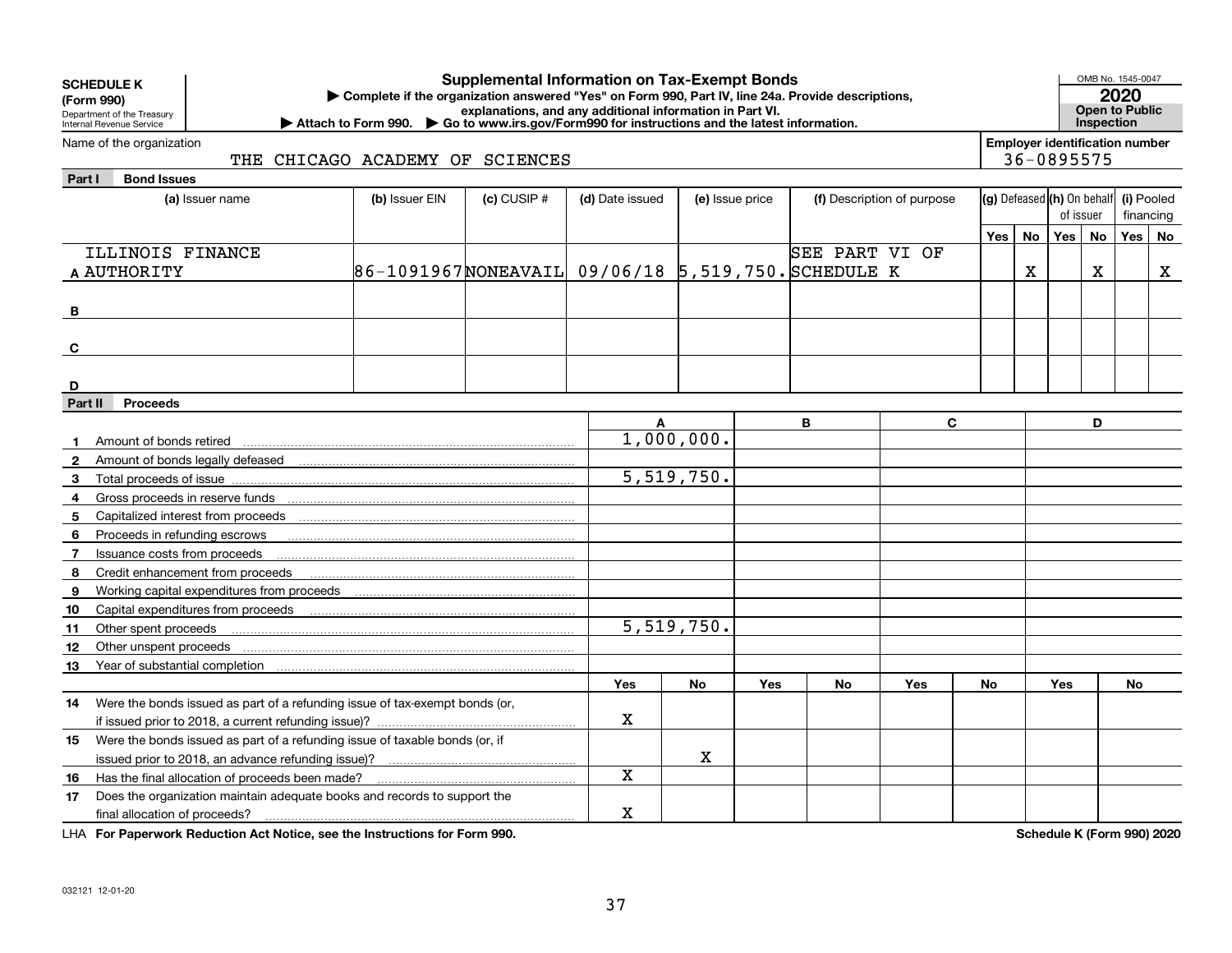#### Schedule K (Form 990) 2020 **THE CHICAGO ACADEMY OF SCIENCES** Page

|   | Part III Private Business Use                                                                                                                                                                                                  |             |              |            |           |            |             |            |           |
|---|--------------------------------------------------------------------------------------------------------------------------------------------------------------------------------------------------------------------------------|-------------|--------------|------------|-----------|------------|-------------|------------|-----------|
|   |                                                                                                                                                                                                                                |             | Δ            |            | B         |            | $\mathbf c$ | D          |           |
| 1 | Was the organization a partner in a partnership, or a member of an LLC,                                                                                                                                                        | Yes         | No           | Yes        | <b>No</b> | Yes        | <b>No</b>   | Yes        | <b>No</b> |
|   | which owned property financed by tax-exempt bonds?                                                                                                                                                                             |             | x            |            |           |            |             |            |           |
|   | 2 Are there any lease arrangements that may result in private business use of                                                                                                                                                  |             |              |            |           |            |             |            |           |
|   |                                                                                                                                                                                                                                |             | x            |            |           |            |             |            |           |
|   | 3a Are there any management or service contracts that may result in private                                                                                                                                                    |             |              |            |           |            |             |            |           |
|   |                                                                                                                                                                                                                                |             | х            |            |           |            |             |            |           |
|   | <b>b</b> If "Yes" to line 3a, does the organization routinely engage bond counsel or other outside                                                                                                                             |             |              |            |           |            |             |            |           |
|   | counsel to review any management or service contracts relating to the financed property?                                                                                                                                       |             |              |            |           |            |             |            |           |
|   | c Are there any research agreements that may result in private business use of                                                                                                                                                 |             |              |            |           |            |             |            |           |
|   |                                                                                                                                                                                                                                |             | X            |            |           |            |             |            |           |
|   | d If "Yes" to line 3c, does the organization routinely engage bond counsel or other                                                                                                                                            |             |              |            |           |            |             |            |           |
|   | outside counsel to review any research agreements relating to the financed property?                                                                                                                                           |             |              |            |           |            |             |            |           |
| 4 | Enter the percentage of financed property used in a private business use by entities                                                                                                                                           |             |              |            |           |            |             |            |           |
|   | other than a section 501(c)(3) organization or a state or local government                                                                                                                                                     |             | .00<br>%     |            | %         |            | %           |            | %         |
| 5 | Enter the percentage of financed property used in a private business use as a                                                                                                                                                  |             |              |            |           |            |             |            |           |
|   | result of unrelated trade or business activity carried on by your organization,                                                                                                                                                |             |              |            |           |            |             |            |           |
|   |                                                                                                                                                                                                                                |             | .00<br>%     |            | %         |            | %           |            | %         |
| 6 |                                                                                                                                                                                                                                |             | .00<br>%     |            | %         |            | %           |            | %         |
| 7 | Total of lines 4 and 5 [11, 2010] Total of lines 4 and 5 [11, 2010] Total of lines 4 and 5 [11, 2010] Total and Total All and Total All and Total All and Total All and Total All and Total All and Total All and Total All an |             | X            |            |           |            |             |            |           |
|   | 8a Has there been a sale or disposition of any of the bond-financed property to a non-                                                                                                                                         |             |              |            |           |            |             |            |           |
|   |                                                                                                                                                                                                                                |             | х            |            |           |            |             |            |           |
|   | governmental person other than a 501(c)(3) organization since the bonds were issued?                                                                                                                                           |             |              |            |           |            |             |            |           |
|   | <b>b</b> If "Yes" to line 8a, enter the percentage of bond-financed property sold or                                                                                                                                           |             |              |            |           |            |             |            |           |
|   | disposed of <u>www.communications.communications.communications.com</u>                                                                                                                                                        |             | %            |            | %         |            | %           |            | %         |
|   | c If "Yes" to line 8a, was any remedial action taken pursuant to Regulations                                                                                                                                                   |             |              |            |           |            |             |            |           |
|   | sections 1.141-12 and 1.145-2?                                                                                                                                                                                                 |             |              |            |           |            |             |            |           |
|   | 9 Has the organization established written procedures to ensure that all                                                                                                                                                       |             |              |            |           |            |             |            |           |
|   | nonqualified bonds of the issue are remediated in accordance with the                                                                                                                                                          |             |              |            |           |            |             |            |           |
|   | requirements under Regulations sections 1.141-12 and 1.145-2?                                                                                                                                                                  |             | X            |            |           |            |             |            |           |
|   | Part IV Arbitrage                                                                                                                                                                                                              |             |              |            |           |            |             |            |           |
|   |                                                                                                                                                                                                                                |             | A            |            | B         |            | C           | D          |           |
|   | Has the issuer filed Form 8038-T, Arbitrage Rebate, Yield Reduction and                                                                                                                                                        | Yes         | No           | <b>Yes</b> | <b>No</b> | <b>Yes</b> | <b>No</b>   | <b>Yes</b> | <b>No</b> |
|   | Penalty in Lieu of Arbitrage Rebate?                                                                                                                                                                                           |             | $\mathbf{x}$ |            |           |            |             |            |           |
|   | 2 If "No" to line 1, did the following apply?                                                                                                                                                                                  |             |              |            |           |            |             |            |           |
|   |                                                                                                                                                                                                                                |             | X            |            |           |            |             |            |           |
|   | <b>b</b> Exception to rebate?                                                                                                                                                                                                  | X           |              |            |           |            |             |            |           |
|   |                                                                                                                                                                                                                                |             | $\mathbf X$  |            |           |            |             |            |           |
|   | If "Yes" to line 2c, provide in Part VI the date the rebate computation was                                                                                                                                                    |             |              |            |           |            |             |            |           |
|   | performed                                                                                                                                                                                                                      |             |              |            |           |            |             |            |           |
| 3 | Is the bond issue a variable rate issue?                                                                                                                                                                                       | $\mathbf X$ |              |            |           |            |             |            |           |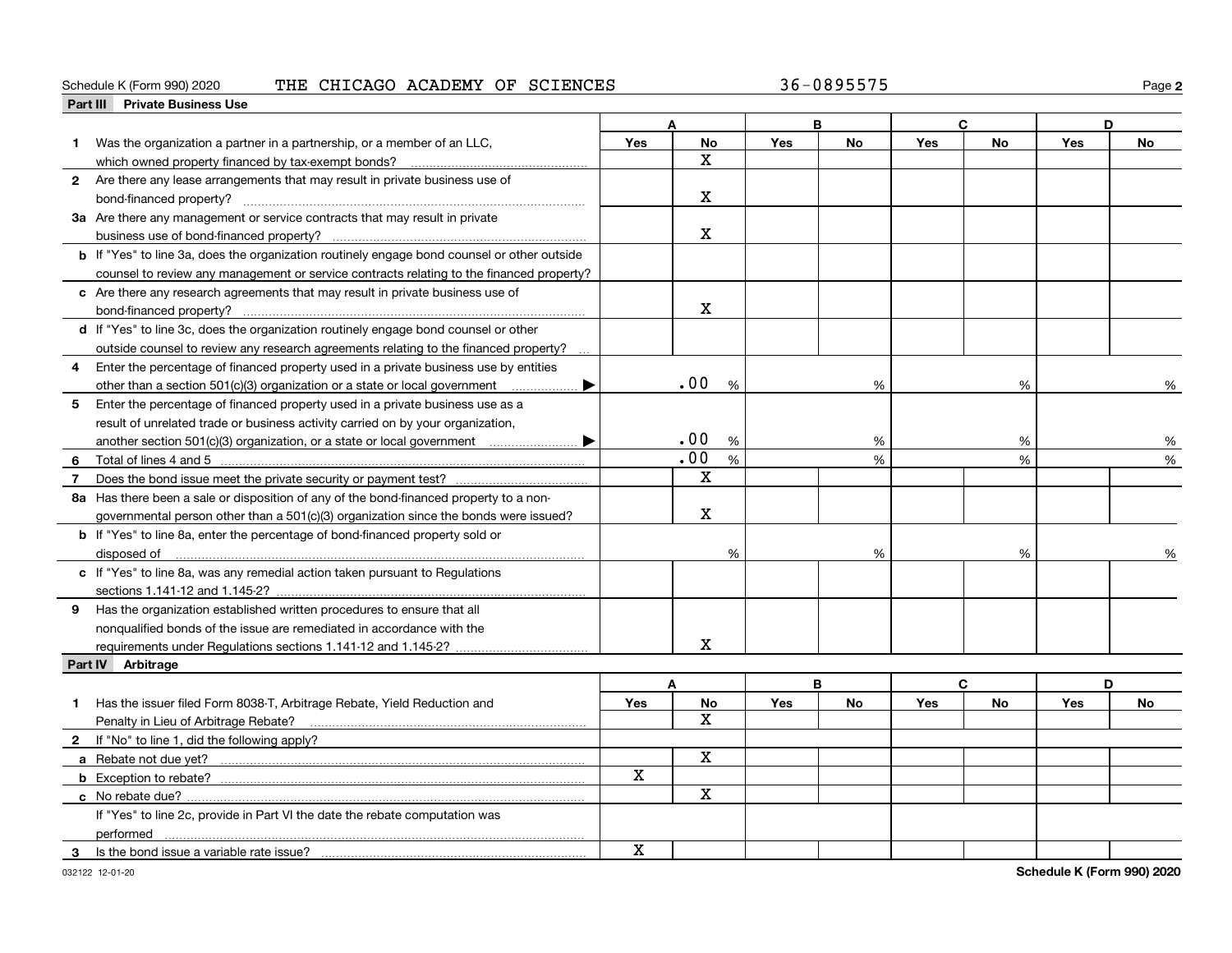## Schedule K (Form 990) 2020 **THE CHICAGO ACADEMY OF SCIENCES** Page

| <b>Part IV</b> Arbitrage (continued)                                                                                         |            |              |            |           |     |           |     |           |
|------------------------------------------------------------------------------------------------------------------------------|------------|--------------|------------|-----------|-----|-----------|-----|-----------|
|                                                                                                                              | A          |              |            | B         |     | C         | D   |           |
| 4a Has the organization or the governmental issuer entered into a qualified                                                  | Yes        | <b>No</b>    | Yes        | <b>No</b> | Yes | <b>No</b> | Yes | No        |
|                                                                                                                              |            | $\mathbf{x}$ |            |           |     |           |     |           |
|                                                                                                                              |            |              |            |           |     |           |     |           |
|                                                                                                                              |            |              |            |           |     |           |     |           |
|                                                                                                                              |            |              |            |           |     |           |     |           |
| e Was the hedge terminated?                                                                                                  |            |              |            |           |     |           |     |           |
| 5a Were gross proceeds invested in a guaranteed investment contract (GIC)?                                                   |            | $\mathbf{x}$ |            |           |     |           |     |           |
|                                                                                                                              |            |              |            |           |     |           |     |           |
|                                                                                                                              |            |              |            |           |     |           |     |           |
| d Was the regulatory safe harbor for establishing the fair market value of the GIC satisfied?                                |            |              |            |           |     |           |     |           |
| Were any gross proceeds invested beyond an available temporary period?<br>6                                                  |            | $\mathbf{x}$ |            |           |     |           |     |           |
| Has the organization established written procedures to monitor the<br>7                                                      |            |              |            |           |     |           |     |           |
| requirements of section 148?                                                                                                 | X          |              |            |           |     |           |     |           |
| Procedures To Undertake Corrective Action<br>Part V                                                                          |            |              |            |           |     |           |     |           |
|                                                                                                                              | A          |              |            | B         |     | C         | D   |           |
| Has the organization established written procedures to ensure that violations                                                | <b>Yes</b> | <b>No</b>    | <b>Yes</b> | No        | Yes | No.       | Yes | <b>No</b> |
| of federal tax requirements are timely identified and corrected through the                                                  |            |              |            |           |     |           |     |           |
| voluntary closing agreement program if self-remediation isn't available under                                                |            |              |            |           |     |           |     |           |
| applicable regulations?                                                                                                      | X          |              |            |           |     |           |     |           |
| Part VI Supplemental Information. Provide additional information for responses to questions on Schedule K. See instructions. |            |              |            |           |     |           |     |           |
| SCHEDULE K, PART I, COLUMN F:                                                                                                |            |              |            |           |     |           |     |           |
| TO REFUND AND RE-ISSUE ILLINOIS DEVELOPMENT FINANCE AUTHORITY REVENUE                                                        |            |              |            |           |     |           |     |           |
| (THE CHICAGO ACADEMY OF SCIENCES PROJECT), SERIES 2013 ISSUED ON<br><b>BONDS</b>                                             |            |              |            |           |     |           |     |           |
| JANUARY 28, 2013. PROCEEDS FROM THE ILLINOIS DEVELOPMENT FINANCE                                                             |            |              |            |           |     |           |     |           |
| AUTHORITY REVENUE BONDS (THE CHICAGO ACADEMY OF SCIENCES PROJECT),                                                           |            |              |            |           |     |           |     |           |
| SERIES 2013 ISSUED ON JANUARY 28, 2013 WERE USED TO REFUND THE THEN                                                          |            |              |            |           |     |           |     |           |
| OUTSTANDING ILLINOIS DEVELOPMENT FINANCE AUTHORITY ADJUSTABLE DEMAND                                                         |            |              |            |           |     |           |     |           |
| REVNEUE BONDS, SERIES 1998 (THE CHICAGO ACADEMY OF SCIENCES PROJECT)                                                         |            |              |            |           |     |           |     |           |
| AND TO PAY THE COSTS OF ISSUING THE ILLINOIS DEVELOPMENT FINANCE                                                             |            |              |            |           |     |           |     |           |
| AUTHORITY REVENUE BONDS (THE CHICAGO ACADEMY OF SCIENCES PROJECT),                                                           |            |              |            |           |     |           |     |           |
| SERIES 2013.                                                                                                                 |            |              |            |           |     |           |     |           |
|                                                                                                                              |            |              |            |           |     |           |     |           |
|                                                                                                                              |            |              |            |           |     |           |     |           |
|                                                                                                                              |            |              |            |           |     |           |     |           |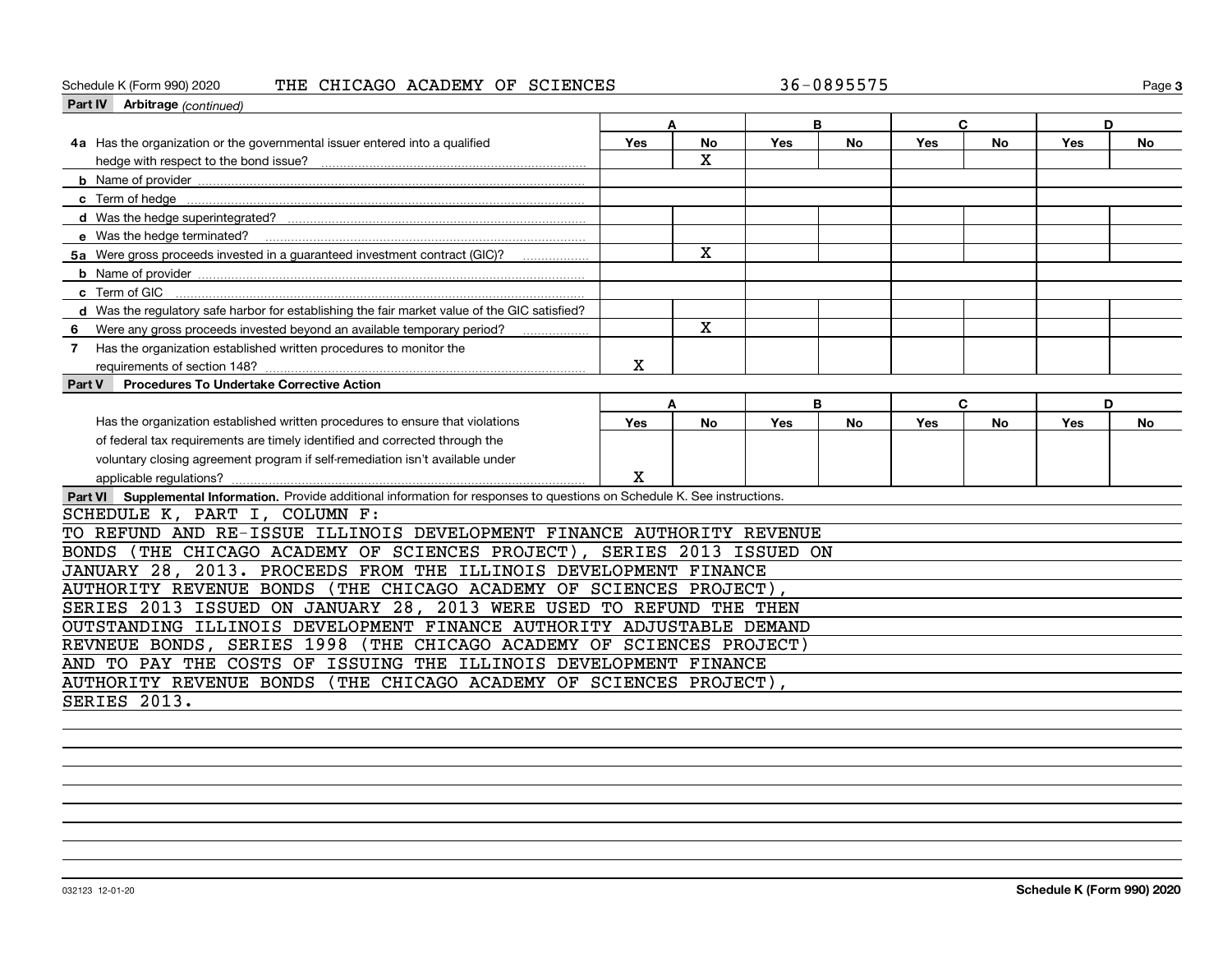## **SCHEDULE M (Form 990)**

# **Noncash Contributions**

OMB No. 1545-0047

| Department of the Treasury |
|----------------------------|
| Internal Revenue Service   |

**Complete if the organizations answered "Yes" on Form 990, Part IV, lines 29 or 30.** <sup>J</sup>**2020 Attach to Form 990.** J

 **Go to www.irs.gov/Form990 for instructions and the latest information.** J

## **Open to Public Inspection**

|  | Name of the organization |
|--|--------------------------|
|--|--------------------------|

THE CHICAGO ACADEMY OF SCIENCES

| <b>Employer identification number</b> |
|---------------------------------------|
| 36-0895575                            |

| Part I       | <b>Types of Property</b>                                                                                                                                                                                                                                                                               |                               |                                      |                                                                                                      |                                                              |     |      |    |
|--------------|--------------------------------------------------------------------------------------------------------------------------------------------------------------------------------------------------------------------------------------------------------------------------------------------------------|-------------------------------|--------------------------------------|------------------------------------------------------------------------------------------------------|--------------------------------------------------------------|-----|------|----|
|              |                                                                                                                                                                                                                                                                                                        | (a)<br>Check if<br>applicable | (b)<br>Number of<br>contributions or | (c)<br>Noncash contribution<br>amounts reported on<br>items contributed Form 990, Part VIII, line 1g | (d)<br>Method of determining<br>noncash contribution amounts |     |      |    |
| 1            |                                                                                                                                                                                                                                                                                                        |                               |                                      |                                                                                                      |                                                              |     |      |    |
| 2            |                                                                                                                                                                                                                                                                                                        |                               |                                      |                                                                                                      |                                                              |     |      |    |
| 3            |                                                                                                                                                                                                                                                                                                        |                               |                                      |                                                                                                      |                                                              |     |      |    |
| 4            | Books and publications                                                                                                                                                                                                                                                                                 |                               |                                      |                                                                                                      |                                                              |     |      |    |
| 5            | Clothing and household goods                                                                                                                                                                                                                                                                           |                               |                                      |                                                                                                      |                                                              |     |      |    |
| 6            |                                                                                                                                                                                                                                                                                                        |                               |                                      |                                                                                                      |                                                              |     |      |    |
| 7            |                                                                                                                                                                                                                                                                                                        |                               |                                      |                                                                                                      |                                                              |     |      |    |
| 8            | Intellectual property                                                                                                                                                                                                                                                                                  |                               |                                      |                                                                                                      |                                                              |     |      |    |
| 9            | Securities - Publicly traded                                                                                                                                                                                                                                                                           | $\mathbf x$                   | 10                                   |                                                                                                      | 759,690. FAIR MARKET VALUE                                   |     |      |    |
| 10           | Securities - Closely held stock                                                                                                                                                                                                                                                                        |                               |                                      |                                                                                                      |                                                              |     |      |    |
| 11           | Securities - Partnership, LLC, or                                                                                                                                                                                                                                                                      |                               |                                      |                                                                                                      |                                                              |     |      |    |
|              | trust interests                                                                                                                                                                                                                                                                                        |                               |                                      |                                                                                                      |                                                              |     |      |    |
| 12           |                                                                                                                                                                                                                                                                                                        |                               |                                      |                                                                                                      |                                                              |     |      |    |
| 13           | Qualified conservation contribution -                                                                                                                                                                                                                                                                  |                               |                                      |                                                                                                      |                                                              |     |      |    |
|              | Historic structures                                                                                                                                                                                                                                                                                    |                               |                                      |                                                                                                      |                                                              |     |      |    |
| 14           | Qualified conservation contribution - Other                                                                                                                                                                                                                                                            |                               |                                      |                                                                                                      |                                                              |     |      |    |
| 15           | Real estate - Residential                                                                                                                                                                                                                                                                              |                               |                                      |                                                                                                      |                                                              |     |      |    |
| 16           | Real estate - Commercial                                                                                                                                                                                                                                                                               |                               |                                      |                                                                                                      |                                                              |     |      |    |
| 17           |                                                                                                                                                                                                                                                                                                        |                               |                                      |                                                                                                      |                                                              |     |      |    |
| 18           |                                                                                                                                                                                                                                                                                                        |                               |                                      |                                                                                                      |                                                              |     |      |    |
| 19           |                                                                                                                                                                                                                                                                                                        |                               |                                      |                                                                                                      |                                                              |     |      |    |
| 20           | Drugs and medical supplies                                                                                                                                                                                                                                                                             |                               |                                      |                                                                                                      |                                                              |     |      |    |
| 21           |                                                                                                                                                                                                                                                                                                        |                               |                                      |                                                                                                      |                                                              |     |      |    |
| 22           |                                                                                                                                                                                                                                                                                                        |                               |                                      |                                                                                                      |                                                              |     |      |    |
|              |                                                                                                                                                                                                                                                                                                        |                               |                                      |                                                                                                      |                                                              |     |      |    |
| 23           |                                                                                                                                                                                                                                                                                                        |                               |                                      |                                                                                                      |                                                              |     |      |    |
| 24           |                                                                                                                                                                                                                                                                                                        |                               |                                      |                                                                                                      |                                                              |     |      |    |
| 25           | Other<br>$\frac{1}{2}$ and $\frac{1}{2}$ and $\frac{1}{2}$ and $\frac{1}{2}$ and $\frac{1}{2}$ and $\frac{1}{2}$ and $\frac{1}{2}$ and $\frac{1}{2}$ and $\frac{1}{2}$ and $\frac{1}{2}$ and $\frac{1}{2}$ and $\frac{1}{2}$ and $\frac{1}{2}$ and $\frac{1}{2}$ and $\frac{1}{2}$ and $\frac{1}{2}$ a |                               |                                      |                                                                                                      |                                                              |     |      |    |
| 26           | Other                                                                                                                                                                                                                                                                                                  |                               |                                      |                                                                                                      |                                                              |     |      |    |
| 27           | Other                                                                                                                                                                                                                                                                                                  |                               |                                      |                                                                                                      |                                                              |     |      |    |
| 28<br>29     | Other                                                                                                                                                                                                                                                                                                  |                               |                                      |                                                                                                      |                                                              |     |      |    |
|              | Number of Forms 8283 received by the organization during the tax year for contributions<br>for which the organization completed Form 8283, Part V, Donee Acknowledgement                                                                                                                               |                               |                                      | 29                                                                                                   |                                                              |     |      |    |
|              |                                                                                                                                                                                                                                                                                                        |                               |                                      |                                                                                                      |                                                              |     |      |    |
|              | 30a During the year, did the organization receive by contribution any property reported in Part I, lines 1 through 28, that it                                                                                                                                                                         |                               |                                      |                                                                                                      |                                                              |     | Yes∣ | No |
|              |                                                                                                                                                                                                                                                                                                        |                               |                                      |                                                                                                      |                                                              |     |      |    |
|              | must hold for at least three years from the date of the initial contribution, and which isn't required to be used for                                                                                                                                                                                  |                               |                                      |                                                                                                      |                                                              |     |      | х  |
|              | exempt purposes for the entire holding period?                                                                                                                                                                                                                                                         |                               |                                      |                                                                                                      |                                                              | 30a |      |    |
|              | <b>b</b> If "Yes," describe the arrangement in Part II.                                                                                                                                                                                                                                                |                               |                                      |                                                                                                      |                                                              |     | х    |    |
|              | Does the organization have a gift acceptance policy that requires the review of any nonstandard contributions?<br>31                                                                                                                                                                                   |                               |                                      | 31                                                                                                   |                                                              |     |      |    |
|              | 32a Does the organization hire or use third parties or related organizations to solicit, process, or sell noncash<br>contributions?                                                                                                                                                                    |                               |                                      |                                                                                                      |                                                              | 32a | Х    |    |
|              | <b>b</b> If "Yes," describe in Part II.                                                                                                                                                                                                                                                                |                               |                                      |                                                                                                      |                                                              |     |      |    |
| 33           | If the organization didn't report an amount in column (c) for a type of property for which column (a) is checked,                                                                                                                                                                                      |                               |                                      |                                                                                                      |                                                              |     |      |    |
|              | describe in Part II.                                                                                                                                                                                                                                                                                   |                               |                                      |                                                                                                      |                                                              |     |      |    |
| 1 <b>U</b> A | For Danorwork Poduction Act Notice, see the Instructions for Form 000                                                                                                                                                                                                                                  |                               |                                      |                                                                                                      | Schodule M (Form 000) 2020                                   |     |      |    |

**For Paperwork Reduction Act Notice, see the Instructions for Form 990. Schedule M (Form 990) 2020** LHA

032141 11-23-20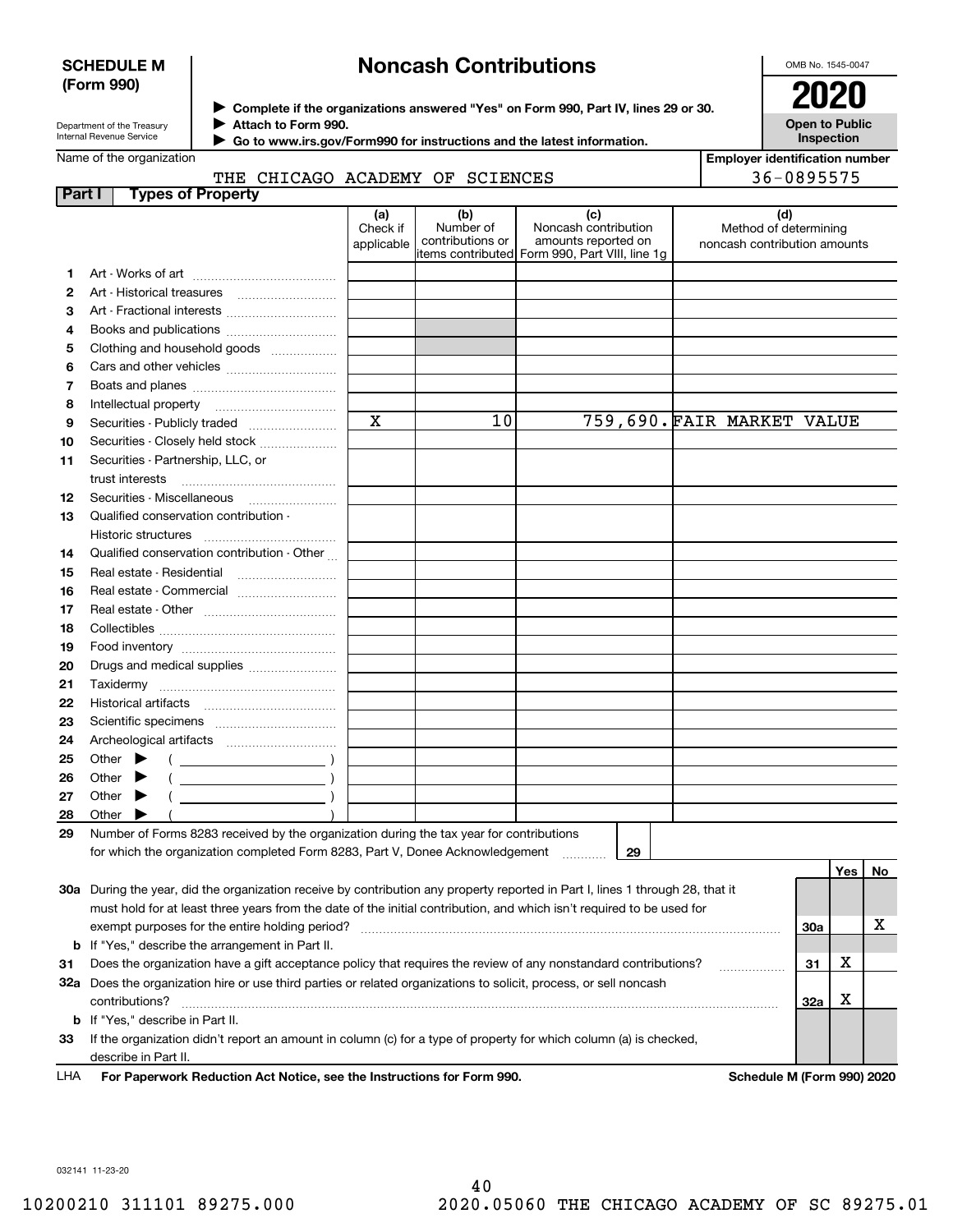Part II | Supplemental Information. Provide the information required by Part I, lines 30b, 32b, and 33, and whether the organization is reporting in Part I, column (b), the number of contributions, the number of items received, or a combination of both. Also complete this part for any additional information.

#### SCHEDULE M, LINE 32B:

CAS/PNNM HAS A STOCK BROKER WHO SELLS ALL STOCK DONATIONS UPON RECEIPT.

**Schedule M (Form 990) 2020**

032142 11-23-20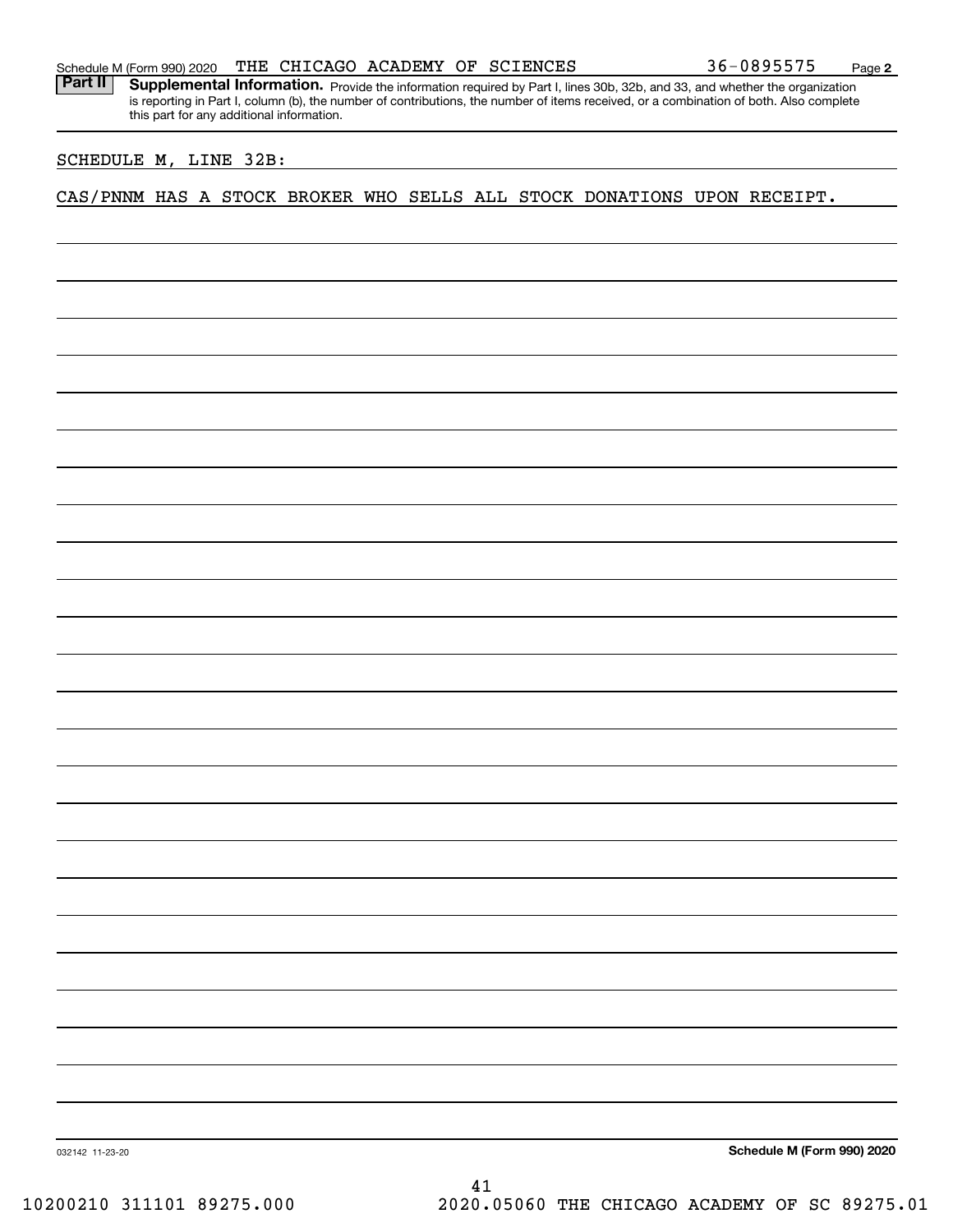**(Form 990 or 990-EZ)**

Department of the Treasury Internal Revenue Service Name of the organization

## **SCHEDULE O Supplemental Information to Form 990 or 990-EZ**

**Complete to provide information for responses to specific questions on Form 990 or 990-EZ or to provide any additional information. | Attach to Form 990 or 990-EZ. | Go to www.irs.gov/Form990 for the latest information.**



THE CHICAGO ACADEMY OF SCIENCES | 36-0895575

**Employer identification number**

FORM 990, PART I, LINE 1, DESCRIPTION OF ORGANIZATION MISSION:

THE MISSION OF CAS/PNNM IS TO CREATE A POSITIVE RELATIONSHIP BETWEEN

PEOPLE AND NATURE THROUGH COLLABORATIONS, EDUCATION, RESEARCH AND

COLLECTIONS, EXHIBITS AND PUBLIC FORUMS THAT FOSTER URBAN CONNECTIONS

TO OUR REGION'S NATURE AND SCIENCE.

FORM 990, PART III, LINE 4B, PROGRAM SERVICE ACCOMPLISHMENTS:

PARTICIPATED IN VIRTUAL FIELD TRIPS.

FORM 990, PART III, LINE 4C, PROGRAM SERVICE ACCOMPLISHMENTS:

NATURE MUSEUM STAFF SEAMLESSLY PROVIDED FAMILY PROGRAMS, INTERACTIVE

STUDENT AND TEACHER WORKSHOPS, AND ENGAGING COMMUNITY EVENTS TO REACH

DIVERSE AUDIENCES WHILE THE BUILDING WAS CLOSED TO THE PUBLIC. THE

MUSEUM DELIVERED RICH CONTENT IN PRINT AND VIDEO, LAUNCHED A YOUTUBE

CHANNEL CURIOUS BY NATURE, AND BECAME THE GO-TO MUSEUM IN CHICAGO FOR

VIRTUAL IN-CLASSROOM SCIENCE CLASS SUPPORT. AUDIENCES RESPONDED BY

MAKING THE NATURE MUSEUM THE NUMBER ONE CHICAGO MUSEUM FOR DIGITAL

ENGAGEMENT AS IT REACHED OVER 552,000 HOMES, INDIVIDUALS, STUDENTS AND

TEACHERS IN THE CHICAGO REGION AND BEYOND.

FORM 990, PART VI, SECTION A, LINE 2:

TRUSTEES NICOLE LACY, MICHELLE HAWVER & PEGGY NOTEBAERT HAVE A FAMILY RELATIONSHIP.

FORM 990, PART VI, SECTION B, LINE 11B:

THE FORM 990 IS CAREFULLY REVIEWED BY KEY MEMBERS OF THE EXECUTIVE

032211 11-20-20 LHA For Paperwork Reduction Act Notice, see the Instructions for Form 990 or 990-EZ. Schedule O (Form 990 or 990-EZ) 2020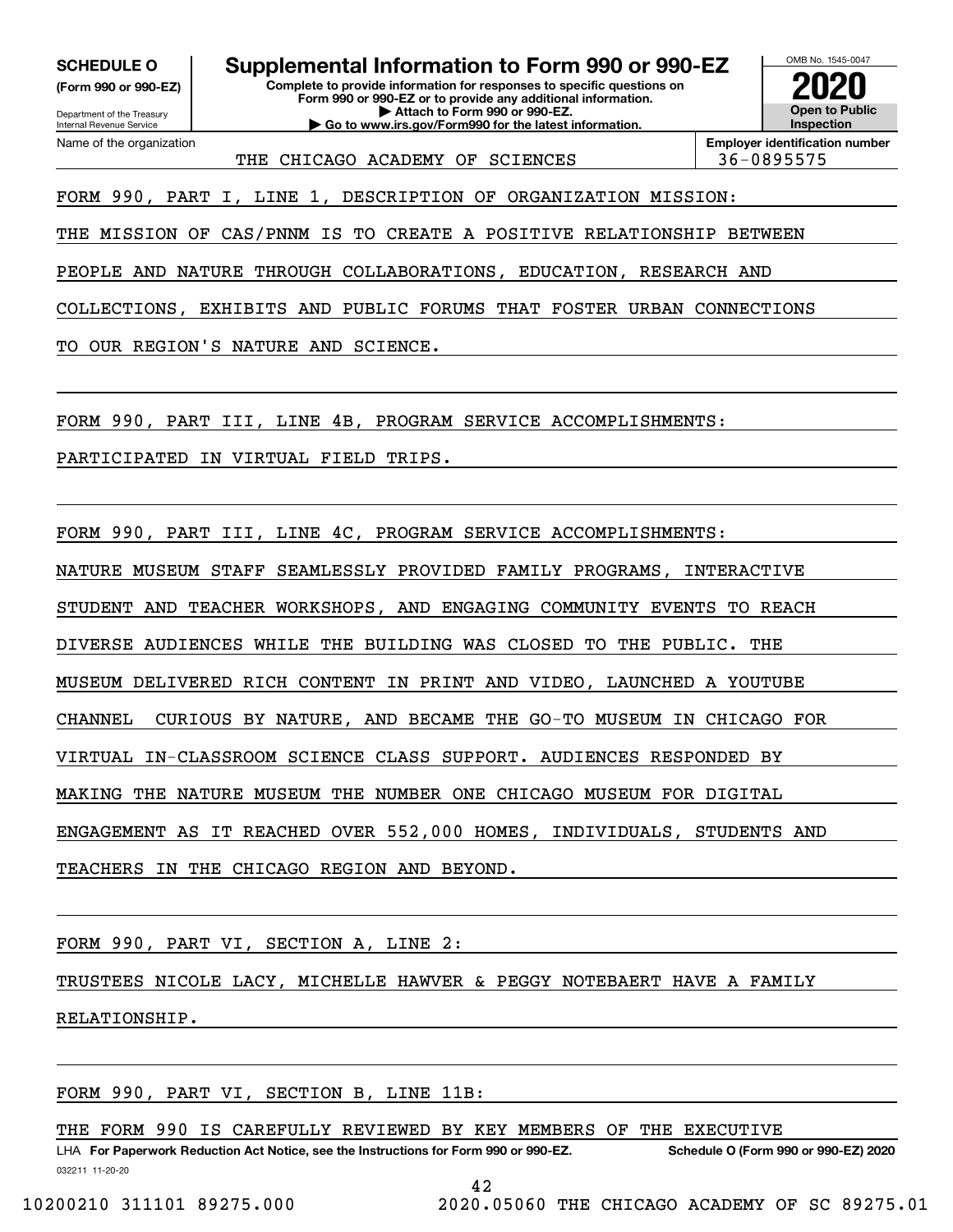| Schedule O (Form 990 or 990-EZ) 2020                                                    | Page 2                                              |
|-----------------------------------------------------------------------------------------|-----------------------------------------------------|
| Name of the organization<br>THE CHICAGO ACADEMY<br>OF.<br>SCIENCES                      | <b>Employer identification number</b><br>36-0895575 |
| TEAM AT THE<br>ACADEMY PRIOR<br>LEADERSHIP<br>TO<br>BEING<br>FILED.                     | THE FORM 990<br>IS ALSO                             |
| WITH THE ACADEMY'S FINANCE COMMITTEE PRIOR TO<br>REVIEWED                               | BEING FILED.                                        |
|                                                                                         |                                                     |
| FORM 990, PART VI, SECTION B, LINE 12C:                                                 |                                                     |
| CONNECTION WITH ANY ACTUAL OR POSSIBLE CONFLICT OF INTEREST, ANY<br>ΙN                  |                                                     |
| TRUSTEE, PRINCIPAL OFFICER, OR MEMBER OF A COMMITTEE                                    | WITH AUTHORITY<br>TО<br>TAKE                        |
| BOARD<br>( "DESIGNATED<br>ΟF<br>THE<br>OF<br>TRUSTEES<br>ACTION<br>ON.<br>BEHALF        | COMMITTEE")<br>MUST                                 |
| DISCLOSE<br>THE<br><b>EXISTENCE</b><br>OF<br>THE<br>FINANCIAL<br>INTEREST<br>BE<br>AND  | <b>GIVEN THE</b>                                    |
| DISCLOSE ALL MATERIAL FACTS TO<br>THE<br>TRUSTEES<br>OPPORTUNITY<br>TO.                 | AND<br>MEMBERS<br>OF                                |
| <b>DESIGNATED</b><br>CONSIDERING<br>PROPOSED<br><b>TRANSACTION</b><br>COMMITTEES<br>THE | OR ARRANGEMENT.                                     |

AFTER DISCLOSURE OF THE FINANCIAL INTEREST AND ALL MATERIAL FACTS, AND

AFTER ANY DISCUSSION WITH THE INTERESTED PERSON, THE INTERESTED PERSON

SHALL LEAVE THE BOARD OF TRUSTEES OR DESIGNATED COMMITTEE MEETING WHILE THE

DETERMINATION OF A CONFLICT OF INTEREST IS DISCUSSED AND VOTED UPON. THE

REMAINING BOARD OR DESIGNATED COMMITTEE MEMBERS SHALL DECIDE IF A CONFLICT OF INTEREST EXISTS.

FORM 990, PART VI, SECTION B, LINE 15:

COMPARABLE DATA IS GATHERED FOR SIMILAR POSITIONS BOTH LOCALLY AND NATIONALLY. THE COMPENSATION LEVEL FOR THE CEO IS DISCUSSED AND APPROVED BY THE EXECUTIVE COMMITTEE OF THE BOARD OF DIRECTORS.

FORM 990, PART VI, SECTION C, LINE 19:

ALL DOCUMENTS ARE AVAILABLE UPON REQUEST. IN ADDITION, FINANCIAL

INFORMATION IS INCLUDED IN THE ANNUAL REPORT AND FORM 990, WHICH ARE

43

AVAILABLE ON THE ORGANIZATION'S WEBSITE.

FORM 990, PART X, LINE 20:

032212 11-20-20